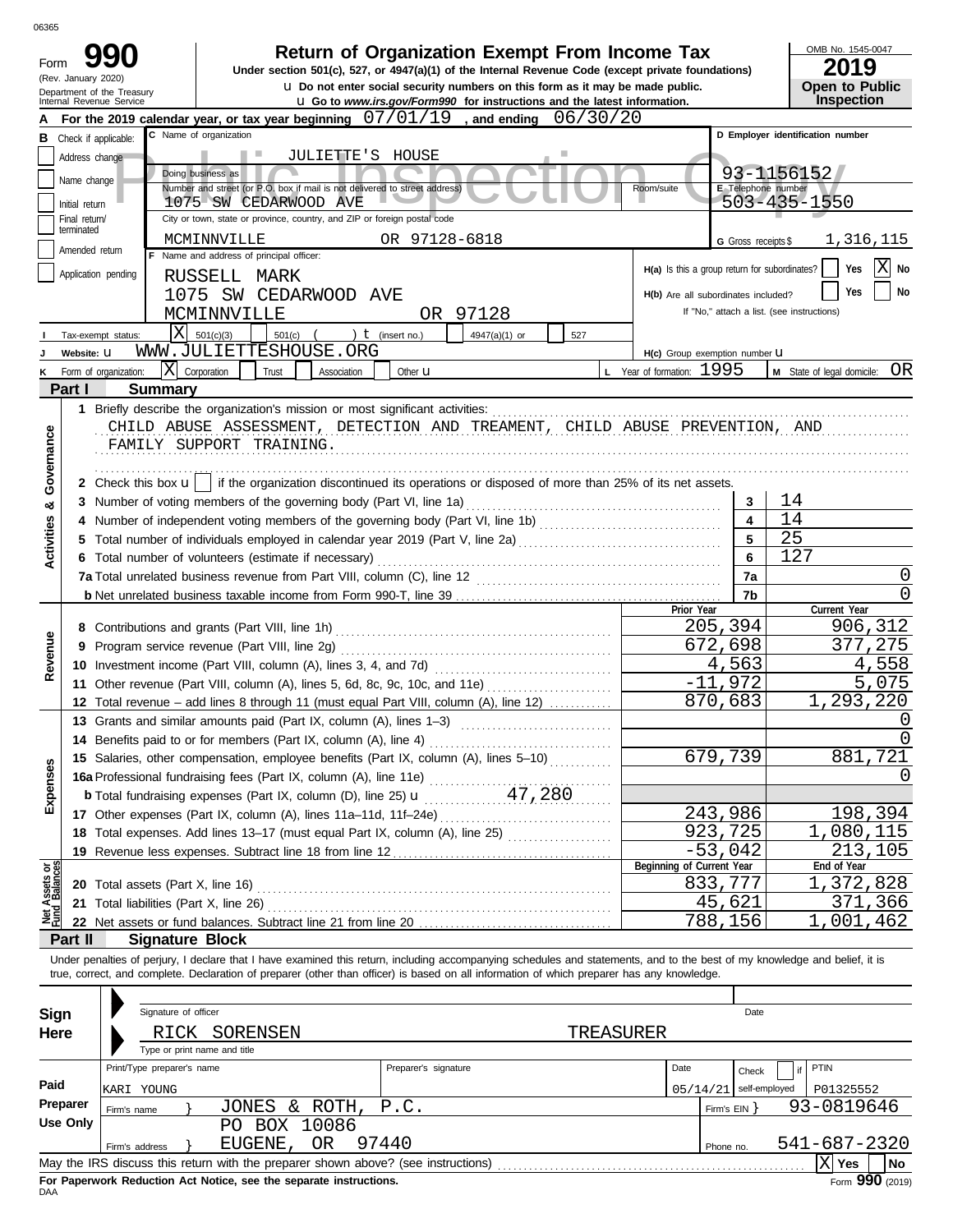|   | 93-1156152<br>Form 990 (2019) JULIETTE'S HOUSE                                                                                                                                | Page 2                      |
|---|-------------------------------------------------------------------------------------------------------------------------------------------------------------------------------|-----------------------------|
|   | <b>Statement of Program Service Accomplishments</b><br>Part III                                                                                                               |                             |
|   | Check if Schedule O contains a response or note to any line in this Part III                                                                                                  |                             |
|   | 1 Briefly describe the organization's mission:                                                                                                                                |                             |
|   | CHILD ABUSE ASSESSMENT, DETECTION AND TREAMENT,<br>CHILD ABUSE PREVENTION, AND<br>FAMILY SUPPORT TRAINING.                                                                    |                             |
|   |                                                                                                                                                                               |                             |
|   | 2 Did the organization undertake any significant program services during the year which were not listed on the                                                                |                             |
|   | prior Form 990 or 990-EZ?                                                                                                                                                     | Yes $\boxed{\mathbf{X}}$ No |
|   | If "Yes," describe these new services on Schedule O.                                                                                                                          |                             |
| 3 | Did the organization cease conducting, or make significant changes in how it conducts, any program                                                                            |                             |
|   | services?                                                                                                                                                                     | Yes $\overline{X}$ No       |
| 4 | If "Yes," describe these changes on Schedule O.<br>Describe the organization's program service accomplishments for each of its three largest program services, as measured by |                             |
|   | expenses. Section 501(c)(3) and 501(c)(4) organizations are required to report the amount of grants and allocations to others,                                                |                             |
|   | the total expenses, and revenue, if any, for each program service reported.                                                                                                   |                             |
|   |                                                                                                                                                                               |                             |
|   | ) (Revenue \$<br>4a (Code:<br>) (Expenses \$                                                                                                                                  | 377,275)                    |
|   | THE ORGANIZATION SERVED 232 CHILDREN FOR CHILD ABUSE MEDICAL/FORENSIC                                                                                                         |                             |
|   | 151 CHILDREN WERE REFERRED TO FORMAL COUNSELING.<br>ASSESSMENTS.<br>THE                                                                                                       |                             |
|   | PERFORMED 44 SUSPICIOUS PHYSICAL INJURY (SPI) REVIEWS UNDER<br>ORGANIZATION                                                                                                   |                             |
|   | 3,666 CHILDREN WERE PRESENTED WITH IN-SCHOOL ABUSE PREVENTION<br>KARLY'S LAW.                                                                                                 |                             |
|   | WORKSHOPS THROUGH THE AGENCY PROGRAMS SAFER, SMARTER, KIDS, SAFE KIDS, AND                                                                                                    |                             |
|   | SPEAK UP. 631 PARENTS, EDUCATORS, AND OTHER ADULTS WERE EDUCATED ABOUT                                                                                                        |                             |
|   | ABUSE THROUGH THE PROGRAMS SAFE TOUCH AND STEWARDS OF CHILDREN.                                                                                                               |                             |
|   |                                                                                                                                                                               |                             |
|   |                                                                                                                                                                               |                             |
|   |                                                                                                                                                                               |                             |
|   |                                                                                                                                                                               |                             |
|   |                                                                                                                                                                               |                             |
|   | N/A                                                                                                                                                                           |                             |
|   |                                                                                                                                                                               |                             |
|   |                                                                                                                                                                               |                             |
|   |                                                                                                                                                                               |                             |
|   |                                                                                                                                                                               |                             |
|   |                                                                                                                                                                               |                             |
|   |                                                                                                                                                                               |                             |
|   |                                                                                                                                                                               |                             |
|   |                                                                                                                                                                               |                             |
|   |                                                                                                                                                                               |                             |
|   |                                                                                                                                                                               |                             |
|   |                                                                                                                                                                               |                             |
|   | including grants of \$<br>) (Revenue \$<br>4c (Code:<br>$\ldots$ ) (Expenses \$                                                                                               |                             |
|   | N/A                                                                                                                                                                           |                             |
|   |                                                                                                                                                                               |                             |
|   |                                                                                                                                                                               |                             |
|   |                                                                                                                                                                               |                             |
|   |                                                                                                                                                                               |                             |
|   |                                                                                                                                                                               |                             |
|   |                                                                                                                                                                               |                             |
|   |                                                                                                                                                                               |                             |
|   |                                                                                                                                                                               |                             |
|   |                                                                                                                                                                               |                             |
|   |                                                                                                                                                                               |                             |
|   | 4d Other program services (Describe on Schedule O.)                                                                                                                           |                             |
|   | (Expenses \$<br>including grants of \$<br>(Revenue \$                                                                                                                         |                             |
|   | 958,911<br>4e Total program service expenses <b>u</b>                                                                                                                         |                             |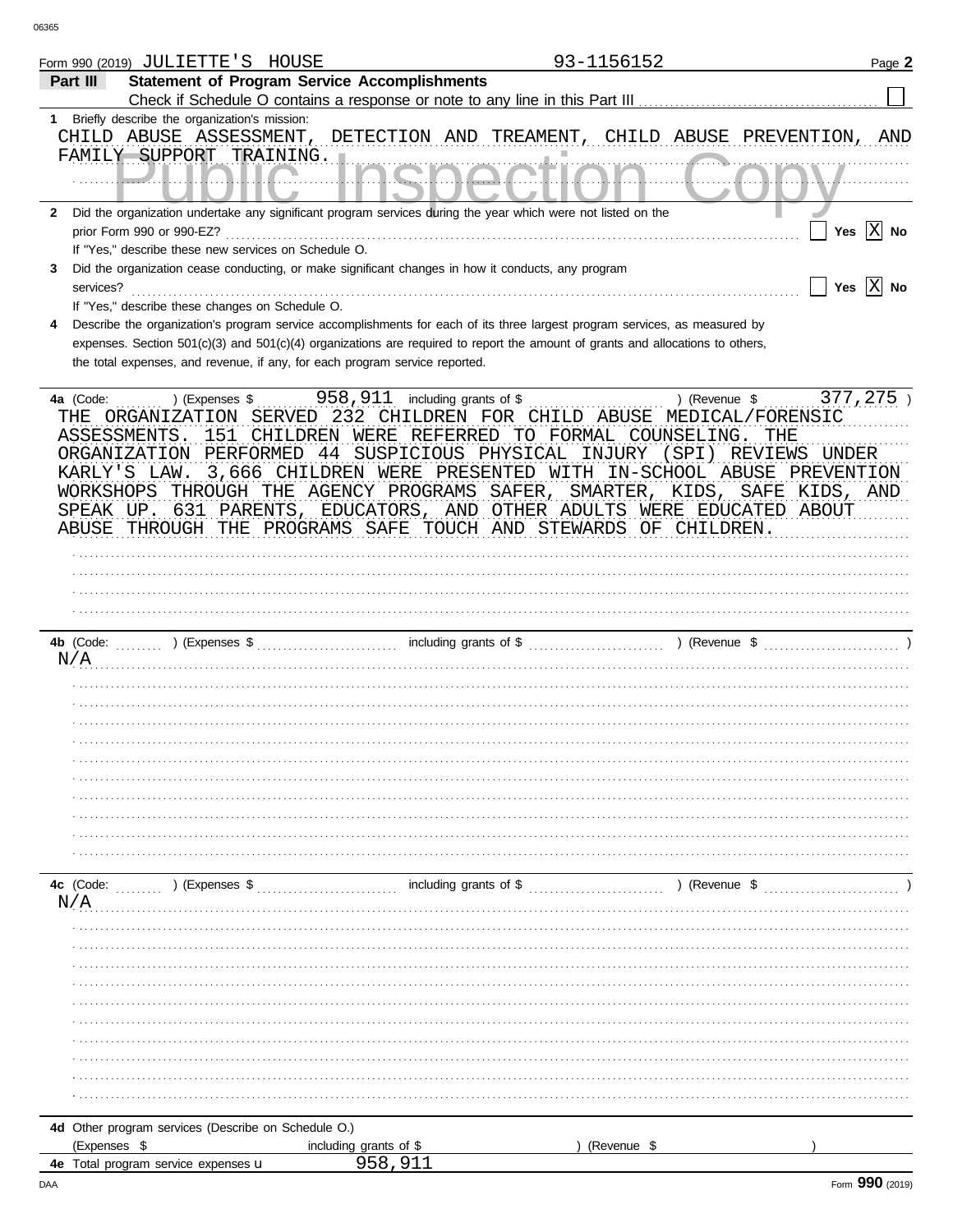|     | 93-1156152<br>Form 990 (2019) JULIETTE'S HOUSE                                                                                                                                                            |                 |             | Page 3 |
|-----|-----------------------------------------------------------------------------------------------------------------------------------------------------------------------------------------------------------|-----------------|-------------|--------|
|     | Part IV<br><b>Checklist of Required Schedules</b>                                                                                                                                                         |                 |             |        |
|     |                                                                                                                                                                                                           |                 | Yes         | No     |
| 1   | Is the organization described in section $501(c)(3)$ or $4947(a)(1)$ (other than a private foundation)? If "Yes,"                                                                                         |                 |             |        |
|     | complete Schedule A                                                                                                                                                                                       | 1               | Χ           |        |
| 2   | Is the organization required to complete Schedule B, Schedule of Contributors (see instructions)?                                                                                                         | $\mathbf{2}$    | $\mathbf X$ |        |
| 3   | Did the organization engage in direct or indirect political campaign activities on behalf of or in opposition to                                                                                          |                 |             |        |
|     | candidates for public office? If "Yes," complete Schedule C, Part I                                                                                                                                       | 3               |             | Χ      |
| 4   | Section 501(c)(3) organizations. Did the organization engage in lobbying activities, or have a section 501(h)<br>election in effect during the tax year? If "Yes," complete Schedule C, Part II           |                 |             | Χ      |
| 5   | Is the organization a section $501(c)(4)$ , $501(c)(5)$ , or $501(c)(6)$ organization that receives membership dues,                                                                                      | 4               |             |        |
|     | assessments, or similar amounts as defined in Revenue Procedure 98-19? If "Yes," complete Schedule C, Part III                                                                                            | 5               |             | Χ      |
| 6   | Did the organization maintain any donor advised funds or any similar funds or accounts for which donors                                                                                                   |                 |             |        |
|     | have the right to provide advice on the distribution or investment of amounts in such funds or accounts? If                                                                                               |                 |             |        |
|     | "Yes," complete Schedule D, Part I                                                                                                                                                                        | 6               |             | Χ      |
| 7   | Did the organization receive or hold a conservation easement, including easements to preserve open space,                                                                                                 |                 |             |        |
|     | the environment, historic land areas, or historic structures? If "Yes," complete Schedule D, Part II                                                                                                      | 7               |             | Χ      |
| 8   | Did the organization maintain collections of works of art, historical treasures, or other similar assets? If "Yes,"                                                                                       |                 |             |        |
|     | complete Schedule D, Part III                                                                                                                                                                             | 8               |             | Χ      |
| 9   | Did the organization report an amount in Part X, line 21, for escrow or custodial account liability, serve as a                                                                                           |                 |             |        |
|     | custodian for amounts not listed in Part X; or provide credit counseling, debt management, credit repair, or                                                                                              |                 |             |        |
|     | debt negotiation services? If "Yes," complete Schedule D, Part IV                                                                                                                                         | 9               |             | Χ      |
| 10  | Did the organization, directly or through a related organization, hold assets in donor-restricted endowments                                                                                              |                 |             |        |
|     | or in quasi endowments? If "Yes," complete Schedule D, Part V                                                                                                                                             | 10              | Χ           |        |
| 11  | If the organization's answer to any of the following questions is "Yes," then complete Schedule D, Parts VI,                                                                                              |                 |             |        |
|     | VII, VIII, IX, or X as applicable.                                                                                                                                                                        |                 |             |        |
| а   | Did the organization report an amount for land, buildings, and equipment in Part X, line 10? If "Yes,"                                                                                                    |                 |             |        |
|     | complete Schedule D, Part VI                                                                                                                                                                              | 11a             | Χ           |        |
| b   | Did the organization report an amount for investments—other securities in Part X, line 12, that is 5% or more<br>of its total assets reported in Part X, line 16? If "Yes," complete Schedule D, Part VII | 11 <sub>b</sub> |             | Χ      |
| c   | Did the organization report an amount for investments—program related in Part X, line 13, that is 5% or more                                                                                              |                 |             |        |
|     | of its total assets reported in Part X, line 16? If "Yes," complete Schedule D, Part VIII                                                                                                                 | 11c             |             | Χ      |
| d   | Did the organization report an amount for other assets in Part X, line 15, that is 5% or more of its total assets                                                                                         |                 |             |        |
|     | reported in Part X, line 16? If "Yes," complete Schedule D, Part IX                                                                                                                                       | 11d             |             | Χ      |
| е   | Did the organization report an amount for other liabilities in Part X, line 25? If "Yes," complete Schedule D, Part X                                                                                     | 11e             |             | Χ      |
|     | Did the organization's separate or consolidated financial statements for the tax year include a footnote that addresses                                                                                   |                 |             |        |
|     | the organization's liability for uncertain tax positions under FIN 48 (ASC 740)? If "Yes," complete Schedule D, Part X                                                                                    | 11f             |             | Χ      |
|     | Did the organization obtain separate, independent audited financial statements for the tax year? If "Yes," complete                                                                                       |                 |             |        |
|     |                                                                                                                                                                                                           | 12a             | Χ           |        |
| b   | Was the organization included in consolidated, independent audited financial statements for the tax year? If                                                                                              |                 |             |        |
|     | "Yes," and if the organization answered "No" to line 12a, then completing Schedule D, Parts XI and XII is optional                                                                                        | 12 <sub>b</sub> |             | Χ      |
| 13  |                                                                                                                                                                                                           | 13              |             | Χ      |
| 14a | Did the organization maintain an office, employees, or agents outside of the United States?                                                                                                               | 14a             |             | Χ      |
| b   | Did the organization have aggregate revenues or expenses of more than \$10,000 from grantmaking,                                                                                                          |                 |             |        |
|     | fundraising, business, investment, and program service activities outside the United States, or aggregate                                                                                                 |                 |             |        |
|     | Did the organization report on Part IX, column (A), line 3, more than \$5,000 of grants or other assistance to or                                                                                         | 14b             |             | Χ      |
| 15  | for any foreign organization? If "Yes," complete Schedule F, Parts II and IV                                                                                                                              | 15              |             | Χ      |
| 16  | Did the organization report on Part IX, column (A), line 3, more than \$5,000 of aggregate grants or other                                                                                                |                 |             |        |
|     | assistance to or for foreign individuals? If "Yes," complete Schedule F, Parts III and IV                                                                                                                 | 16              |             | Χ      |
| 17  | Did the organization report a total of more than \$15,000 of expenses for professional fundraising services on                                                                                            |                 |             |        |
|     |                                                                                                                                                                                                           | 17              |             | Χ      |
| 18  | Did the organization report more than \$15,000 total of fundraising event gross income and contributions on                                                                                               |                 |             |        |
|     | Part VIII, lines 1c and 8a? If "Yes," complete Schedule G, Part II                                                                                                                                        | 18              | Χ           |        |
| 19  | Did the organization report more than \$15,000 of gross income from gaming activities on Part VIII, line 9a?                                                                                              |                 |             |        |
|     |                                                                                                                                                                                                           | 19              |             | Χ      |
| 20a | Did the organization operate one or more hospital facilities? If "Yes," complete Schedule H                                                                                                               | 20a             |             | Χ      |
| b   | If "Yes" to line 20a, did the organization attach a copy of its audited financial statements to this return?                                                                                              | 20 <sub>b</sub> |             |        |
| 21  | Did the organization report more than \$5,000 of grants or other assistance to any domestic organization or                                                                                               |                 |             |        |

domestic government on Part IX, column (A), line 1? If "Yes," complete Schedule I, Parts I and II.

 $\vert$  21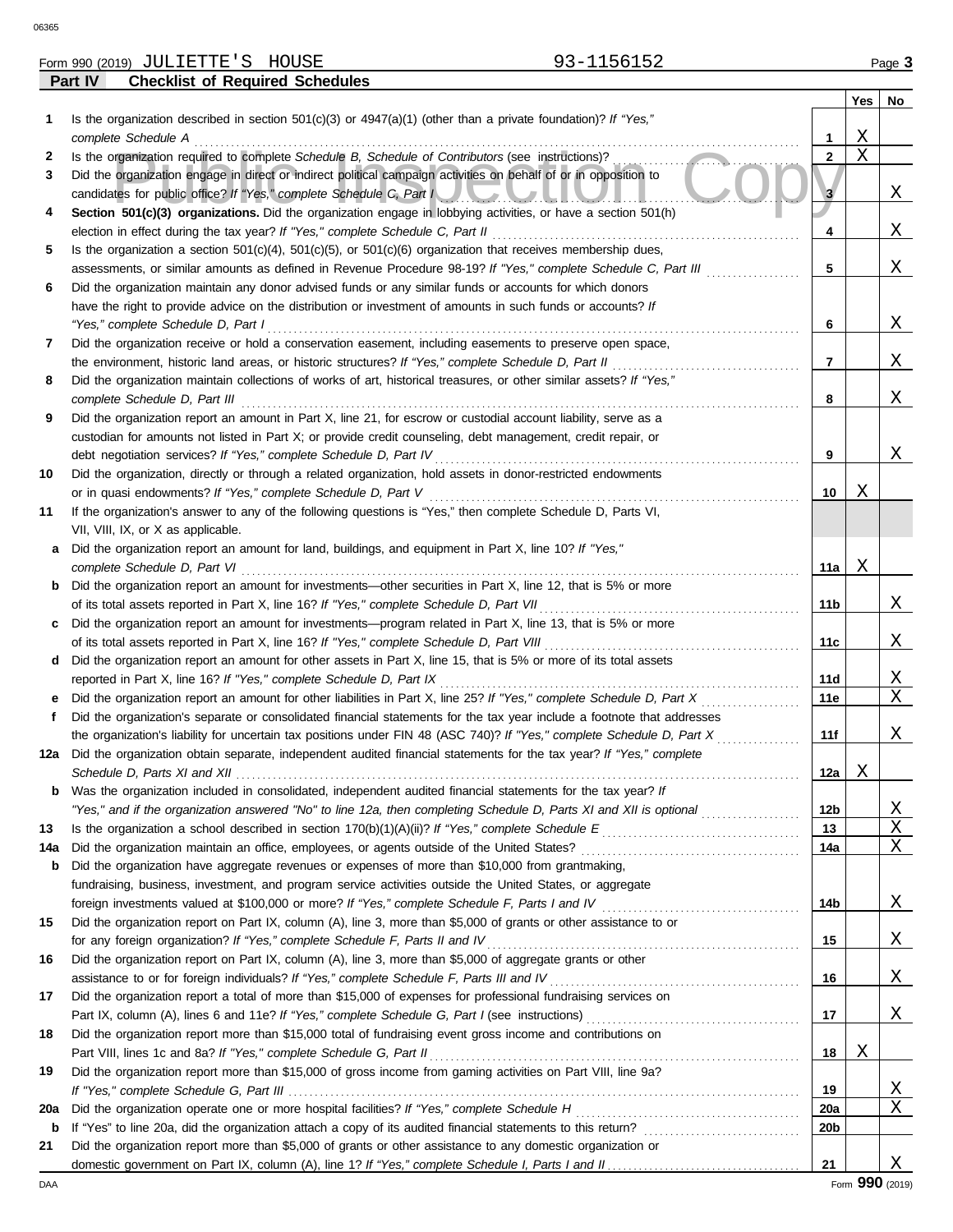|     | <b>Checklist of Required Schedules (continued)</b><br>Part IV                                                                                              |     |     |                 |
|-----|------------------------------------------------------------------------------------------------------------------------------------------------------------|-----|-----|-----------------|
|     |                                                                                                                                                            |     | Yes | No              |
| 22  | Did the organization report more than \$5,000 of grants or other assistance to or for domestic individuals on                                              |     |     |                 |
|     | Part IX, column (A), line 2? If "Yes," complete Schedule I, Parts I and III                                                                                | 22  |     | Χ               |
| 23  | Did the organization answer "Yes" to Part VII, Section A, line 3, 4, or 5 about compensation of the                                                        |     |     |                 |
|     | organization's current and former officers, directors, trustees, key employees, and highest compensated                                                    |     |     |                 |
|     | employees? If "Yes," complete Schedule J<br><u>I IQIUQUUL</u>                                                                                              | 23  |     | Χ               |
| 24a | Did the organization have a tax-exempt bond issue with an outstanding principal amount of more than                                                        |     |     |                 |
|     | \$100,000 as of the last day of the year, that was issued after December 31, 2002? If "Yes," answer lines 24b                                              |     |     |                 |
|     | through 24d and complete Schedule K. If "No," go to line 25a                                                                                               | 24a |     | Χ               |
|     | Did the organization invest any proceeds of tax-exempt bonds beyond a temporary period exception?                                                          | 24b |     |                 |
| с   | Did the organization maintain an escrow account other than a refunding escrow at any time during the year                                                  |     |     |                 |
|     | to defease any tax-exempt bonds?                                                                                                                           | 24c |     |                 |
| d   | Did the organization act as an "on behalf of" issuer for bonds outstanding at any time during the year?                                                    | 24d |     |                 |
| 25а | Section 501(c)(3), 501(c)(4), and 501(c)(29) organizations. Did the organization engage in an excess benefit                                               |     |     |                 |
|     | transaction with a disqualified person during the year? If "Yes," complete Schedule L, Part I                                                              | 25a |     | Χ               |
|     | Is the organization aware that it engaged in an excess benefit transaction with a disqualified person in a prior                                           |     |     |                 |
| b   | year, and that the transaction has not been reported on any of the organization's prior Forms 990 or 990-EZ?                                               |     |     |                 |
|     |                                                                                                                                                            |     |     | Χ               |
|     | If "Yes," complete Schedule L, Part I                                                                                                                      | 25b |     |                 |
| 26  | Did the organization report any amount on Part X, line 5 or 22, for receivables from or payables to any current                                            |     |     |                 |
|     | or former officer, director, trustee, key employee, creator or founder, substantial contributor, or 35%                                                    |     |     |                 |
|     | controlled entity or family member of any of these persons? If "Yes," complete Schedule L, Part II                                                         | 26  |     | Χ               |
| 27  | Did the organization provide a grant or other assistance to any current or former officer, director, trustee, key                                          |     |     |                 |
|     | employee, creator or founder, substantial contributor or employee thereof, a grant selection committee                                                     |     |     |                 |
|     | member, or to a 35% controlled entity (including an employee thereof) or family member of any of these                                                     |     |     |                 |
|     | persons? If "Yes," complete Schedule L, Part III                                                                                                           | 27  |     | Χ               |
| 28  | Was the organization a party to a business transaction with one of the following parties (see Schedule L, Part                                             |     |     |                 |
|     | IV instructions, for applicable filing thresholds, conditions, and exceptions):                                                                            |     |     |                 |
| а   | A current or former officer, director, trustee, key employee, creator or founder, or substantial contributor? If                                           |     |     |                 |
|     | "Yes," complete Schedule L, Part IV                                                                                                                        | 28a |     | <u>X</u>        |
| b   | A family member of any individual described in line 28a? If "Yes," complete Schedule L, Part IV                                                            | 28b |     | Χ               |
| c   | A 35% controlled entity of one or more individuals and/or organizations described in lines 28a or 28b? If                                                  |     |     |                 |
|     | "Yes," complete Schedule L, Part IV                                                                                                                        | 28c |     | $\mathbf{X}$    |
| 29  | Did the organization receive more than \$25,000 in non-cash contributions? If "Yes," complete Schedule M                                                   | 29  |     | Χ               |
| 30  | Did the organization receive contributions of art, historical treasures, or other similar assets, or qualified                                             |     |     |                 |
|     | conservation contributions? If "Yes," complete Schedule M                                                                                                  | 30  |     | $\mathbf{X}$    |
| 31  | Did the organization liquidate, terminate, or dissolve and cease operations? If "Yes," complete Schedule N, Part I                                         | 31  |     | Χ               |
|     | Did the organization sell, exchange, dispose of, or transfer more than 25% of its net assets? If "Yes,"                                                    |     |     |                 |
|     | complete Schedule N, Part II                                                                                                                               | 32  |     | Χ               |
| 33  | Did the organization own 100% of an entity disregarded as separate from the organization under Regulations                                                 |     |     |                 |
|     | sections 301.7701-2 and 301.7701-3? If "Yes," complete Schedule R, Part I                                                                                  | 33  |     | Χ               |
| 34  | Was the organization related to any tax-exempt or taxable entity? If "Yes," complete Schedule R, Part II, III,                                             |     |     |                 |
|     | or IV, and Part V, line 1                                                                                                                                  | 34  |     | <u>X</u>        |
| 35a | Did the organization have a controlled entity within the meaning of section 512(b)(13)?                                                                    | 35a |     | X               |
| b   | If "Yes" to line 35a, did the organization receive any payment from or engage in any transaction with a                                                    |     |     |                 |
|     | controlled entity within the meaning of section 512(b)(13)? If "Yes," complete Schedule R, Part V, line 2                                                  | 35b |     |                 |
| 36  | Section 501(c)(3) organizations. Did the organization make any transfers to an exempt non-charitable                                                       |     |     |                 |
|     | related organization? If "Yes," complete Schedule R, Part V, line 2                                                                                        | 36  |     | Χ               |
| 37  | Did the organization conduct more than 5% of its activities through an entity that is not a related organization                                           |     |     |                 |
|     | and that is treated as a partnership for federal income tax purposes? If "Yes," complete Schedule R, Part VI                                               | 37  |     | Χ               |
| 38  | Did the organization complete Schedule O and provide explanations in Schedule O for Part VI, lines 11b and                                                 |     |     |                 |
|     | 19? Note: All Form 990 filers are required to complete Schedule O.                                                                                         | 38  | Χ   |                 |
|     | Part V<br>Statements Regarding Other IRS Filings and Tax Compliance                                                                                        |     |     |                 |
|     |                                                                                                                                                            |     |     |                 |
|     | Check if Schedule O contains a response or note to any line in this Part V [11] Check if Schedule O contains a response or note to any line in this Part V |     |     |                 |
|     |                                                                                                                                                            |     | Yes | No              |
| 1а  | 11<br>Enter the number reported in Box 3 of Form 1096. Enter -0- if not applicable<br>1a<br>0                                                              |     |     |                 |
| b   | 1 <sub>b</sub><br>Enter the number of Forms W-2G included in line 1a. Enter -0- if not applicable                                                          |     |     |                 |
| c   | Did the organization comply with backup withholding rules for reportable payments to vendors and                                                           |     |     |                 |
|     |                                                                                                                                                            | 1c  |     |                 |
| DAA |                                                                                                                                                            |     |     | Form 990 (2019) |

JULIETTE'S HOUSE 93-1156152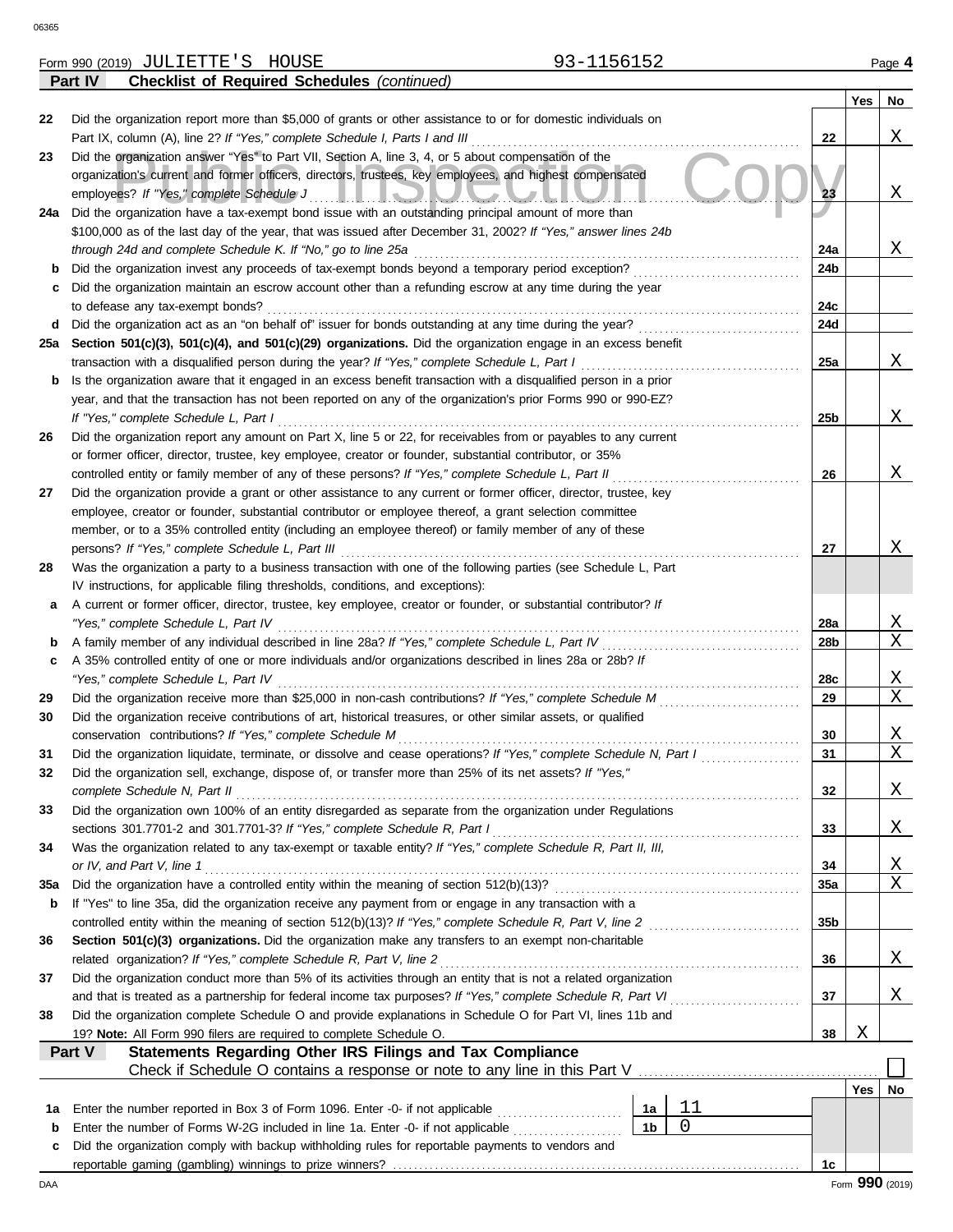|                                                                                                           | Statements Regarding Other IRS Filings and Tax Compliance (continued)<br>Part V                                                         |                |     |    |  |  |  |  |  |  |  |
|-----------------------------------------------------------------------------------------------------------|-----------------------------------------------------------------------------------------------------------------------------------------|----------------|-----|----|--|--|--|--|--|--|--|
|                                                                                                           |                                                                                                                                         |                | Yes | No |  |  |  |  |  |  |  |
|                                                                                                           | 2a Enter the number of employees reported on Form W-3, Transmittal of Wage and Tax                                                      |                |     |    |  |  |  |  |  |  |  |
|                                                                                                           | 25<br>Statements, filed for the calendar year ending with or within the year covered by this return<br>2a                               |                |     |    |  |  |  |  |  |  |  |
| b                                                                                                         | If at least one is reported on line 2a, did the organization file all required federal employment tax returns?                          | 2b             | Χ   |    |  |  |  |  |  |  |  |
|                                                                                                           | Note: If the sum of lines 1a and 2a is greater than 250, you may be required to e-file (see instructions)                               |                |     |    |  |  |  |  |  |  |  |
| За                                                                                                        | Did the organization have unrelated business gross income of \$1,000 or more during the year?                                           | 3a             |     | Χ  |  |  |  |  |  |  |  |
| b                                                                                                         | If "Yes," has it filed a Form 990-T for this year? If "No" to line 3b, provide an explanation on Schedule O                             | 3 <sub>b</sub> |     |    |  |  |  |  |  |  |  |
| 4a                                                                                                        | At any time during the calendar year, did the organization have an interest in, or a signature or other authority over,                 |                |     |    |  |  |  |  |  |  |  |
|                                                                                                           | a financial account in a foreign country (such as a bank account, securities account, or other financial account)?                      | 4a             |     | Χ  |  |  |  |  |  |  |  |
| b                                                                                                         | If "Yes," enter the name of the foreign country <b>u</b>                                                                                |                |     |    |  |  |  |  |  |  |  |
|                                                                                                           | See instructions for filing requirements for FinCEN Form 114, Report of Foreign Bank and Financial Accounts (FBAR).                     | 5a             |     | Χ  |  |  |  |  |  |  |  |
| 5a                                                                                                        | Was the organization a party to a prohibited tax shelter transaction at any time during the tax year?                                   |                |     |    |  |  |  |  |  |  |  |
| b                                                                                                         | Did any taxable party notify the organization that it was or is a party to a prohibited tax shelter transaction?                        | 5 <sub>b</sub> |     | X  |  |  |  |  |  |  |  |
| с                                                                                                         | If "Yes" to line 5a or 5b, did the organization file Form 8886-T?                                                                       | 5c             |     |    |  |  |  |  |  |  |  |
| 6а                                                                                                        | Does the organization have annual gross receipts that are normally greater than \$100,000, and did the                                  |                |     |    |  |  |  |  |  |  |  |
|                                                                                                           | organization solicit any contributions that were not tax deductible as charitable contributions?                                        | 6a             |     | Χ  |  |  |  |  |  |  |  |
| b                                                                                                         | If "Yes," did the organization include with every solicitation an express statement that such contributions or                          |                |     |    |  |  |  |  |  |  |  |
|                                                                                                           | gifts were not tax deductible?                                                                                                          | 6b             |     |    |  |  |  |  |  |  |  |
| 7                                                                                                         | Organizations that may receive deductible contributions under section 170(c).                                                           |                |     |    |  |  |  |  |  |  |  |
| а                                                                                                         | Did the organization receive a payment in excess of \$75 made partly as a contribution and partly for goods                             |                |     |    |  |  |  |  |  |  |  |
|                                                                                                           | and services provided to the payor?                                                                                                     | 7a<br>7b       |     | Χ  |  |  |  |  |  |  |  |
|                                                                                                           | If "Yes," did the organization notify the donor of the value of the goods or services provided?<br>b                                    |                |     |    |  |  |  |  |  |  |  |
| с                                                                                                         | Did the organization sell, exchange, or otherwise dispose of tangible personal property for which it was                                |                |     | Χ  |  |  |  |  |  |  |  |
|                                                                                                           | 7d                                                                                                                                      | 7c             |     |    |  |  |  |  |  |  |  |
| d                                                                                                         | Did the organization receive any funds, directly or indirectly, to pay premiums on a personal benefit contract?                         | 7e             |     | Χ  |  |  |  |  |  |  |  |
| е                                                                                                         | Did the organization, during the year, pay premiums, directly or indirectly, on a personal benefit contract?<br>f                       |                |     |    |  |  |  |  |  |  |  |
| g                                                                                                         | If the organization received a contribution of qualified intellectual property, did the organization file Form 8899 as required?        | 7f<br>7g       |     | X  |  |  |  |  |  |  |  |
|                                                                                                           | If the organization received a contribution of cars, boats, airplanes, or other vehicles, did the organization file a Form 1098-C?<br>h |                |     |    |  |  |  |  |  |  |  |
| Sponsoring organizations maintaining donor advised funds. Did a donor advised fund maintained by the<br>8 |                                                                                                                                         |                |     |    |  |  |  |  |  |  |  |
|                                                                                                           |                                                                                                                                         |                |     |    |  |  |  |  |  |  |  |
| 9                                                                                                         | Sponsoring organizations maintaining donor advised funds.                                                                               | 8              |     |    |  |  |  |  |  |  |  |
| а                                                                                                         | Did the sponsoring organization make any taxable distributions under section 4966?                                                      | 9a             |     |    |  |  |  |  |  |  |  |
| b                                                                                                         | Did the sponsoring organization make a distribution to a donor, donor advisor, or related person?                                       | 9b             |     |    |  |  |  |  |  |  |  |
| 10                                                                                                        | Section 501(c)(7) organizations. Enter:                                                                                                 |                |     |    |  |  |  |  |  |  |  |
| a                                                                                                         | 10a<br>Initiation fees and capital contributions included on Part VIII, line 12 [11] [11] [12] [11] [12] [11] [12] [1                   |                |     |    |  |  |  |  |  |  |  |
|                                                                                                           | 10b<br>Gross receipts, included on Form 990, Part VIII, line 12, for public use of club facilities                                      |                |     |    |  |  |  |  |  |  |  |
| 11                                                                                                        | Section 501(c)(12) organizations. Enter:                                                                                                |                |     |    |  |  |  |  |  |  |  |
| а                                                                                                         | Gross income from members or shareholders<br>11a                                                                                        |                |     |    |  |  |  |  |  |  |  |
| b                                                                                                         | Gross income from other sources (Do not net amounts due or paid to other sources                                                        |                |     |    |  |  |  |  |  |  |  |
|                                                                                                           | 11 <sub>b</sub><br>against amounts due or received from them.)                                                                          |                |     |    |  |  |  |  |  |  |  |
| 12a                                                                                                       | Section 4947(a)(1) non-exempt charitable trusts. Is the organization filing Form 990 in lieu of Form 1041?                              | 12a            |     |    |  |  |  |  |  |  |  |
| b                                                                                                         | If "Yes," enter the amount of tax-exempt interest received or accrued during the year<br>12 <sub>b</sub>                                |                |     |    |  |  |  |  |  |  |  |
| 13                                                                                                        | Section 501(c)(29) qualified nonprofit health insurance issuers.                                                                        |                |     |    |  |  |  |  |  |  |  |
| а                                                                                                         | Is the organization licensed to issue qualified health plans in more than one state?                                                    | 13a            |     |    |  |  |  |  |  |  |  |
|                                                                                                           | Note: See the instructions for additional information the organization must report on Schedule O.                                       |                |     |    |  |  |  |  |  |  |  |
| b                                                                                                         | Enter the amount of reserves the organization is required to maintain by the states in which                                            |                |     |    |  |  |  |  |  |  |  |
|                                                                                                           | 13 <sub>b</sub>                                                                                                                         |                |     |    |  |  |  |  |  |  |  |
| c                                                                                                         | 13 <sub>c</sub><br>Enter the amount of reserves on hand                                                                                 |                |     |    |  |  |  |  |  |  |  |
| 14a                                                                                                       | Did the organization receive any payments for indoor tanning services during the tax year?                                              | 14a            |     | Χ  |  |  |  |  |  |  |  |
| b                                                                                                         | If "Yes," has it filed a Form 720 to report these payments? If "No," provide an explanation on Schedule O                               | 14b            |     |    |  |  |  |  |  |  |  |
| 15                                                                                                        | Is the organization subject to the section 4960 tax on payment(s) of more than \$1,000,000 in remuneration or                           | 15             |     | Χ  |  |  |  |  |  |  |  |
| excess parachute payment(s) during the year?                                                              |                                                                                                                                         |                |     |    |  |  |  |  |  |  |  |
|                                                                                                           | If "Yes," see instructions and file Form 4720, Schedule N.                                                                              |                |     |    |  |  |  |  |  |  |  |
| 16                                                                                                        | Is the organization an educational institution subject to the section 4968 excise tax on net investment income?                         | 16             |     | Χ  |  |  |  |  |  |  |  |
|                                                                                                           | If "Yes," complete Form 4720, Schedule O.                                                                                               |                |     |    |  |  |  |  |  |  |  |

Form 990 (2019) Page **5** JULIETTE'S HOUSE 93-1156152

|  |  |  | 156152 |  |  |  |  |  |  |
|--|--|--|--------|--|--|--|--|--|--|
|--|--|--|--------|--|--|--|--|--|--|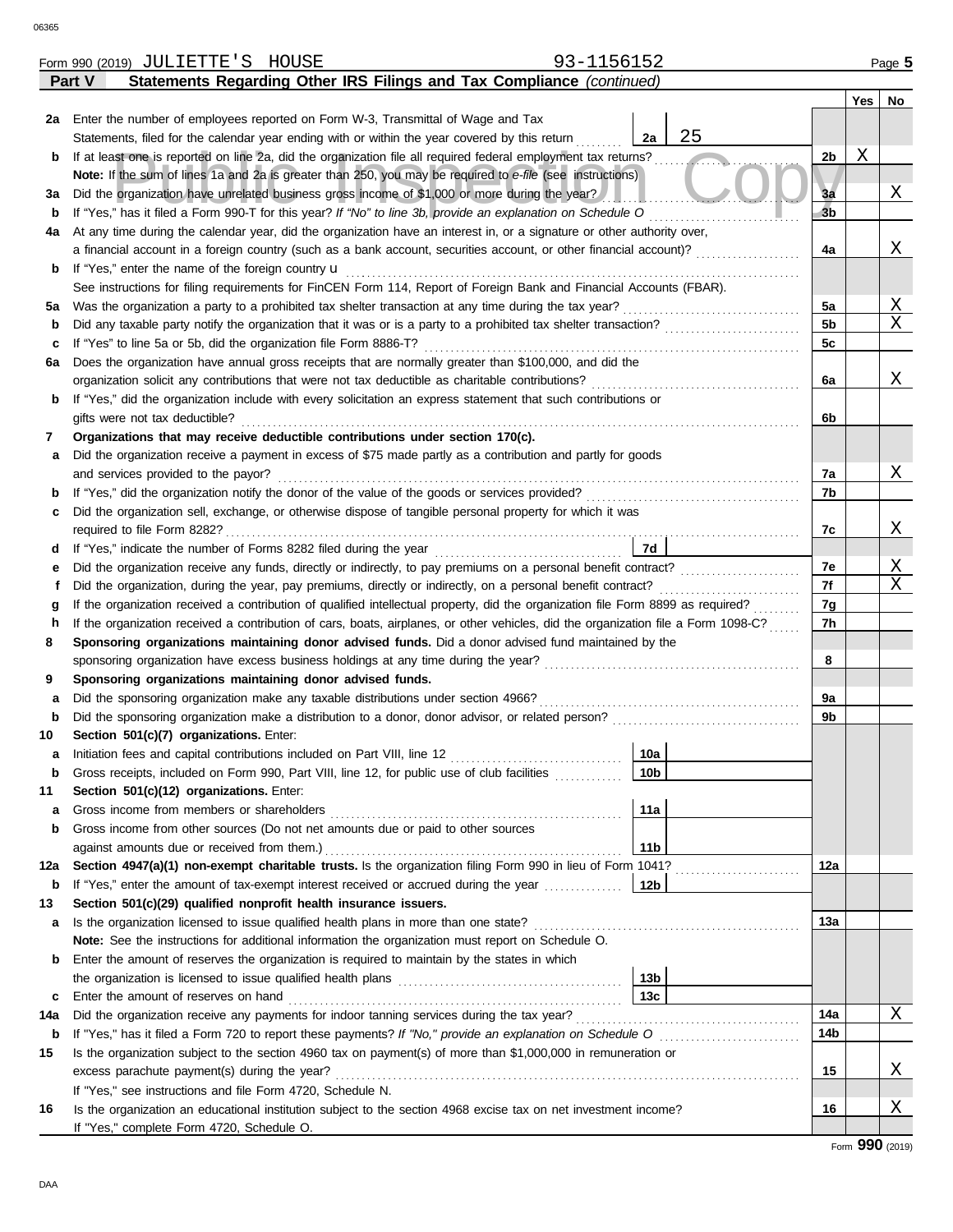|     | Part VI<br>Governance, Management, and Disclosure For each "Yes" response to lines 2 through 7b below, and for a "No"               |              |                |                 |
|-----|-------------------------------------------------------------------------------------------------------------------------------------|--------------|----------------|-----------------|
|     | response to line 8a, 8b, or 10b below, describe the circumstances, processes, or changes on Schedule O. See instructions.           |              |                |                 |
|     | Check if Schedule O contains a response or note to any line in this Part VI                                                         |              |                |                 |
|     | Section A. Governing Body and Management                                                                                            |              |                |                 |
|     |                                                                                                                                     |              | Yes            | No              |
| 1a  | Enter the number of voting members of the governing body at the end of the tax year<br>1a                                           |              |                |                 |
|     | If there are material differences in voting rights among members of the governing body, or                                          |              |                |                 |
|     | if the governing body delegated broad authority to an executive committee or similar                                                |              |                |                 |
|     | committee, explain on Schedule O.                                                                                                   |              |                |                 |
| b   | 14<br>Enter the number of voting members included on line 1a, above, who are independent<br>1b                                      |              |                |                 |
| 2   | Did any officer, director, trustee, or key employee have a family relationship or a business relationship with                      |              |                |                 |
|     | any other officer, director, trustee, or key employee?                                                                              | 2            |                | Χ               |
| 3   | Did the organization delegate control over management duties customarily performed by or under the direct                           |              |                |                 |
|     | supervision of officers, directors, trustees, or key employees to a management company or other person?                             | 3            |                | Χ               |
| 4   | Did the organization make any significant changes to its governing documents since the prior Form 990 was filed?                    | 4            |                | Χ               |
| 5   | Did the organization become aware during the year of a significant diversion of the organization's assets?                          | 5            |                | Χ               |
| 6   | Did the organization have members or stockholders?                                                                                  | 6            |                | Χ               |
| 7а  | Did the organization have members, stockholders, or other persons who had the power to elect or appoint                             |              |                |                 |
|     | one or more members of the governing body?                                                                                          | 7a           |                | Χ               |
| b   | Are any governance decisions of the organization reserved to (or subject to approval by) members,                                   |              |                |                 |
|     | stockholders, or persons other than the governing body?                                                                             | 7b           |                | Χ               |
| 8   | Did the organization contemporaneously document the meetings held or written actions undertaken during the year by the following:   |              |                |                 |
| а   | The governing body?                                                                                                                 | 8а           | Χ              |                 |
| b   | Each committee with authority to act on behalf of the governing body?                                                               | 8b           | Χ              |                 |
| 9   | Is there any officer, director, trustee, or key employee listed in Part VII, Section A, who cannot be reached at                    |              |                |                 |
|     |                                                                                                                                     | 9            |                | Χ               |
|     | <b>Section B. Policies</b> (This Section B requests information about policies not required by the Internal Revenue Code.)          |              |                |                 |
|     |                                                                                                                                     |              | Yes            | No              |
| 10a | Did the organization have local chapters, branches, or affiliates?                                                                  | 10a          |                | Χ               |
| b   | If "Yes," did the organization have written policies and procedures governing the activities of such chapters,                      |              |                |                 |
|     | affiliates, and branches to ensure their operations are consistent with the organization's exempt purposes?                         | 10b          |                |                 |
| 11a | Has the organization provided a complete copy of this Form 990 to all members of its governing body before filing the form?         | 11a          | Χ              |                 |
| b   | Describe in Schedule O the process, if any, used by the organization to review this Form 990.                                       |              |                |                 |
| 12a | Did the organization have a written conflict of interest policy? If "No," go to line 13                                             | 12a          | Χ              |                 |
| b   | Were officers, directors, or trustees, and key employees required to disclose annually interests that could give rise to conflicts? | 12b          | Χ              |                 |
| c   | Did the organization regularly and consistently monitor and enforce compliance with the policy? If "Yes,"                           |              |                |                 |
|     | describe in Schedule O how this was done                                                                                            | 12c          | Χ              |                 |
| 13  | Did the organization have a written whistleblower policy?                                                                           | 13           | $\overline{X}$ |                 |
| 14  | Did the organization have a written document retention and destruction policy?                                                      | 14           | X              |                 |
| 15  | Did the process for determining compensation of the following persons include a review and approval by                              |              |                |                 |
|     | independent persons, comparability data, and contemporaneous substantiation of the deliberation and decision?                       |              |                |                 |
| а   |                                                                                                                                     | 15a          |                | <u>X</u>        |
| b   | Other officers or key employees of the organization                                                                                 | 15b          |                | Χ               |
|     | If "Yes" to line 15a or 15b, describe the process in Schedule O (see instructions).                                                 |              |                |                 |
| 16a | Did the organization invest in, contribute assets to, or participate in a joint venture or similar arrangement                      |              |                |                 |
|     | with a taxable entity during the year?                                                                                              | 16a          |                | Χ               |
| b   | If "Yes," did the organization follow a written policy or procedure requiring the organization to evaluate its                      |              |                |                 |
|     | participation in joint venture arrangements under applicable federal tax law, and take steps to safeguard the                       |              |                |                 |
|     |                                                                                                                                     | 16b          |                |                 |
|     | <b>Section C. Disclosure</b>                                                                                                        |              |                |                 |
| 17  | List the states with which a copy of this Form 990 is required to be filed $\mathbf{u}$ OR                                          |              |                |                 |
| 18  | Section 6104 requires an organization to make its Forms 1023 (1024 or 1024-A, if applicable), 990, and 990-T (Section 501(c)        |              |                |                 |
|     | (3)s only) available for public inspection. Indicate how you made these available. Check all that apply.                            |              |                |                 |
|     | $\vert$ Another's website $\vert X \vert$ Upon request<br>  Other (explain on Schedule O)<br>Own website                            |              |                |                 |
| 19  | Describe on Schedule O whether (and if so, how) the organization made its governing documents, conflict of interest policy, and     |              |                |                 |
|     | financial statements available to the public during the tax year.                                                                   |              |                |                 |
| 20  | State the name, address, and telephone number of the person who possesses the organization's books and records u                    |              |                |                 |
|     | 1075 SW CEDARWOOD AVE<br>RUSSELL MARK                                                                                               |              |                |                 |
|     | OR 97128<br>MCMINNVILLE                                                                                                             | 503-435-1550 |                |                 |
| DAA |                                                                                                                                     |              |                | Form 990 (2019) |

Form 990 (2019) Page **6** JULIETTE'S HOUSE 93-1156152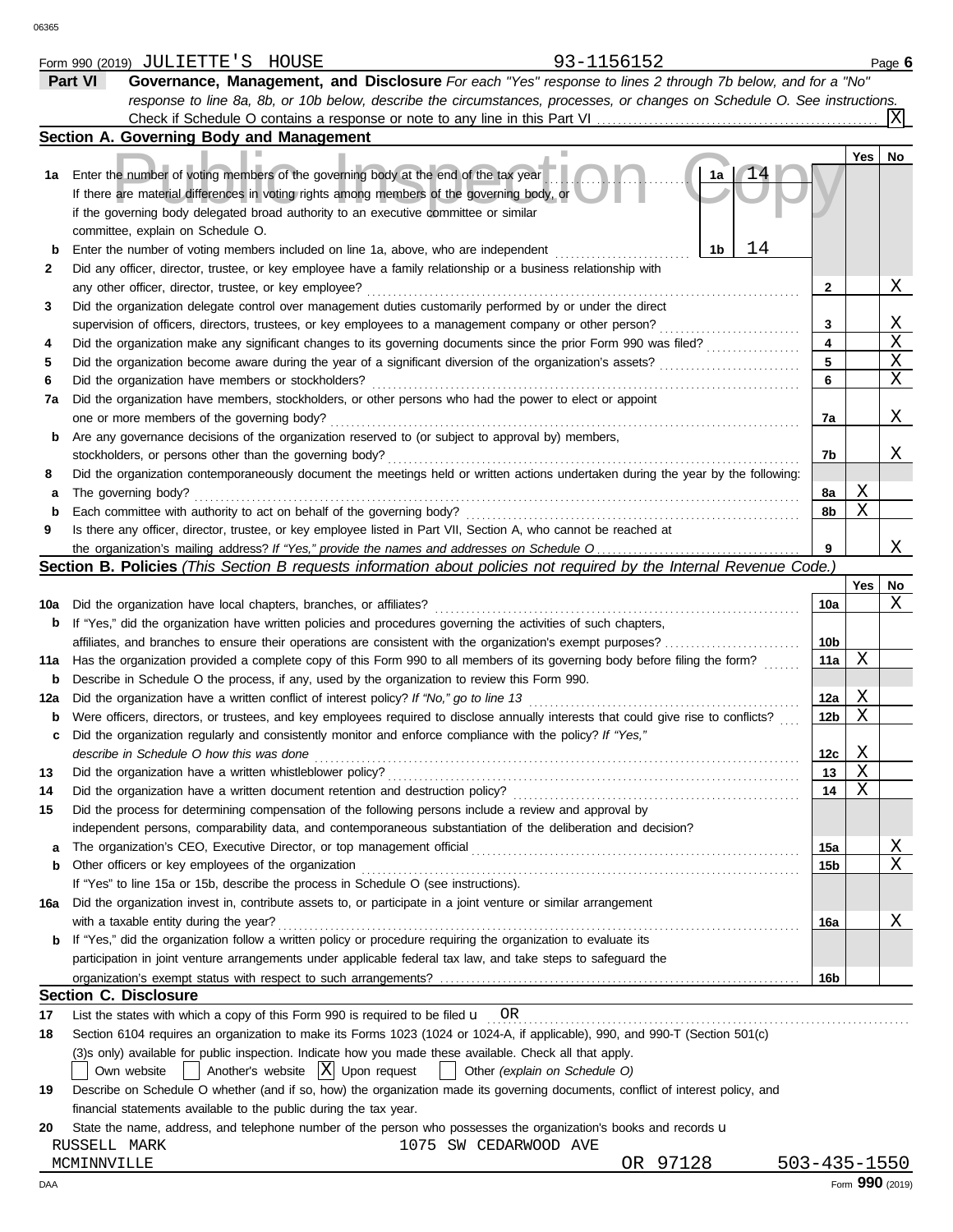| -<br>(2019)<br>Form 990 | $- - -$<br>ना⊤∴<br>. <del>.</del><br>п.<br>பட | -------<br>− т.<br>- T <i>C</i><br>תכו<br>ונ זרי | . .<br>∸⊐∠ | Page |
|-------------------------|-----------------------------------------------|--------------------------------------------------|------------|------|
|                         |                                               |                                                  |            |      |

| Part VII Compensation of Officers, Directors, Trustees, Key Employees, Highest Compensated Employees, and                                                                                                                                                                                                                   |                          |            |                       |          |              |                                 |        |                                                                                 |                                  |                              |
|-----------------------------------------------------------------------------------------------------------------------------------------------------------------------------------------------------------------------------------------------------------------------------------------------------------------------------|--------------------------|------------|-----------------------|----------|--------------|---------------------------------|--------|---------------------------------------------------------------------------------|----------------------------------|------------------------------|
| <b>Independent Contractors</b>                                                                                                                                                                                                                                                                                              |                          |            |                       |          |              |                                 |        |                                                                                 |                                  |                              |
|                                                                                                                                                                                                                                                                                                                             |                          |            |                       |          |              |                                 |        | Check if Schedule O contains a response or note to any line in this Part VII    |                                  |                              |
| Section A.                                                                                                                                                                                                                                                                                                                  |                          |            |                       |          |              |                                 |        | Officers, Directors, Trustees, Key Employees, and Highest Compensated Employees |                                  |                              |
| 1a Complete this table for all persons required to be listed. Report compensation for the calendar year ending with or within the<br>organization's tax year.                                                                                                                                                               |                          |            |                       |          |              |                                 |        |                                                                                 |                                  |                              |
| List all of the organization's <b>current</b> officers, directors, trustees (whether individuals or organizations), regardless of amount of<br>compensation. Enter -0- in columns (D), (E), and (F) if no compensation was paid.                                                                                            |                          |            |                       |          |              |                                 |        |                                                                                 |                                  |                              |
| • List all of the organization's current key employees, if any. See instructions for definition of "key employee."<br>List the organization's five current highest compensated employees (other than an officer, director, trustee, or key employee)                                                                        |                          |            |                       |          |              |                                 |        |                                                                                 |                                  |                              |
| who received reportable compensation (Box 5 of Form W-2 and/or Box 7 of Form 1099-MISC) of more than \$100,000 from the<br>organization and any related organizations.                                                                                                                                                      |                          |            |                       |          |              |                                 |        |                                                                                 |                                  |                              |
| List all of the organization's former officers, key employees, and highest compensated employees who received more than<br>\$100,000 of reportable compensation from the organization and any related organizations.                                                                                                        |                          |            |                       |          |              |                                 |        |                                                                                 |                                  |                              |
| List all of the organization's former directors or trustees that received, in the capacity as a former director or trustee of the<br>organization, more than \$10,000 of reportable compensation from the organization and any related organizations.<br>See instructions for the order in which to list the persons above. |                          |            |                       |          |              |                                 |        |                                                                                 |                                  |                              |
| Check this box if neither the organization nor any related organization compensated any current officer, director, or trustee.                                                                                                                                                                                              |                          |            |                       |          |              |                                 |        |                                                                                 |                                  |                              |
| (A)                                                                                                                                                                                                                                                                                                                         | (B)                      |            |                       | (C)      |              |                                 |        | (D)                                                                             | (E)                              | (F)                          |
| Name and title                                                                                                                                                                                                                                                                                                              | Average<br>hours         |            |                       | Position |              | (do not check more than one     |        | Reportable<br>compensation                                                      | Reportable<br>compensation       | Estimated amount<br>of other |
|                                                                                                                                                                                                                                                                                                                             | per week                 |            |                       |          |              | box, unless person is both an   |        | from the                                                                        | from related                     | compensation                 |
|                                                                                                                                                                                                                                                                                                                             | (list any<br>hours for   |            |                       |          |              | officer and a director/trustee) |        | organization<br>(W-2/1099-MISC)                                                 | organizations<br>(W-2/1099-MISC) | from the<br>organization and |
|                                                                                                                                                                                                                                                                                                                             | related<br>organizations | Individual | Institutional trustee | Officer  | Key employee | Highest compensated<br>employee | Former |                                                                                 |                                  | related organizations        |
|                                                                                                                                                                                                                                                                                                                             | below                    |            |                       |          |              |                                 |        |                                                                                 |                                  |                              |
|                                                                                                                                                                                                                                                                                                                             | dotted line)             | trustee    |                       |          |              |                                 |        |                                                                                 |                                  |                              |
|                                                                                                                                                                                                                                                                                                                             |                          |            |                       |          |              |                                 |        |                                                                                 |                                  |                              |
| (1) KEN WESSELS                                                                                                                                                                                                                                                                                                             |                          |            |                       |          |              |                                 |        |                                                                                 |                                  |                              |
|                                                                                                                                                                                                                                                                                                                             | 1.00                     |            |                       |          |              |                                 |        |                                                                                 |                                  |                              |
| CHAIR                                                                                                                                                                                                                                                                                                                       | 0.00                     | X          |                       | Χ        |              |                                 |        | 0                                                                               | 0                                | 0                            |
| (2) CINDY FLAKE                                                                                                                                                                                                                                                                                                             |                          |            |                       |          |              |                                 |        |                                                                                 |                                  |                              |
|                                                                                                                                                                                                                                                                                                                             | 1.50                     |            |                       |          |              |                                 |        |                                                                                 |                                  |                              |
| VICE CHAIR<br>(3) PATTY SLEGERS                                                                                                                                                                                                                                                                                             | 0.00                     | X          |                       | Χ        |              |                                 |        | 0                                                                               | 0                                | 0                            |
|                                                                                                                                                                                                                                                                                                                             | 1.00                     |            |                       |          |              |                                 |        |                                                                                 |                                  |                              |
| .<br>SECRETARY                                                                                                                                                                                                                                                                                                              | 0.00                     | Χ          |                       | Χ        |              |                                 |        | 0                                                                               | 0                                | 0                            |
| (4) RICK SORENSEN                                                                                                                                                                                                                                                                                                           |                          |            |                       |          |              |                                 |        |                                                                                 |                                  |                              |
|                                                                                                                                                                                                                                                                                                                             | 1.50                     |            |                       |          |              |                                 |        |                                                                                 |                                  |                              |
| TREASURER                                                                                                                                                                                                                                                                                                                   | 0.00                     | Χ          |                       | Χ        |              |                                 |        | 0                                                                               | 0                                | 0                            |
| (5) STEVE BOBB                                                                                                                                                                                                                                                                                                              |                          |            |                       |          |              |                                 |        |                                                                                 |                                  |                              |
|                                                                                                                                                                                                                                                                                                                             | 0.50                     |            |                       |          |              |                                 |        |                                                                                 |                                  |                              |
| BOARD MEMBER                                                                                                                                                                                                                                                                                                                | 0.00                     | Χ          |                       |          |              |                                 |        | 0                                                                               | 0                                | 0                            |
| (6) LISA CLARK                                                                                                                                                                                                                                                                                                              | 1.00                     |            |                       |          |              |                                 |        |                                                                                 |                                  |                              |
| BOARD MEMBER                                                                                                                                                                                                                                                                                                                | 0.00                     | Χ          |                       |          |              |                                 |        | 0                                                                               | 0                                | 0                            |
| (7) ADAM CREIGHTON                                                                                                                                                                                                                                                                                                          |                          |            |                       |          |              |                                 |        |                                                                                 |                                  |                              |
|                                                                                                                                                                                                                                                                                                                             | 0.50                     |            |                       |          |              |                                 |        |                                                                                 |                                  |                              |
| BOARD MEMBER                                                                                                                                                                                                                                                                                                                | 0.00                     | Χ          |                       |          |              |                                 |        | 0                                                                               | 0                                | 0                            |
| (8) DIANE LONGAKER                                                                                                                                                                                                                                                                                                          |                          |            |                       |          |              |                                 |        |                                                                                 |                                  |                              |
|                                                                                                                                                                                                                                                                                                                             | 0.75                     |            |                       |          |              |                                 |        |                                                                                 |                                  |                              |
| BOARD MEMBER                                                                                                                                                                                                                                                                                                                | 0.00                     | Χ          |                       |          |              |                                 |        | 0                                                                               | 0                                | 0                            |
| (9) SABRA MATHOT                                                                                                                                                                                                                                                                                                            |                          |            |                       |          |              |                                 |        |                                                                                 |                                  |                              |
|                                                                                                                                                                                                                                                                                                                             | 3.00                     |            |                       |          |              |                                 |        |                                                                                 |                                  |                              |
| BOARD MEMBER                                                                                                                                                                                                                                                                                                                | 0.00                     | X          |                       |          |              |                                 |        | 0                                                                               | 0                                | $\overline{0}$               |

0.00 X 0 0 0 0 0 0

0.00 X 0 0 0 0 0 0

**(10)** LINDSEY PALMER

. . . . . . . . . . . . . . . . . . . . . . . . . . . . . . . . . . . . . . . . . . . . . . . . . . . . . . .

0.10

 $\frac{1.00}{0.00}$ 

. . . . . . . . . . . . . . . . . . . . . . . . . . . . . . . . . . . . . . . . . . . . . . . . . . . . . . . BOARD MEMBER

**(11)** KELLENE PAYNE

BOARD MEMBER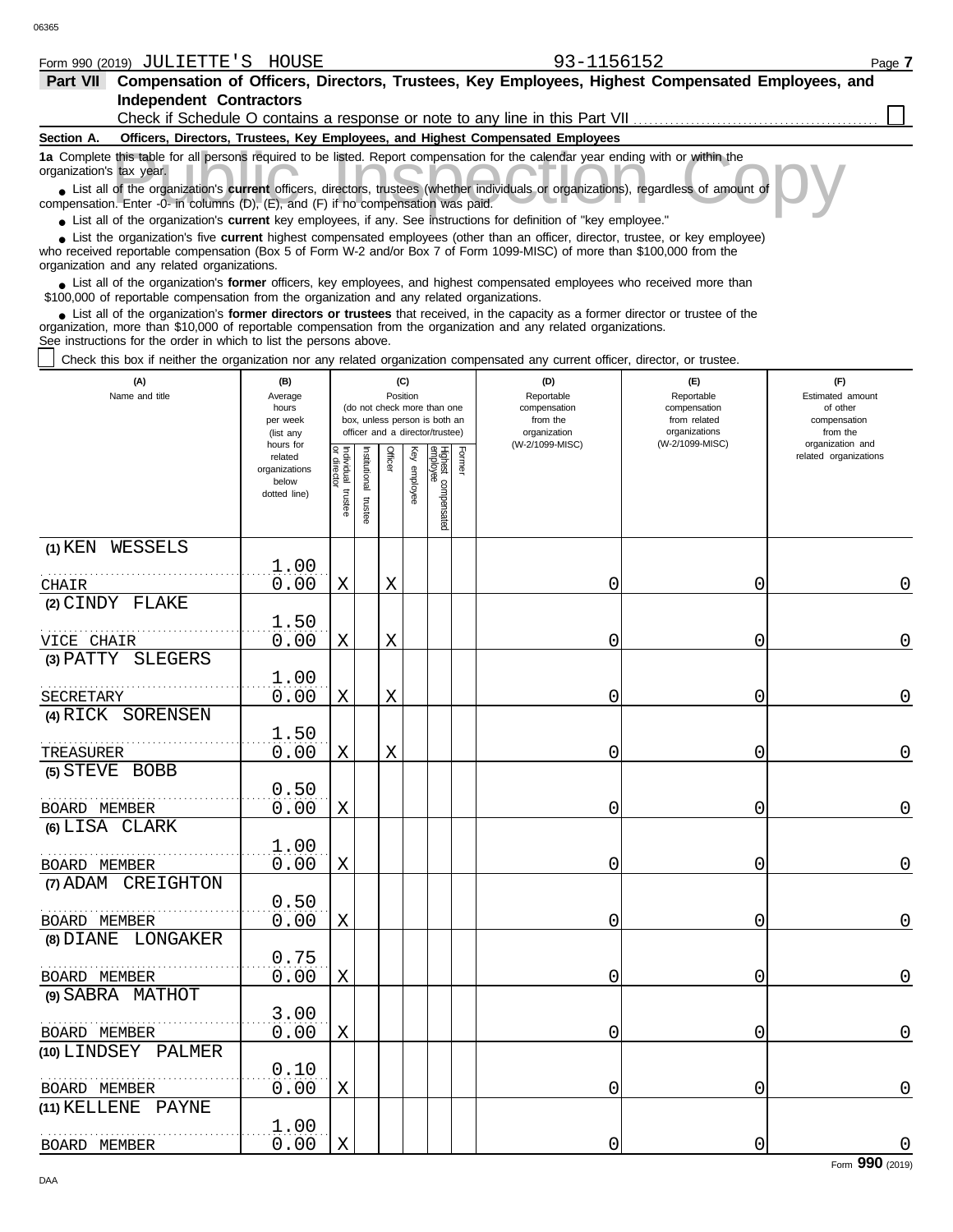| 06365<br>Form 990 (2019) JULIETTE'S HOUSE<br><b>Part VII</b>                                                                                                                                                                                                                                                                                                                                                                                                                                                                                                                                                                                                                                         |                                                                                                                                                                 |                                      |                       |         |              |                                 |                                                               | 93-1156152<br>Section A. Officers, Directors, Trustees, Key Employees, and Highest Compensated Employees (continued) |                                                                               |        | Page 8                                                          |
|------------------------------------------------------------------------------------------------------------------------------------------------------------------------------------------------------------------------------------------------------------------------------------------------------------------------------------------------------------------------------------------------------------------------------------------------------------------------------------------------------------------------------------------------------------------------------------------------------------------------------------------------------------------------------------------------------|-----------------------------------------------------------------------------------------------------------------------------------------------------------------|--------------------------------------|-----------------------|---------|--------------|---------------------------------|---------------------------------------------------------------|----------------------------------------------------------------------------------------------------------------------|-------------------------------------------------------------------------------|--------|-----------------------------------------------------------------|
| (A)<br>Name and title                                                                                                                                                                                                                                                                                                                                                                                                                                                                                                                                                                                                                                                                                | (B)<br>Position<br>Average<br>(do not check more than one<br>hours<br>box, unless person is both an<br>per week<br>officer and a director/trustee)<br>(list any |                                      |                       |         |              |                                 | (D)<br>Reportable<br>compensation<br>from the<br>organization |                                                                                                                      | $(\mathsf{F})$<br>Reportable<br>compensation<br>from related<br>organizations |        | (F)<br>Estimated amount<br>of other<br>compensation<br>from the |
|                                                                                                                                                                                                                                                                                                                                                                                                                                                                                                                                                                                                                                                                                                      | hours for<br>related<br>organizations<br>below<br>dotted line)                                                                                                  | Individual<br>or director<br>trustee | Institutional trustee | Officer | Key employee | Highest compensated<br>employee | Former                                                        | (W-2/1099-MISC)                                                                                                      | (W-2/1099-MISC)                                                               |        | organization and<br>related organizations                       |
| (12)<br>SHIRLEY<br>BOARD MEMBER                                                                                                                                                                                                                                                                                                                                                                                                                                                                                                                                                                                                                                                                      | WARD+MULLEN<br>1.00<br>0.00                                                                                                                                     | Χ                                    |                       |         |              |                                 |                                                               | 0                                                                                                                    | 0                                                                             |        | 0                                                               |
| (13)<br>MICHELE<br>WUELLNER<br>BOARD MEMBER                                                                                                                                                                                                                                                                                                                                                                                                                                                                                                                                                                                                                                                          | 1.00<br>0.00                                                                                                                                                    | Χ                                    |                       |         |              |                                 |                                                               | 0                                                                                                                    | 0                                                                             |        | 0                                                               |
| GARY LANGENWALTER<br>(14)<br>BOARD MEMBER                                                                                                                                                                                                                                                                                                                                                                                                                                                                                                                                                                                                                                                            | 1.30<br>0.00                                                                                                                                                    | Χ                                    |                       |         |              |                                 |                                                               | 0                                                                                                                    | 0                                                                             |        | 0                                                               |
| <b>RUSSELL</b><br>(15)<br>MARK<br>CEO                                                                                                                                                                                                                                                                                                                                                                                                                                                                                                                                                                                                                                                                | 40.00<br>0.00                                                                                                                                                   |                                      |                       | Χ       |              |                                 |                                                               | 71,755                                                                                                               | 0                                                                             |        | 5,830                                                           |
| (16)<br>WILLIAM<br>LINDEMANN<br>COO 1/1/20                                                                                                                                                                                                                                                                                                                                                                                                                                                                                                                                                                                                                                                           | 40.00<br>0.00                                                                                                                                                   |                                      |                       | Χ       |              |                                 |                                                               | 0                                                                                                                    | 0                                                                             |        | 0                                                               |
|                                                                                                                                                                                                                                                                                                                                                                                                                                                                                                                                                                                                                                                                                                      |                                                                                                                                                                 |                                      |                       |         |              |                                 |                                                               |                                                                                                                      |                                                                               |        |                                                                 |
|                                                                                                                                                                                                                                                                                                                                                                                                                                                                                                                                                                                                                                                                                                      |                                                                                                                                                                 |                                      |                       |         |              |                                 |                                                               |                                                                                                                      |                                                                               |        |                                                                 |
|                                                                                                                                                                                                                                                                                                                                                                                                                                                                                                                                                                                                                                                                                                      |                                                                                                                                                                 |                                      |                       |         |              |                                 |                                                               |                                                                                                                      |                                                                               |        |                                                                 |
| <b>Subtotal</b><br>1b.<br>c Total from continuation sheets to Part VII, Section A<br>d                                                                                                                                                                                                                                                                                                                                                                                                                                                                                                                                                                                                               |                                                                                                                                                                 |                                      |                       |         |              |                                 | u<br>u<br>$\mathbf u$                                         | 755<br>71<br>71,755                                                                                                  |                                                                               |        | 5,830<br>5,830                                                  |
| Total number of individuals (including but not limited to those listed above) who received more than \$100,000 of<br>$\mathbf{2}$<br>reportable compensation from the organization $\mathbf{u}$ 0                                                                                                                                                                                                                                                                                                                                                                                                                                                                                                    |                                                                                                                                                                 |                                      |                       |         |              |                                 |                                                               |                                                                                                                      |                                                                               |        | Yes                                                             |
| Did the organization list any former officer, director, trustee, key employee, or highest compensated<br>3<br>For any individual listed on line 1a, is the sum of reportable compensation and other compensation from the<br>4<br>organization and related organizations greater than \$150,000? If "Yes," complete Schedule J for such<br>individual <b>construction in the construction of the construction</b> in the construction of the construction of the construction of the construction of the construction of the construction of the construction of the construct<br>Did any person listed on line 1a receive or accrue compensation from any unrelated organization or individual<br>5 |                                                                                                                                                                 |                                      |                       |         |              |                                 |                                                               |                                                                                                                      |                                                                               | 3<br>4 | No<br>Χ<br>Χ                                                    |
| Section B. Independent Contractors                                                                                                                                                                                                                                                                                                                                                                                                                                                                                                                                                                                                                                                                   |                                                                                                                                                                 |                                      |                       |         |              |                                 |                                                               |                                                                                                                      |                                                                               | 5      | Χ                                                               |
| Complete this table for your five highest compensated independent contractors that received more than \$100,000 of<br>1<br>compensation from the organization. Report compensation for the calendar year ending with or within the organization's tax year.                                                                                                                                                                                                                                                                                                                                                                                                                                          | (A)<br>Name and business address                                                                                                                                |                                      |                       |         |              |                                 |                                                               |                                                                                                                      |                                                                               |        | (C)<br>Compensation                                             |
|                                                                                                                                                                                                                                                                                                                                                                                                                                                                                                                                                                                                                                                                                                      |                                                                                                                                                                 |                                      |                       |         |              |                                 |                                                               |                                                                                                                      | (B)<br>Description of services                                                |        |                                                                 |
|                                                                                                                                                                                                                                                                                                                                                                                                                                                                                                                                                                                                                                                                                                      |                                                                                                                                                                 |                                      |                       |         |              |                                 |                                                               |                                                                                                                      |                                                                               |        |                                                                 |
|                                                                                                                                                                                                                                                                                                                                                                                                                                                                                                                                                                                                                                                                                                      |                                                                                                                                                                 |                                      |                       |         |              |                                 |                                                               |                                                                                                                      |                                                                               |        |                                                                 |
| Total number of independent contractors (including but not limited to those listed above) who<br>$\mathbf{2}$<br>received more than \$100,000 of compensation from the organization u                                                                                                                                                                                                                                                                                                                                                                                                                                                                                                                |                                                                                                                                                                 |                                      |                       |         |              |                                 |                                                               |                                                                                                                      | 0                                                                             |        |                                                                 |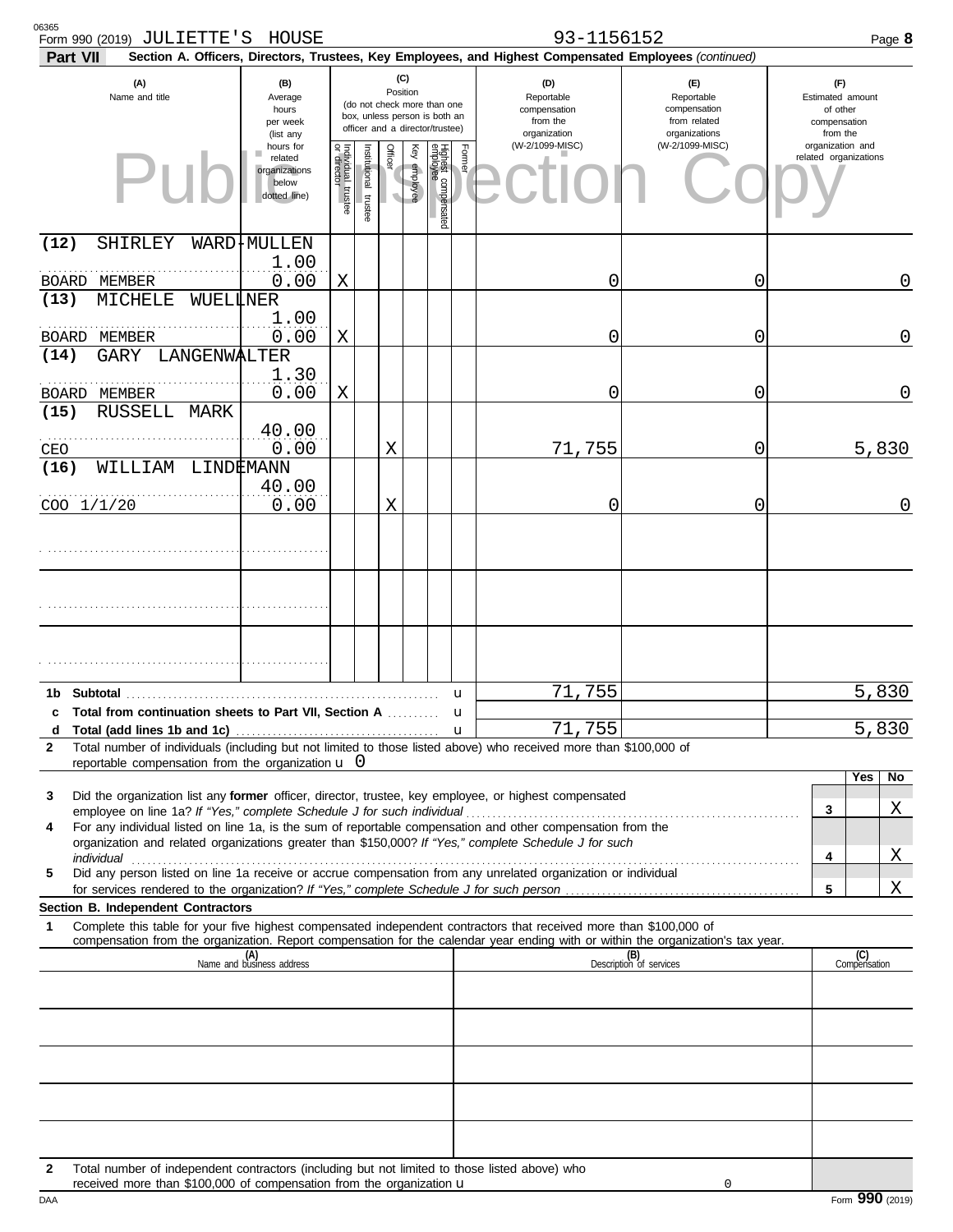**Part VIII Statement of Revenue**

#### Check if Schedule O contains a response or note to any line in this Part VIII **(A) (B) (C) (D)** Total revenue Related or exempt Unrelated Revenue excluded function revenue business revenue from tax under sections 512-514 Public Inspection Copy <u>ិទី</u> **Contributions, Gifts, Grants and Other Similar Amounts** 300 **1a** Federated campaigns **. . . . . . . . . . . . 1a** Gifts, Grant<br>nilar Amount: **1b b** Membership dues . . . . . . . . . . . . . . . . . . . 76,323 **c** Fundraising events **. . . . . . . . . . . . . .** . . **1c 1d d** Related organizations . . . . . . . . . . . . . Contributions, 294,870 **1e e** Government grants (contributions) . . . . . . . . . . . . **f** All other contributions, gifts, grants, and similar amounts not included above ........ **1f** 534,819 **1g**  $\frac{10,438}{1}$ **g** Noncash contributions included in lines 1a-1f . . . . . 906,312 **h Total.** Add lines 1a–1f . . . . . . . . . . . . . . . . . . . . . . . . . . . . . . . . . . . . . . . . u Business Code . . . . . . . . . . . . . . . . . . . . . . . . . . . . . . . . . . . . . . . . . . . . . . . . . . . . . . . **2a** MEDICAL BILLINGS 624100 367,730 367,730 Program Service<br>Revenue **Program Service** . . . . . . . . . . . . . . . . . . . . . . . . . . . . . . . . . . . . . . . . . . . . . . . . . . . . . . . COURT BILLINGS 624100 9,545 9,545 **b c** . . . . . . . . . . . . . . . . . . . . . . . . . . . . . . . . . . . . . . . . . . . . . . . . . . . . . . . **d** . . . . . . . . . . . . . . . . . . . . . . . . . . . . . . . . . . . . . . . . . . . . . . . . . . . . . . . **e** . . . . . . . . . . . . . . . . . . . . . . . . . . . . . . . . . . . . . . . . . . . . . . . . . . . . . . . **f** All other program service revenue . . . . . . . . . . . . . . . . . . . 377,275 **g Total.** Add lines 2a–2f . . . . . . . . . . . . . . . . . . . . . . . . . . . . . . . . . . . . . . . . u **3** Investment income (including dividends, interest, and 4,558 4,558 other similar amounts) . . . . . . . . . . . . . . . . . . . . . . . . . . . . . . . . . . . . . . . u Income from investment of tax-exempt bond proceeds **4** u **5** Royalties ..... u (i) Real (ii) Personal **6a 6a** Gross rents **6b b** Less: rental expenses **6c c** Rental inc. or (loss) **d** Net rental income or (loss) . . . . . . . . . . . . . . . . . . . . . . . . . . . . . . . . . . . u **7a** Gross amount from (i) Securities | (ii) Other sales of assets **7a** other than inventory Revenue **b** Less: cost or other **Other Revenue 7b** basis and sales exps. **7c c** Gain or (loss) **Other d** u Net gain or (loss) . . . . . . . . . . . . . . . . . . . . . . . . . . . . . . . . . . . . . . . . . . . . . **8a** Gross income from fundraising events (not including \$ . . . . . . . . . . . . . . . . . . . . . . 76,323 of contributions reported on line 1c). See Part IV, line 18 . . . . . . . . . . . . . . . . . . . . **8a** 27,970 **8b** 22,895 **b** Less: direct expenses . . . . . . . . . . . . . 5,075 u **c** Net income or (loss) from fundraising events ............... **9a** Gross income from gaming activities. See Part IV, line 19 . . . . . . . . . . . . . . . . . . . . **9a 9b b** Less: direct expenses ............... u Net income or (loss) from gaming activities . . . . . . . . . . . . . . . . . . **c** 10a Gross sales of inventory, less returns and allowances .......... **10a 10b b** Less: cost of goods sold  $\ldots$ Net income or (loss) from sales of inventory . . . . . . . . . . . . . . . . . **c** u Business Code **Revenue Miscellaneous 11a** . . . . . . . . . . . . . . . . . . . . . . . . . . . . . . . . . . . . . . . . . . . . . . . . . . . . . . . **b c d** All other revenue . . . . . . . . . . . . . . . . . . . . . . . . . . . . . . . . . . . . . **e Total.** Add lines 11a–11d . . . . . . . . . . . . . . . . . . . . . . . . . . . . . . . . . . . . u Total revenue. See instructions 1,293,220 377,275 0 4,558 **12** u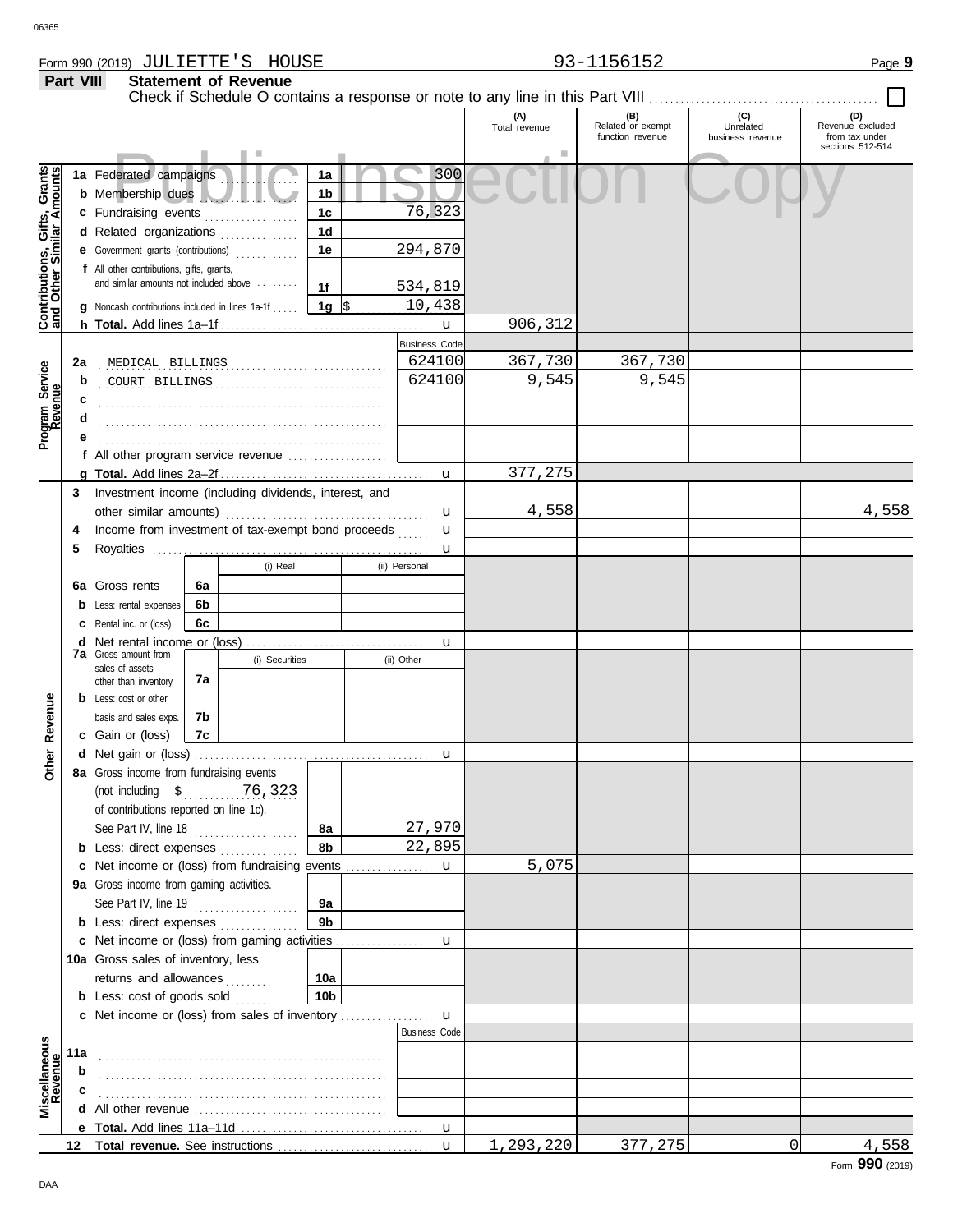### **Part IX Statement of Functional Expenses** Form 990 (2019) Page **10** JULIETTE'S HOUSE 93-1156152

|          | Section 501(c)(3) and 501(c)(4) organizations must complete all columns. All other organizations must complete column (A).                                                                                                                                                                                                                                                                               |                       |                        |                      |                    |  |  |  |  |  |  |  |
|----------|----------------------------------------------------------------------------------------------------------------------------------------------------------------------------------------------------------------------------------------------------------------------------------------------------------------------------------------------------------------------------------------------------------|-----------------------|------------------------|----------------------|--------------------|--|--|--|--|--|--|--|
|          | Check if Schedule O contains a response or note to any line in this Part IX<br>(C)                                                                                                                                                                                                                                                                                                                       |                       |                        |                      |                    |  |  |  |  |  |  |  |
|          | Do not include amounts reported on lines 6b,                                                                                                                                                                                                                                                                                                                                                             | (A)<br>Total expenses | (B)<br>Program service | Management and       | (D)<br>Fundraising |  |  |  |  |  |  |  |
|          | 7b, 8b, 9b, and 10b of Part VIII.                                                                                                                                                                                                                                                                                                                                                                        |                       | expenses               | general expenses     | expenses           |  |  |  |  |  |  |  |
|          | 1 Grants and other assistance to domestic organizations                                                                                                                                                                                                                                                                                                                                                  |                       |                        |                      |                    |  |  |  |  |  |  |  |
|          | and domestic governments. See Part IV, line 21<br>Grants and other assistance to domestic                                                                                                                                                                                                                                                                                                                |                       |                        |                      |                    |  |  |  |  |  |  |  |
| 2.       | individuals. See Part IV, line 22                                                                                                                                                                                                                                                                                                                                                                        |                       |                        |                      |                    |  |  |  |  |  |  |  |
| 3        | Grants and other assistance to foreign                                                                                                                                                                                                                                                                                                                                                                   |                       |                        |                      |                    |  |  |  |  |  |  |  |
|          | organizations, foreign governments, and foreign                                                                                                                                                                                                                                                                                                                                                          |                       |                        |                      |                    |  |  |  |  |  |  |  |
|          | individuals. See Part IV, lines 15 and 16                                                                                                                                                                                                                                                                                                                                                                |                       |                        |                      |                    |  |  |  |  |  |  |  |
| 4        | Benefits paid to or for members                                                                                                                                                                                                                                                                                                                                                                          |                       |                        |                      |                    |  |  |  |  |  |  |  |
| 5.       | Compensation of current officers, directors,                                                                                                                                                                                                                                                                                                                                                             |                       |                        |                      |                    |  |  |  |  |  |  |  |
|          | trustees, and key employees                                                                                                                                                                                                                                                                                                                                                                              | 149,162               | 100,078                | 25,008               | 24,076             |  |  |  |  |  |  |  |
| 6        | Compensation not included above to disqualified                                                                                                                                                                                                                                                                                                                                                          |                       |                        |                      |                    |  |  |  |  |  |  |  |
|          | persons (as defined under section 4958(f)(1)) and                                                                                                                                                                                                                                                                                                                                                        |                       |                        |                      |                    |  |  |  |  |  |  |  |
|          | persons described in section 4958(c)(3)(B)                                                                                                                                                                                                                                                                                                                                                               |                       |                        |                      |                    |  |  |  |  |  |  |  |
| 7        | Other salaries and wages                                                                                                                                                                                                                                                                                                                                                                                 | 646,219               | 631,682                | 12,304               | 2,233              |  |  |  |  |  |  |  |
| 8        | Pension plan accruals and contributions (include                                                                                                                                                                                                                                                                                                                                                         |                       |                        |                      |                    |  |  |  |  |  |  |  |
|          | section 401(k) and 403(b) employer contributions)                                                                                                                                                                                                                                                                                                                                                        | 4,619                 | 4,047                  | 572                  |                    |  |  |  |  |  |  |  |
| 9        | Other employee benefits                                                                                                                                                                                                                                                                                                                                                                                  | 18,002                | 15,757                 | $\overline{2,245}$   |                    |  |  |  |  |  |  |  |
| 10       | Payroll taxes                                                                                                                                                                                                                                                                                                                                                                                            | 63,719                | 58,844                 | 2,789                | 2,086              |  |  |  |  |  |  |  |
| 11       | Fees for services (nonemployees):                                                                                                                                                                                                                                                                                                                                                                        |                       |                        |                      |                    |  |  |  |  |  |  |  |
| a        |                                                                                                                                                                                                                                                                                                                                                                                                          |                       |                        |                      |                    |  |  |  |  |  |  |  |
| b        |                                                                                                                                                                                                                                                                                                                                                                                                          | 883                   | 115                    | 768                  |                    |  |  |  |  |  |  |  |
|          |                                                                                                                                                                                                                                                                                                                                                                                                          | 13,031                | 768                    | 12,263               |                    |  |  |  |  |  |  |  |
| d        | Lobbying                                                                                                                                                                                                                                                                                                                                                                                                 |                       |                        |                      |                    |  |  |  |  |  |  |  |
|          | Professional fundraising services. See Part IV, line 17                                                                                                                                                                                                                                                                                                                                                  |                       |                        |                      |                    |  |  |  |  |  |  |  |
| f        | Investment management fees                                                                                                                                                                                                                                                                                                                                                                               |                       |                        |                      |                    |  |  |  |  |  |  |  |
| g        | Other. (If line 11g amount exceeds 10% of line 25, column                                                                                                                                                                                                                                                                                                                                                |                       |                        |                      |                    |  |  |  |  |  |  |  |
|          | (A) amount, list line 11g expenses on Schedule O.)                                                                                                                                                                                                                                                                                                                                                       | 30,772                | 22,054                 | 516                  | 8,202              |  |  |  |  |  |  |  |
| 12       | Advertising and promotion                                                                                                                                                                                                                                                                                                                                                                                | 2,553                 | 290                    | $\overline{1}$ , 053 | 1,210              |  |  |  |  |  |  |  |
| 13       |                                                                                                                                                                                                                                                                                                                                                                                                          | 13,217                | 11,146                 | 530                  | 1,541              |  |  |  |  |  |  |  |
| 14       | Information technology                                                                                                                                                                                                                                                                                                                                                                                   |                       |                        |                      |                    |  |  |  |  |  |  |  |
| 15       |                                                                                                                                                                                                                                                                                                                                                                                                          |                       |                        |                      |                    |  |  |  |  |  |  |  |
| 16       |                                                                                                                                                                                                                                                                                                                                                                                                          | 19,037                | 16,562                 | 2,052                | 423                |  |  |  |  |  |  |  |
| 17       |                                                                                                                                                                                                                                                                                                                                                                                                          |                       |                        |                      |                    |  |  |  |  |  |  |  |
| 18       | Payments of travel or entertainment expenses                                                                                                                                                                                                                                                                                                                                                             |                       |                        |                      |                    |  |  |  |  |  |  |  |
|          | for any federal, state, or local public officials                                                                                                                                                                                                                                                                                                                                                        |                       |                        |                      |                    |  |  |  |  |  |  |  |
| 19       | Conferences, conventions, and meetings                                                                                                                                                                                                                                                                                                                                                                   | 29,201                | 27,224                 | 601                  | 1,376              |  |  |  |  |  |  |  |
| 20       | $\textbf{Interest} \hspace{1.5cm} \textbf{1} \hspace{1.5cm} \textbf{1} \hspace{1.5cm} \textbf{2} \hspace{1.5cm} \textbf{3} \hspace{1.5cm} \textbf{4} \hspace{1.5cm} \textbf{5} \hspace{1.5cm} \textbf{6} \hspace{1.5cm} \textbf{6} \hspace{1.5cm} \textbf{6} \hspace{1.5cm} \textbf{7} \hspace{1.5cm} \textbf{8} \hspace{1.5cm} \textbf{9} \hspace{1.5cm} \textbf{1} \hspace{1.5cm} \textbf{1} \hspace{$ |                       |                        |                      |                    |  |  |  |  |  |  |  |
| 21       | Payments to affiliates                                                                                                                                                                                                                                                                                                                                                                                   |                       |                        |                      |                    |  |  |  |  |  |  |  |
| 22       | Depreciation, depletion, and amortization                                                                                                                                                                                                                                                                                                                                                                | 14,637                | 13,407                 | 733                  | 497                |  |  |  |  |  |  |  |
| 23       | Insurance with a construction of the construction of the construction of the construction of the construction of the construction of the construction of the construction of the construction of the construction of the const                                                                                                                                                                           | 20,270                | 17,469                 | $\overline{2}$ , 208 | 593                |  |  |  |  |  |  |  |
| 24       | Other expenses. Itemize expenses not covered                                                                                                                                                                                                                                                                                                                                                             |                       |                        |                      |                    |  |  |  |  |  |  |  |
|          | above (List miscellaneous expenses on line 24e. If                                                                                                                                                                                                                                                                                                                                                       |                       |                        |                      |                    |  |  |  |  |  |  |  |
|          | line 24e amount exceeds 10% of line 25, column                                                                                                                                                                                                                                                                                                                                                           |                       |                        |                      |                    |  |  |  |  |  |  |  |
|          | (A) amount, list line 24e expenses on Schedule O.)                                                                                                                                                                                                                                                                                                                                                       |                       |                        |                      |                    |  |  |  |  |  |  |  |
| а        | SUPPLIES                                                                                                                                                                                                                                                                                                                                                                                                 | 18,193                | 16,881                 | 781                  | 531                |  |  |  |  |  |  |  |
| b        | DUES AND SUBSCRIPTIONS                                                                                                                                                                                                                                                                                                                                                                                   | 12,672                | 4,137                  | 6,631                | 1,904              |  |  |  |  |  |  |  |
| c        | MAINTENANCE & RENTALS                                                                                                                                                                                                                                                                                                                                                                                    | 10,949                | 10,000                 | 402                  | 547                |  |  |  |  |  |  |  |
| d        | EQUIPMENT                                                                                                                                                                                                                                                                                                                                                                                                | 6,963                 | 6,723                  | 217                  | 23                 |  |  |  |  |  |  |  |
| е        |                                                                                                                                                                                                                                                                                                                                                                                                          | 6,016                 | 1,727                  | 2,251                | 2,038              |  |  |  |  |  |  |  |
| 25<br>26 | Total functional expenses. Add lines 1 through 24e<br>Joint costs. Complete this line only if the                                                                                                                                                                                                                                                                                                        | 1,080,115             | 958,911                | 73,924               | 47,280             |  |  |  |  |  |  |  |
|          | organization reported in column (B) joint costs                                                                                                                                                                                                                                                                                                                                                          |                       |                        |                      |                    |  |  |  |  |  |  |  |
|          | from a combined educational campaign and                                                                                                                                                                                                                                                                                                                                                                 |                       |                        |                      |                    |  |  |  |  |  |  |  |
|          | fundraising solicitation. Check here u<br>$\overline{\phantom{a}}$ if<br>following SOP 98-2 (ASC 958-720)                                                                                                                                                                                                                                                                                                |                       |                        |                      |                    |  |  |  |  |  |  |  |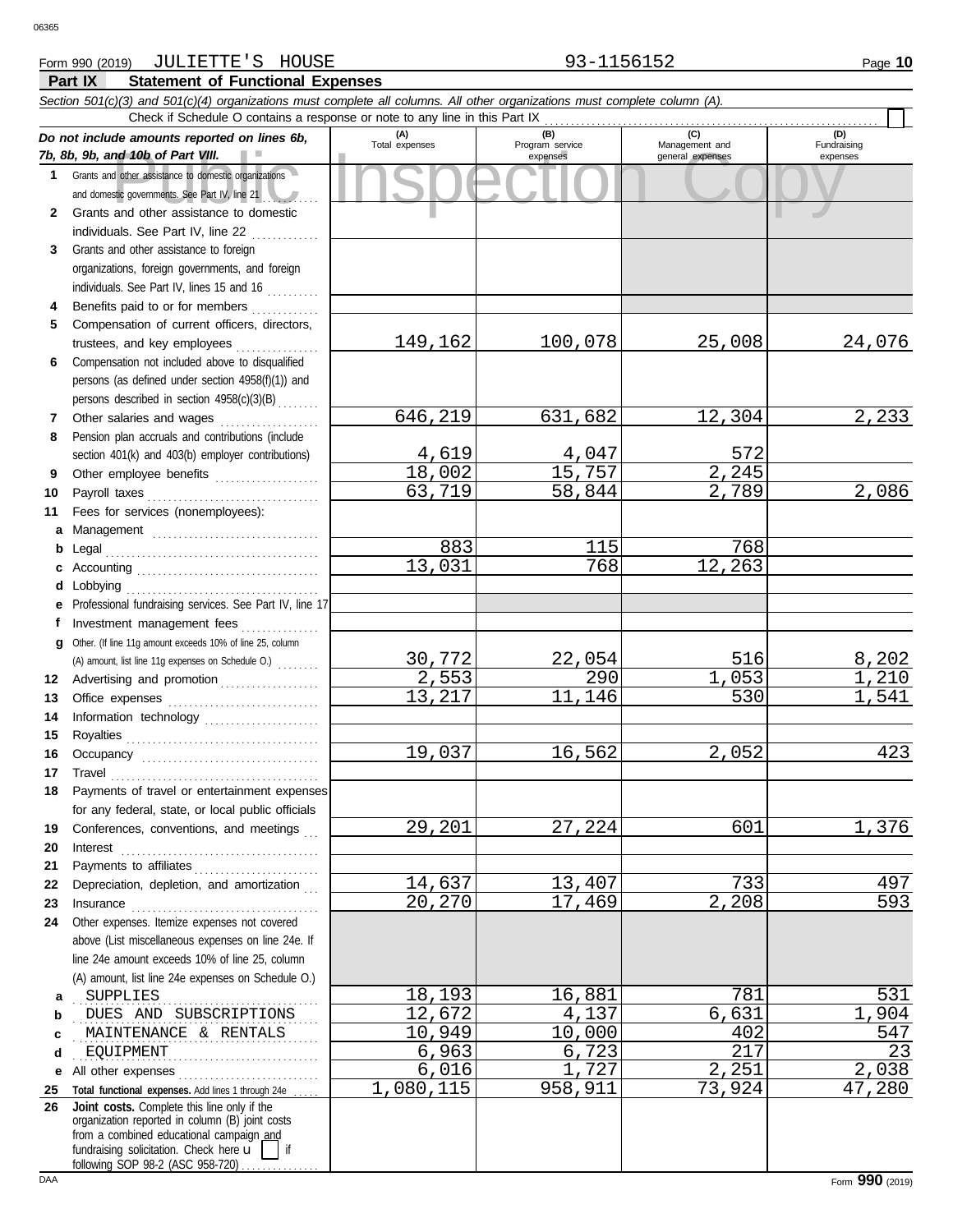# Form 990 (2019) Page **11** JULIETTE'S HOUSE 93-1156152

# **Part X Balance Sheet**

Check if Schedule O contains a response or note to any line in this Part X . . . . . . . . . . . . . . . . . . . . . . . . . . . . . . . . . . . . . . . . . . . . . . . . . . . . . . . . . . . . . . . . .

|                             |    |                                                                                                                                     |                 |            | (A)               |                         | (B)             |
|-----------------------------|----|-------------------------------------------------------------------------------------------------------------------------------------|-----------------|------------|-------------------|-------------------------|-----------------|
|                             |    |                                                                                                                                     |                 |            | Beginning of year |                         | End of year     |
|                             | 1  | Cash-non-interest-bearing                                                                                                           |                 |            | 10,335            | $\mathbf{1}$            | 248,708         |
|                             | 2  | Savings and temporary cash investments and temporary cash investments                                                               | 203,790         | $\sqrt{2}$ | 410,161           |                         |                 |
|                             | 3  | Pledges and grants receivable, net <b>All and School and School and School and School and School and School and School</b>          |                 |            | 66,458            | $\overline{\mathbf{3}}$ | 99,234          |
|                             | 4  | Accounts receivable, net                                                                                                            |                 |            | 12,687            | $\overline{4}$          | 13,648          |
|                             | 5  | Loans and other receivables from any current or former officer, director,                                                           |                 |            |                   |                         |                 |
|                             |    | trustee, key employee, creator or founder, substantial contributor, or 35%                                                          |                 |            |                   |                         |                 |
|                             |    | controlled entity or family member of any of these persons                                                                          |                 |            |                   | 5                       |                 |
|                             | 6  | Loans and other receivables from other disqualified persons (as defined                                                             |                 |            |                   |                         |                 |
|                             |    | under section 4958(f)(1)), and persons described in section 4958(c)(3)(B)                                                           |                 |            |                   | 6                       |                 |
| Assets                      | 7  |                                                                                                                                     |                 |            |                   | $\overline{7}$          |                 |
|                             | 8  | Inventories for sale or use                                                                                                         |                 |            |                   | 8                       |                 |
|                             | 9  |                                                                                                                                     |                 |            |                   | 9                       |                 |
|                             |    | 10a Land, buildings, and equipment: cost or other                                                                                   |                 |            |                   |                         |                 |
|                             |    |                                                                                                                                     |                 | 831,112    |                   |                         |                 |
|                             |    | <b>b</b> Less: accumulated depreciation                                                                                             | 10 <sub>b</sub> | 343, 456   | 427,624           | 10 <sub>c</sub>         | 487,656         |
|                             | 11 | Investments-publicly traded securities                                                                                              |                 |            | 102,217           | 11                      | 102,418         |
|                             | 12 | Investments-other securities. See Part IV, line 11                                                                                  |                 |            |                   | 12                      |                 |
|                             | 13 |                                                                                                                                     |                 |            |                   | 13                      |                 |
|                             | 14 | Intangible assets                                                                                                                   |                 |            |                   | 14                      |                 |
|                             | 15 | Other assets. See Part IV, line 11                                                                                                  |                 |            | 10,666            | 15                      | 11,003          |
|                             | 16 |                                                                                                                                     |                 |            | 833,777           | 16                      | 1,372,828       |
|                             | 17 |                                                                                                                                     |                 |            | 45,621            | 17                      | 58,166          |
|                             | 18 | Grants payable                                                                                                                      |                 |            |                   | 18                      |                 |
|                             | 19 | Deferred revenue                                                                                                                    |                 | 19         |                   |                         |                 |
|                             | 20 |                                                                                                                                     |                 | 20         |                   |                         |                 |
|                             | 21 | Escrow or custodial account liability. Complete Part IV of Schedule D                                                               |                 | 21         |                   |                         |                 |
|                             | 22 | Loans and other payables to any current or former officer, director,                                                                | .               |            |                   |                         |                 |
| Liabilities                 |    | trustee, key employee, creator or founder, substantial contributor, or 35%                                                          |                 |            |                   |                         |                 |
|                             |    | controlled entity or family member of any of these persons                                                                          |                 |            | 22                |                         |                 |
|                             | 23 | Secured mortgages and notes payable to unrelated third parties [111] Secured mortgages and notes payable to unrelated third parties |                 |            |                   | 23                      |                 |
|                             | 24 | Unsecured notes and loans payable to unrelated third parties                                                                        |                 |            |                   | 24                      | 313,200         |
|                             | 25 | Other liabilities (including federal income tax, payables to related third                                                          |                 |            |                   |                         |                 |
|                             |    | parties, and other liabilities not included on lines 17-24). Complete Part X                                                        |                 |            |                   |                         |                 |
|                             |    | of Schedule D                                                                                                                       |                 |            |                   | 25                      |                 |
|                             | 26 |                                                                                                                                     |                 |            | 45,621            | 26                      | 371,366         |
|                             |    | Organizations that follow FASB ASC 958, check here $\mathbf{u} \times$                                                              |                 |            |                   |                         |                 |
|                             |    | and complete lines 27, 28, 32, and 33.                                                                                              |                 |            |                   |                         |                 |
|                             | 27 | Net assets without donor restrictions                                                                                               |                 |            | 553,156           | 27                      | 765,459         |
|                             | 28 | Net assets with donor restrictions                                                                                                  |                 |            | 235,000           | 28                      | 236,003         |
|                             |    | Organizations that do not follow FASB ASC 958, check here u                                                                         |                 |            |                   |                         |                 |
|                             |    | and complete lines 29 through 33.                                                                                                   |                 |            |                   |                         |                 |
|                             | 29 | Capital stock or trust principal, or current funds                                                                                  |                 | 29         |                   |                         |                 |
| Net Assets or Fund Balances | 30 | Paid-in or capital surplus, or land, building, or equipment fund                                                                    |                 |            |                   | 30                      |                 |
|                             | 31 | Retained earnings, endowment, accumulated income, or other funds                                                                    |                 |            |                   | 31                      |                 |
|                             | 32 | Total net assets or fund balances                                                                                                   |                 |            | 788,156           | 32                      | 1,001,462       |
|                             | 33 |                                                                                                                                     |                 |            | 833,777           | 33                      | 1,372,828       |
|                             |    |                                                                                                                                     |                 |            |                   |                         | Form 990 (2019) |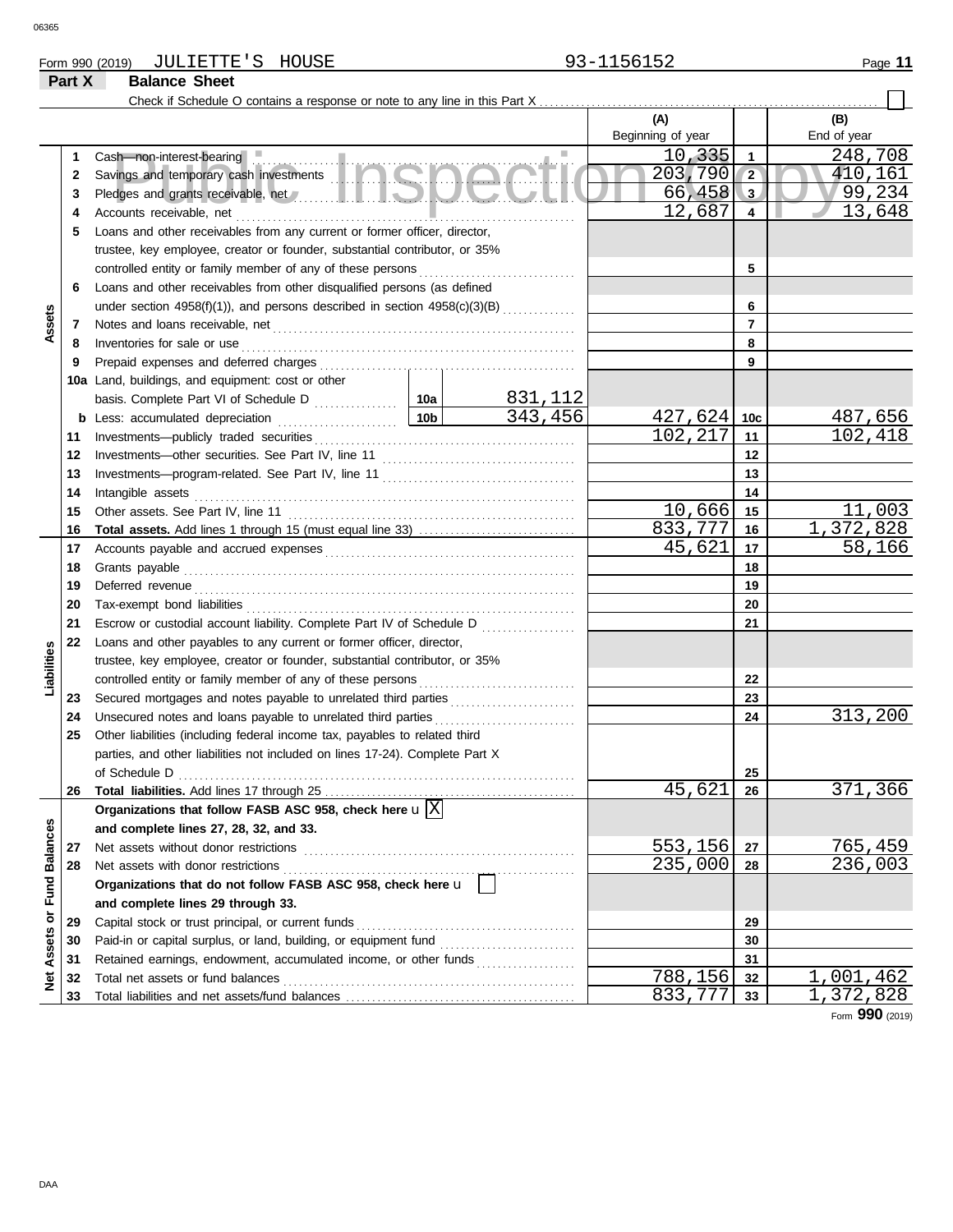|    | 93-1156152<br>Form 990 (2019) JULIETTE'S HOUSE                                                                                                                                                                                 |                |                |            | Page 12 |
|----|--------------------------------------------------------------------------------------------------------------------------------------------------------------------------------------------------------------------------------|----------------|----------------|------------|---------|
|    | Part XI<br><b>Reconciliation of Net Assets</b>                                                                                                                                                                                 |                |                |            |         |
|    |                                                                                                                                                                                                                                |                |                |            |         |
|    | Total revenue (must equal Part VIII, column (A), line 12) [2010] [2010] [2010] [2010] [2010] [2010] [2010] [20                                                                                                                 | $\mathbf{1}$   | 1, 293, 220    |            |         |
| 2  |                                                                                                                                                                                                                                | $\overline{2}$ | 1,080,115      |            |         |
| 3  |                                                                                                                                                                                                                                | $\mathbf{3}$   |                | 213,105    |         |
| 4  | Revenue less expenses. Subtract line 2 from line 1<br>Net assets or fund balances at beginning of year (must equal Part X, line 32, column (A))                                                                                | $\overline{4}$ |                | 788,156    |         |
| 5  |                                                                                                                                                                                                                                | 5              |                |            | 201     |
| 6  |                                                                                                                                                                                                                                | 6              |                |            |         |
| 7  | $Investment \textit{ expenses} \textit{________} \label{ex:ex:ex:1} \begin{minipage}[c]{0.9\linewidth} \textit{Investment} \textit{expenses} \end{minipage} \vspace{-0.1cm}$                                                   | $\overline{7}$ |                |            |         |
| 8  | Prior period adjustments entertainments and adjustments of the contract of the contract of the contract of the contract of the contract of the contract of the contract of the contract of the contract of the contract of the | 8              |                |            |         |
| 9  |                                                                                                                                                                                                                                | 9              |                |            |         |
| 10 | Net assets or fund balances at end of year. Combine lines 3 through 9 (must equal Part X, line                                                                                                                                 |                |                |            |         |
|    |                                                                                                                                                                                                                                | 10             | 1,001,462      |            |         |
|    | <b>Financial Statements and Reporting</b><br>Part XII                                                                                                                                                                          |                |                |            |         |
|    |                                                                                                                                                                                                                                |                |                |            |         |
|    |                                                                                                                                                                                                                                |                |                | <b>Yes</b> | No      |
| 1  | X Accrual<br>Accounting method used to prepare the Form 990:<br>Cash<br>Other                                                                                                                                                  |                |                |            |         |
|    | If the organization changed its method of accounting from a prior year or checked "Other," explain in                                                                                                                          |                |                |            |         |
|    | Schedule O.                                                                                                                                                                                                                    |                |                |            |         |
|    | 2a Were the organization's financial statements compiled or reviewed by an independent accountant?                                                                                                                             |                | 2a             |            | Χ       |
|    | If "Yes," check a box below to indicate whether the financial statements for the year were compiled or                                                                                                                         |                |                |            |         |
|    | reviewed on a separate basis, consolidated basis, or both:                                                                                                                                                                     |                |                |            |         |
|    | Separate basis<br>  Consolidated basis<br>  Both consolidated and separate basis                                                                                                                                               |                |                |            |         |
|    | <b>b</b> Were the organization's financial statements audited by an independent accountant?                                                                                                                                    |                | 2b             | Χ          |         |
|    | If "Yes," check a box below to indicate whether the financial statements for the year were audited on a                                                                                                                        |                |                |            |         |
|    | separate basis, consolidated basis, or both:                                                                                                                                                                                   |                |                |            |         |
|    | X Separate basis<br>  Consolidated basis<br>  Both consolidated and separate basis                                                                                                                                             |                |                |            |         |
|    | If "Yes" to line 2a or 2b, does the organization have a committee that assumes responsibility for oversight of                                                                                                                 |                |                |            |         |
|    | the audit, review, or compilation of its financial statements and selection of an independent accountant?                                                                                                                      |                | 2c             | X          |         |
|    | If the organization changed either its oversight process or selection process during the tax year, explain on                                                                                                                  |                |                |            |         |
|    | Schedule O.                                                                                                                                                                                                                    |                |                |            |         |
|    | 3a As a result of a federal award, was the organization required to undergo an audit or audits as set forth in the                                                                                                             |                |                |            |         |
|    | Single Audit Act and OMB Circular A-133?                                                                                                                                                                                       |                | За             |            | Χ       |
|    | <b>b</b> If "Yes," did the organization undergo the required audit or audits? If the organization did not undergo the                                                                                                          |                |                |            |         |
|    |                                                                                                                                                                                                                                |                | 3 <sub>b</sub> |            |         |

Form **990** (2019)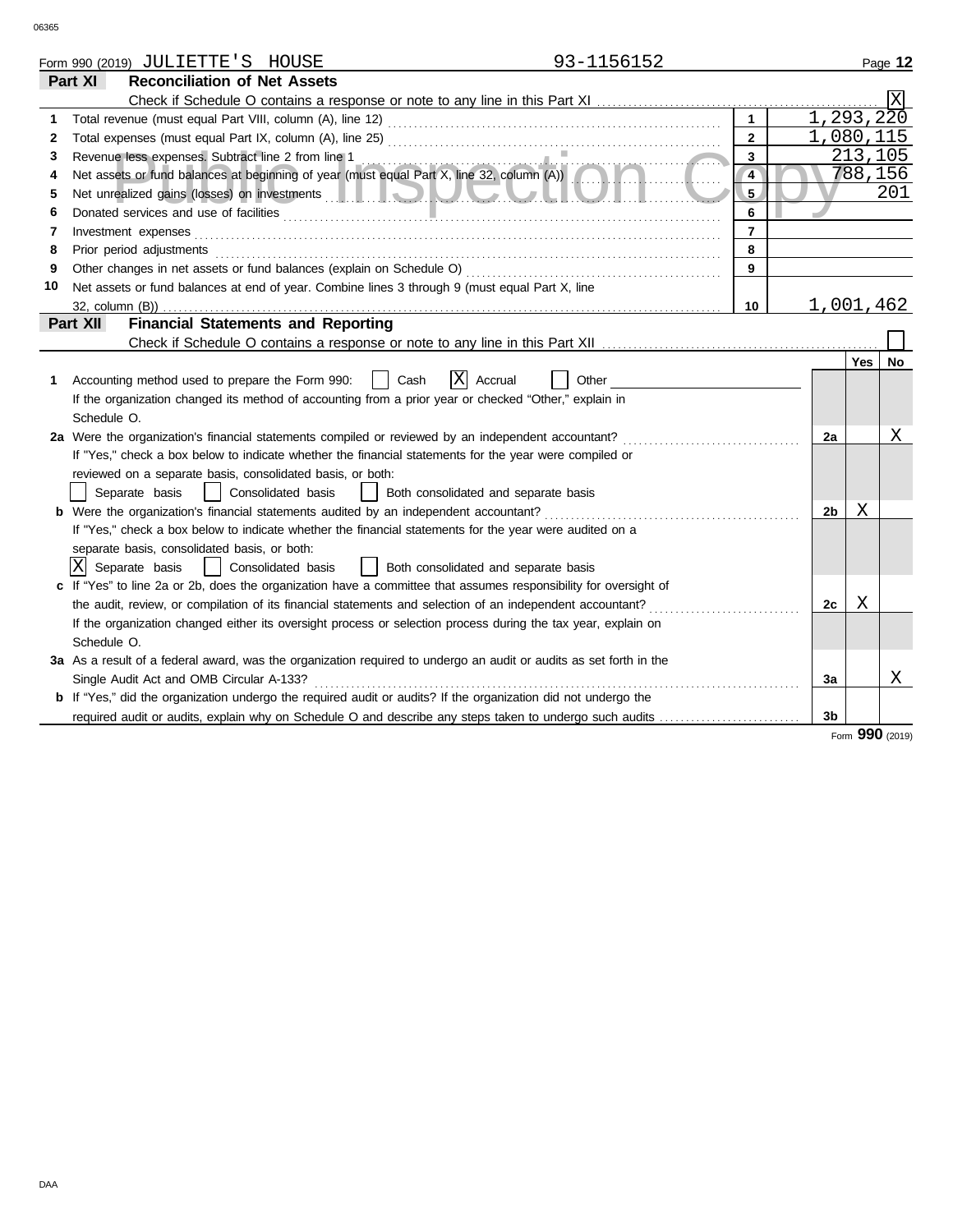| 06365                                                  |                                                                  |                                                                                                                                                                                                                                                  |                                                                                                                      |    |                                                                                                                                                                                                                                                                 |                    |  |  |  |  |
|--------------------------------------------------------|------------------------------------------------------------------|--------------------------------------------------------------------------------------------------------------------------------------------------------------------------------------------------------------------------------------------------|----------------------------------------------------------------------------------------------------------------------|----|-----------------------------------------------------------------------------------------------------------------------------------------------------------------------------------------------------------------------------------------------------------------|--------------------|--|--|--|--|
| <b>SCHEDULE A</b>                                      |                                                                  | <b>Public Charity Status and Public Support</b>                                                                                                                                                                                                  |                                                                                                                      |    |                                                                                                                                                                                                                                                                 |                    |  |  |  |  |
| (Form 990 or 990-EZ)                                   |                                                                  |                                                                                                                                                                                                                                                  | Complete if the organization is a section 501(c)(3) organization or a section 4947(a)(1) nonexempt charitable trust. |    |                                                                                                                                                                                                                                                                 |                    |  |  |  |  |
| Department of the Treasury<br>Internal Revenue Service |                                                                  | La Attach to Form 990 or Form 990-EZ.                                                                                                                                                                                                            |                                                                                                                      |    |                                                                                                                                                                                                                                                                 | Open to Public     |  |  |  |  |
|                                                        |                                                                  | <b>u</b> Go to www.irs.gov/Form990 for instructions and the latest information.                                                                                                                                                                  |                                                                                                                      |    |                                                                                                                                                                                                                                                                 | <b>Inspection</b>  |  |  |  |  |
| Name of the organization                               | Employer identification number<br>JULIETTE'S HOUSE<br>93-1156152 |                                                                                                                                                                                                                                                  |                                                                                                                      |    |                                                                                                                                                                                                                                                                 |                    |  |  |  |  |
| Part I                                                 |                                                                  | Reason for Public Charity Status (All organizations must complete this part.)                                                                                                                                                                    |                                                                                                                      |    | See instructions.                                                                                                                                                                                                                                               |                    |  |  |  |  |
|                                                        |                                                                  | The organization is not a private foundation because it is: (For lines 1 through 12, check only one box.)                                                                                                                                        |                                                                                                                      |    |                                                                                                                                                                                                                                                                 |                    |  |  |  |  |
| 1                                                      |                                                                  | A church, convention of churches, or association of churches described in section 170(b)(1)(A)(i).                                                                                                                                               |                                                                                                                      |    |                                                                                                                                                                                                                                                                 |                    |  |  |  |  |
| 2<br>3                                                 |                                                                  | A school described in <b>section 170(b)(1)(A)(ii).</b> (Attach Schedule E (Form 990 or 990-EZ).)<br>A hospital or a cooperative hospital service organization described in section 170(b)(1)(A)(iii).                                            |                                                                                                                      |    |                                                                                                                                                                                                                                                                 |                    |  |  |  |  |
| 4                                                      |                                                                  |                                                                                                                                                                                                                                                  |                                                                                                                      |    | A medical research organization operated in conjunction with a hospital described in section 170(b)(1)(A)(iii). Enter the hospital's name,                                                                                                                      |                    |  |  |  |  |
| city, and state:                                       |                                                                  |                                                                                                                                                                                                                                                  |                                                                                                                      |    |                                                                                                                                                                                                                                                                 |                    |  |  |  |  |
| 5                                                      |                                                                  | An organization operated for the benefit of a college or university owned or operated by a governmental unit described in                                                                                                                        |                                                                                                                      |    |                                                                                                                                                                                                                                                                 |                    |  |  |  |  |
| 6                                                      | section 170(b)(1)(A)(iv). (Complete Part II.)                    | A federal, state, or local government or governmental unit described in section 170(b)(1)(A)(v).                                                                                                                                                 |                                                                                                                      |    |                                                                                                                                                                                                                                                                 |                    |  |  |  |  |
| X<br>7                                                 |                                                                  | An organization that normally receives a substantial part of its support from a governmental unit or from the general public                                                                                                                     |                                                                                                                      |    |                                                                                                                                                                                                                                                                 |                    |  |  |  |  |
|                                                        | described in section 170(b)(1)(A)(vi). (Complete Part II.)       |                                                                                                                                                                                                                                                  |                                                                                                                      |    |                                                                                                                                                                                                                                                                 |                    |  |  |  |  |
| 8<br>9                                                 |                                                                  | A community trust described in section 170(b)(1)(A)(vi). (Complete Part II.)                                                                                                                                                                     |                                                                                                                      |    | An agricultural research organization described in section 170(b)(1)(A)(ix) operated in conjunction with a land-grant college                                                                                                                                   |                    |  |  |  |  |
| university:                                            |                                                                  | or university or a non-land-grant college of agriculture (see instructions). Enter the name, city, and state of the college or                                                                                                                   |                                                                                                                      |    |                                                                                                                                                                                                                                                                 |                    |  |  |  |  |
| 10                                                     |                                                                  |                                                                                                                                                                                                                                                  |                                                                                                                      |    | An organization that normally receives: (1) more than 33 1/3% of its support from contributions, membership fees, and gross                                                                                                                                     |                    |  |  |  |  |
|                                                        |                                                                  | receipts from activities related to its exempt functions—subject to certain exceptions, and (2) no more than 33 1/3% of its<br>support from gross investment income and unrelated business taxable income (less section 511 tax) from businesses |                                                                                                                      |    |                                                                                                                                                                                                                                                                 |                    |  |  |  |  |
|                                                        |                                                                  | acquired by the organization after June 30, 1975. See section 509(a)(2). (Complete Part III.)                                                                                                                                                    |                                                                                                                      |    |                                                                                                                                                                                                                                                                 |                    |  |  |  |  |
| 11                                                     |                                                                  | An organization organized and operated exclusively to test for public safety. See section 509(a)(4).                                                                                                                                             |                                                                                                                      |    |                                                                                                                                                                                                                                                                 |                    |  |  |  |  |
| 12                                                     |                                                                  |                                                                                                                                                                                                                                                  |                                                                                                                      |    | An organization organized and operated exclusively for the benefit of, to perform the functions of, or to carry out the purposes<br>of one or more publicly supported organizations described in section 509(a)(1) or section 509(a)(2). See section 509(a)(3). |                    |  |  |  |  |
|                                                        |                                                                  |                                                                                                                                                                                                                                                  |                                                                                                                      |    | Check the box in lines 12a through 12d that describes the type of supporting organization and complete lines 12e, 12f, and 12g.                                                                                                                                 |                    |  |  |  |  |
| a                                                      |                                                                  | the supported organization(s) the power to regularly appoint or elect a majority of the directors or trustees of the                                                                                                                             |                                                                                                                      |    | Type I. A supporting organization operated, supervised, or controlled by its supported organization(s), typically by giving                                                                                                                                     |                    |  |  |  |  |
| b                                                      |                                                                  | supporting organization. You must complete Part IV, Sections A and B.<br>Type II. A supporting organization supervised or controlled in connection with its supported organization(s), by having                                                 |                                                                                                                      |    |                                                                                                                                                                                                                                                                 |                    |  |  |  |  |
|                                                        |                                                                  |                                                                                                                                                                                                                                                  |                                                                                                                      |    | control or management of the supporting organization vested in the same persons that control or manage the supported                                                                                                                                            |                    |  |  |  |  |
|                                                        |                                                                  | organization(s). You must complete Part IV, Sections A and C.                                                                                                                                                                                    |                                                                                                                      |    |                                                                                                                                                                                                                                                                 |                    |  |  |  |  |
|                                                        |                                                                  | its supported organization(s) (see instructions). You must complete Part IV, Sections A, D, and E.                                                                                                                                               |                                                                                                                      |    | Type III functionally integrated. A supporting organization operated in connection with, and functionally integrated with,                                                                                                                                      |                    |  |  |  |  |
| d                                                      |                                                                  |                                                                                                                                                                                                                                                  |                                                                                                                      |    | Type III non-functionally integrated. A supporting organization operated in connection with its supported organization(s)<br>that is not functionally integrated. The organization generally must satisfy a distribution requirement and an attentiveness       |                    |  |  |  |  |
| е                                                      |                                                                  | requirement (see instructions). You must complete Part IV, Sections A and D, and Part V.<br>Check this box if the organization received a written determination from the IRS that it is a Type I, Type II, Type III                              |                                                                                                                      |    |                                                                                                                                                                                                                                                                 |                    |  |  |  |  |
|                                                        |                                                                  | functionally integrated, or Type III non-functionally integrated supporting organization.                                                                                                                                                        |                                                                                                                      |    |                                                                                                                                                                                                                                                                 |                    |  |  |  |  |
| f<br>g                                                 | Enter the number of supported organizations                      | Provide the following information about the supported organization(s).                                                                                                                                                                           |                                                                                                                      |    |                                                                                                                                                                                                                                                                 |                    |  |  |  |  |
| (i) Name of supported                                  | (ii) EIN                                                         | (iii) Type of organization                                                                                                                                                                                                                       | (iv) Is the organization                                                                                             |    | (v) Amount of monetary                                                                                                                                                                                                                                          | (vi) Amount of     |  |  |  |  |
| organization                                           |                                                                  | (described on lines 1-10                                                                                                                                                                                                                         | listed in your governing<br>document?                                                                                |    | support (see                                                                                                                                                                                                                                                    | other support (see |  |  |  |  |
|                                                        |                                                                  | above (see instructions))                                                                                                                                                                                                                        | Yes                                                                                                                  | No | instructions)                                                                                                                                                                                                                                                   | instructions)      |  |  |  |  |
| (A)                                                    |                                                                  |                                                                                                                                                                                                                                                  |                                                                                                                      |    |                                                                                                                                                                                                                                                                 |                    |  |  |  |  |
|                                                        |                                                                  |                                                                                                                                                                                                                                                  |                                                                                                                      |    |                                                                                                                                                                                                                                                                 |                    |  |  |  |  |
| (B)                                                    |                                                                  |                                                                                                                                                                                                                                                  |                                                                                                                      |    |                                                                                                                                                                                                                                                                 |                    |  |  |  |  |
| (C)                                                    |                                                                  |                                                                                                                                                                                                                                                  |                                                                                                                      |    |                                                                                                                                                                                                                                                                 |                    |  |  |  |  |
| (D)                                                    |                                                                  |                                                                                                                                                                                                                                                  |                                                                                                                      |    |                                                                                                                                                                                                                                                                 |                    |  |  |  |  |
| (E)                                                    |                                                                  |                                                                                                                                                                                                                                                  |                                                                                                                      |    |                                                                                                                                                                                                                                                                 |                    |  |  |  |  |
| <b>Total</b>                                           |                                                                  |                                                                                                                                                                                                                                                  |                                                                                                                      |    |                                                                                                                                                                                                                                                                 |                    |  |  |  |  |

**For Paperwork Reduction Act Notice, see the Instructions for Form 990 or 990-EZ.**

**Schedule A (Form 990 or 990-EZ) 2019**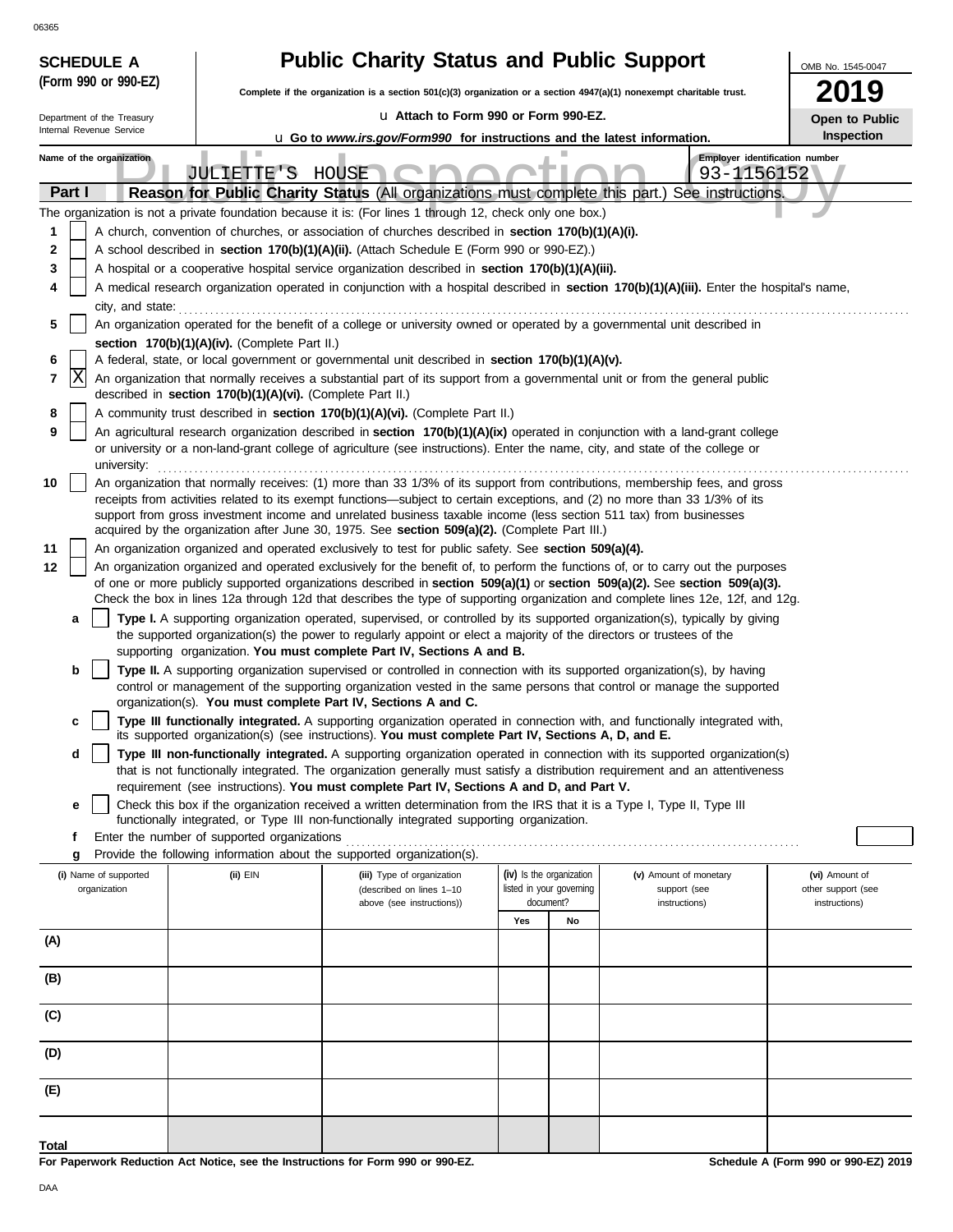| 3365         |                                                                                                                                                                                                                        |                  |          |            |            |            |             |
|--------------|------------------------------------------------------------------------------------------------------------------------------------------------------------------------------------------------------------------------|------------------|----------|------------|------------|------------|-------------|
|              | Schedule A (Form 990 or 990-EZ) 2019                                                                                                                                                                                   | JULIETTE'S HOUSE |          |            |            | 93-1156152 | Page 2      |
|              | Support Schedule for Organizations Described in Sections 170(b)(1)(A)(iv) and 170(b)(1)(A)(vi)<br>Part II                                                                                                              |                  |          |            |            |            |             |
|              | (Complete only if you checked the box on line 5, 7, or 8 of Part I or if the organization failed to qualify under                                                                                                      |                  |          |            |            |            |             |
|              | Part III. If the organization fails to qualify under the tests listed below, please complete Part III.)                                                                                                                |                  |          |            |            |            |             |
|              | Section A. Public Support                                                                                                                                                                                              |                  |          |            |            |            |             |
|              | Calendar year (or fiscal year beginning in)<br>u                                                                                                                                                                       | (a) 2015         | (b) 2016 | $(c)$ 2017 | $(d)$ 2018 | $(e)$ 2019 | (f) Total   |
| 1            | Gifts, grants, contributions, and<br>membership fees received. (Do not<br>include any "unusual grants.")                                                                                                               | 415,439          | 482,096  | 699,727    | 711,857    | 906,312    | 3, 215, 431 |
| $\mathbf{2}$ | Tax revenues levied for the<br>organization's benefit and either paid<br>to or expended on its behalf                                                                                                                  |                  |          |            |            |            |             |
| 3            | The value of services or facilities<br>furnished by a governmental unit to the<br>organization without charge                                                                                                          |                  |          |            |            |            |             |
| 4            | Total. Add lines 1 through 3                                                                                                                                                                                           | 415,439          | 482,096  | 699,727    | 711,857    | 906,312    | 3, 215, 431 |
| 5            | The portion of total contributions by<br>each person (other than a<br>governmental unit or publicly<br>supported organization) included on<br>line 1 that exceeds 2% of the amount<br>shown on line 11, column (f)     |                  |          |            |            |            | 259,684     |
| 6            | Public support. Subtract line 5 from line 4                                                                                                                                                                            |                  |          |            |            |            | 2,955,747   |
|              | <b>Section B. Total Support</b>                                                                                                                                                                                        |                  |          |            |            |            |             |
|              | Calendar year (or fiscal year beginning in)<br>$\mathbf{u}$                                                                                                                                                            | (a) 2015         | (b) 2016 | $(c)$ 2017 | $(d)$ 2018 | (e) $2019$ | (f) Total   |
| 7            | Amounts from line 4                                                                                                                                                                                                    | 415,439          | 482,096  | 699,727    | 711,857    | 906,312    | 3,215,431   |
| 8            | Gross income from interest, dividends,<br>payments received on securities loans,<br>rents, royalties, and income from<br>similar sources                                                                               | 4,644            | 2,742    | 2,801      | 4,563      | 4,558      | 19,308      |
| 9            | Net income from unrelated business<br>activities, whether or not the business<br>is regularly carried on                                                                                                               |                  |          |            |            |            |             |
| 10           | Other income. Do not include gain or<br>loss from the sale of capital assets<br>(Explain in Part VI.)                                                                                                                  |                  |          |            |            |            |             |
| 11           | Total support. Add lines 7 through 10                                                                                                                                                                                  |                  |          |            |            |            | 3, 234, 739 |
| 12           |                                                                                                                                                                                                                        |                  |          |            |            | 12         | 1,034,949   |
| 13           | First five years. If the Form 990 is for the organization's first, second, third, fourth, or fifth tax year as a section 501(c)(3)                                                                                     |                  |          |            |            |            |             |
|              | organization, check this box and stop here                                                                                                                                                                             |                  |          |            |            |            |             |
|              | Section C. Computation of Public Support Percentage                                                                                                                                                                    |                  |          |            |            |            |             |
| 14           | Public support percentage for 2019 (line 6, column (f) divided by line 11, column (f) [[[[[[[[[[[[[[[[[[[[[[[                                                                                                          |                  |          |            |            | 14         | 91.38 %     |
| 15           | Public support percentage from 2018 Schedule A, Part II, line 14                                                                                                                                                       |                  |          |            |            | 15         | %           |
| 16a          | 33 1/3% support test-2019. If the organization did not check the box on line 13, and line 14 is 33 1/3% or more, check this                                                                                            |                  |          |            |            |            |             |
|              | box and stop here. The organization qualifies as a publicly supported organization                                                                                                                                     |                  |          |            |            |            | $\vert$ X   |
| b            | 33 1/3% support test-2018. If the organization did not check a box on line 13 or 16a, and line 15 is 33 1/3% or more, check<br>this box and stop here. The organization qualifies as a publicly supported organization |                  |          |            |            |            |             |
| 17a          | 10%-facts-and-circumstances test-2019. If the organization did not check a box on line 13, 16a, or 16b, and line 14 is                                                                                                 |                  |          |            |            |            |             |
|              | 10% or more, and if the organization meets the "facts-and-circumstances" test, check this box and stop here. Explain in                                                                                                |                  |          |            |            |            |             |
|              | Part VI how the organization meets the "facts-and-circumstances" test. The organization qualifies as a publicly supported                                                                                              |                  |          |            |            |            |             |

|    | organization                                                                                                                 |
|----|------------------------------------------------------------------------------------------------------------------------------|
| b  | 10%-facts-and-circumstances test-2018. If the organization did not check a box on line 13, 16a, 16b, or 17a, and line        |
|    | 15 is 10% or more, and if the organization meets the "facts-and-circumstances" test, check this box and stop here.           |
|    | Explain in Part VI how the organization meets the "facts-and-circumstances" test. The organization qualifies as a publicly   |
|    | supported organization                                                                                                       |
| 18 | <b>Private foundation.</b> If the organization did not check a box on line 13, 16a, 16b, 17a, or 17b, check this box and see |
|    | instructions                                                                                                                 |
|    |                                                                                                                              |

**Schedule A (Form 990 or 990-EZ) 2019**

 $\blacktriangleright$   $\Box$ 

 $\blacktriangleright \Box$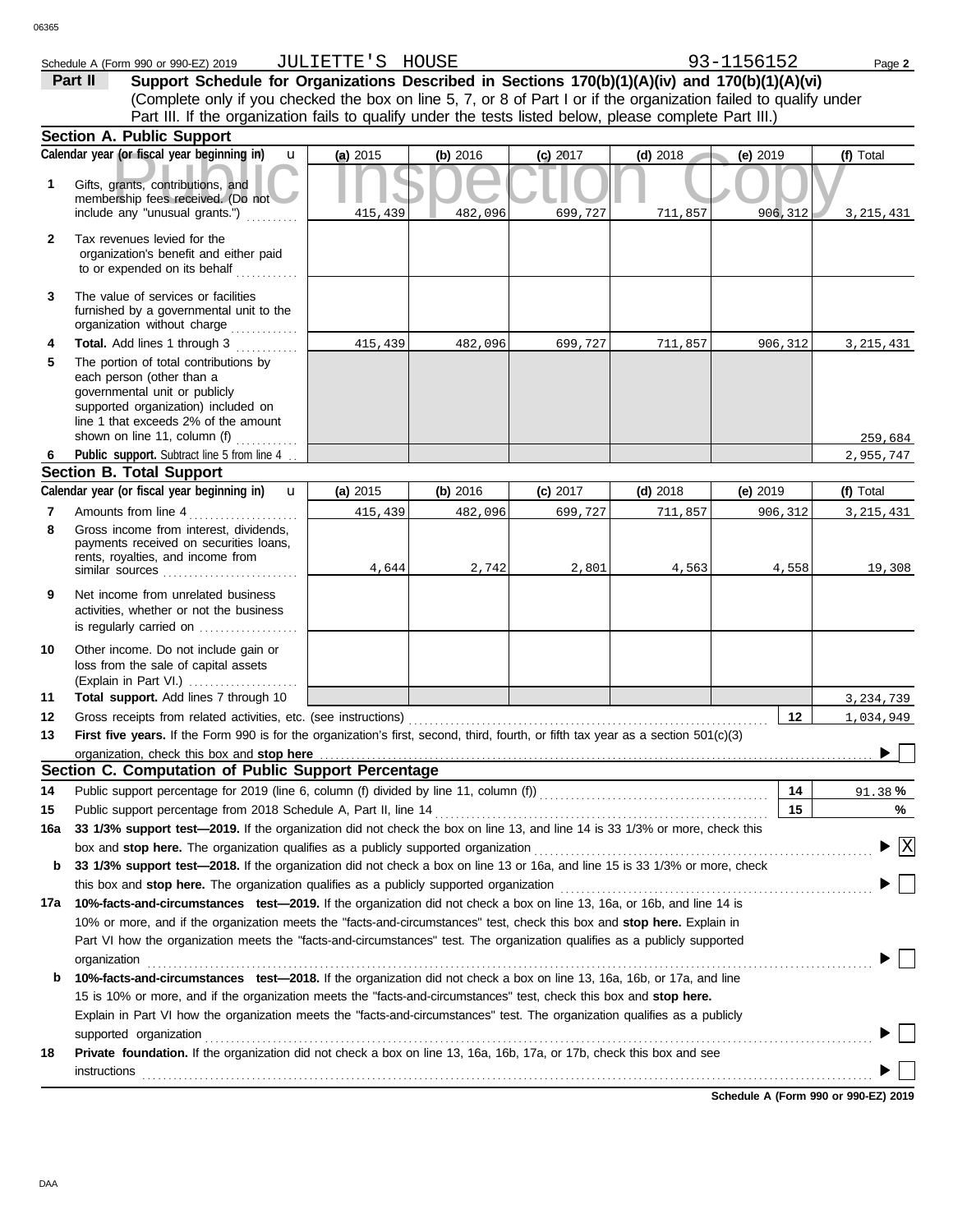### Schedule A (Form 990 or 990-EZ) 2019 Page **3** JULIETTE'S HOUSE

**Part III** Support Schedule for Organizations Described in Section 509(a)(2) (Complete only if you checked the box on line 10 of Part I or if the organization failed to qualify under Part II. If the organization fails to qualify under the tests listed below, please complete Part II.)

|     | <b>Section A. Public Support</b>                                                                                                                                                  |            |            |            |            |            |           |
|-----|-----------------------------------------------------------------------------------------------------------------------------------------------------------------------------------|------------|------------|------------|------------|------------|-----------|
|     | Calendar year (or fiscal year beginning in)<br>u                                                                                                                                  | $(a)$ 2015 | (b) 2016   | $(c)$ 2017 | $(d)$ 2018 | $(e)$ 2019 | (f) Total |
| 1   | Gifts, grants, contributions, and membership fees<br>received. (Do not include any "unusual grants.")                                                                             |            |            |            |            |            |           |
| 2   | Gross receipts from admissions, merchandise<br>sold or services performed, or facilities<br>furnished in any activity that is related to the<br>organization's fax-exempt purpose |            |            |            |            |            |           |
| 3   | Gross receipts from activities that are not an<br>unrelated trade or business under section 513                                                                                   |            |            |            |            |            |           |
| 4   | Tax revenues levied for the<br>organization's benefit and either paid<br>to or expended on its behalf<br>.                                                                        |            |            |            |            |            |           |
| 5   | The value of services or facilities<br>furnished by a governmental unit to the<br>organization without charge                                                                     |            |            |            |            |            |           |
| 6   | Total. Add lines 1 through 5                                                                                                                                                      |            |            |            |            |            |           |
| 7а  | Amounts included on lines 1, 2, and 3<br>received from disqualified persons                                                                                                       |            |            |            |            |            |           |
| b   | Amounts included on lines 2 and 3<br>received from other than disqualified<br>persons that exceed the greater of \$5,000<br>or 1% of the amount on line 13 for the year $\ldots$  |            |            |            |            |            |           |
| c   | Add lines 7a and 7b                                                                                                                                                               |            |            |            |            |            |           |
| 8   | Public support. (Subtract line 7c from                                                                                                                                            |            |            |            |            |            |           |
|     | line $6.$ )<br><b>Section B. Total Support</b>                                                                                                                                    |            |            |            |            |            |           |
|     | Calendar year (or fiscal year beginning in)<br>$\mathbf{u}$                                                                                                                       | (a) 2015   | (b) $2016$ | $(c)$ 2017 | $(d)$ 2018 | (e) 2019   | (f) Total |
| 9   | Amounts from line 6                                                                                                                                                               |            |            |            |            |            |           |
|     | Gross income from interest, dividends,                                                                                                                                            |            |            |            |            |            |           |
| 10a | payments received on securities loans, rents,<br>royalties, and income from similar sources                                                                                       |            |            |            |            |            |           |
| b   | Unrelated business taxable income (less<br>section 511 taxes) from businesses<br>acquired after June 30, 1975                                                                     |            |            |            |            |            |           |
|     | Add lines 10a and 10b                                                                                                                                                             |            |            |            |            |            |           |
| 11  | Net income from unrelated business<br>activities not included in line 10b, whether<br>or not the business is regularly carried on                                                 |            |            |            |            |            |           |
| 12  | Other income. Do not include gain or<br>loss from the sale of capital assets<br>(Explain in Part VI.)                                                                             |            |            |            |            |            |           |
| 13  | Total support. (Add lines 9, 10c, 11,                                                                                                                                             |            |            |            |            |            |           |
|     | and 12.) $\ldots$                                                                                                                                                                 |            |            |            |            |            |           |
| 14  | First five years. If the Form 990 is for the organization's first, second, third, fourth, or fifth tax year as a section 501(c)(3)<br>organization, check this box and stop here  |            |            |            |            |            |           |
|     | Section C. Computation of Public Support Percentage                                                                                                                               |            |            |            |            |            |           |
| 15  |                                                                                                                                                                                   |            |            |            |            | 15         | %         |
| 16  |                                                                                                                                                                                   |            |            |            |            | 16         | %         |
|     | Section D. Computation of Investment Income Percentage                                                                                                                            |            |            |            |            |            |           |
| 17  | Investment income percentage for 2019 (line 10c, column (f), divided by line 13, column (f)) [[[[[[[[[[[[[[[[[                                                                    |            |            |            |            | 17         | %         |
| 18  |                                                                                                                                                                                   |            |            |            |            | 18         | %         |
| 19a | 33 1/3% support tests-2019. If the organization did not check the box on line 14, and line 15 is more than 33 1/3%, and line                                                      |            |            |            |            |            |           |
|     |                                                                                                                                                                                   |            |            |            |            |            | ▶ □       |
| b   | 33 1/3% support tests-2018. If the organization did not check a box on line 14 or line 19a, and line 16 is more than 33 1/3%, and                                                 |            |            |            |            |            |           |
|     |                                                                                                                                                                                   |            |            |            |            |            |           |
| 20  |                                                                                                                                                                                   |            |            |            |            |            |           |

**Schedule A (Form 990 or 990-EZ) 2019**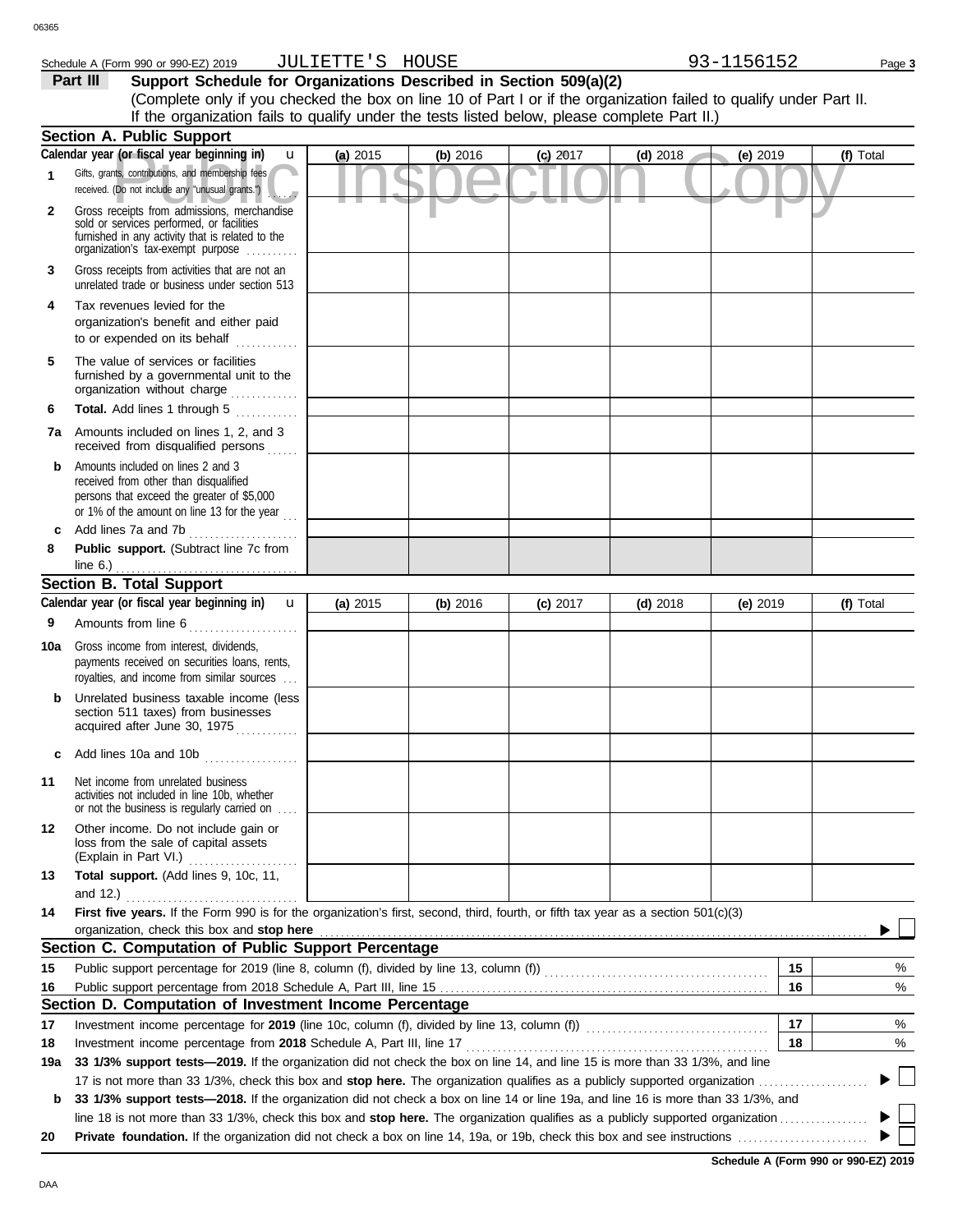# Schedule A (Form 990 or 990-EZ) 2019 Page **4** JULIETTE'S HOUSE 93-1156152

|        | contra c froces<br>Part IV<br><b>Supporting Organizations</b>                                                                                                                                                            |                 | . ago – |
|--------|--------------------------------------------------------------------------------------------------------------------------------------------------------------------------------------------------------------------------|-----------------|---------|
|        | (Complete only if you checked a box in line 12 on Part I. If you checked 12a of Part I, complete Sections A                                                                                                              |                 |         |
|        | and B. If you checked 12b of Part I, complete Sections A and C. If you checked 12c of Part I, complete                                                                                                                   |                 |         |
|        | Sections A, D, and E. If you checked 12d of Part I, complete Sections A and D, and complete Part V.)                                                                                                                     |                 |         |
|        | Section A. All Supporting Organizations                                                                                                                                                                                  |                 |         |
|        |                                                                                                                                                                                                                          | Yes             | No      |
| 1      | Are all of the organization's supported organizations listed by name in the organization's governing                                                                                                                     |                 |         |
|        | documents? If "No," describe in Part VI how the supported organizations are designated. If designated by                                                                                                                 |                 |         |
|        | class or purpose, describe the designation. If historic and continuing relationship, explain.                                                                                                                            | 1               |         |
| 2      | Did the organization have any supported organization that does not have an IRS determination of status                                                                                                                   |                 |         |
|        | under section 509(a)(1) or (2)? If "Yes," explain in Part VI how the organization determined that the supported                                                                                                          |                 |         |
|        | organization was described in section 509(a)(1) or (2).                                                                                                                                                                  | 2               |         |
| За     | Did the organization have a supported organization described in section $501(c)(4)$ , (5), or (6)? If "Yes," answer                                                                                                      |                 |         |
|        | $(b)$ and $(c)$ below.                                                                                                                                                                                                   | 3a              |         |
| b      | Did the organization confirm that each supported organization qualified under section $501(c)(4)$ , $(5)$ , or $(6)$ and                                                                                                 |                 |         |
|        | satisfied the public support tests under section 509(a)(2)? If "Yes," describe in Part VI when and how the                                                                                                               |                 |         |
|        | organization made the determination.                                                                                                                                                                                     | 3b              |         |
| c      | Did the organization ensure that all support to such organizations was used exclusively for section $170(c)(2)(B)$                                                                                                       |                 |         |
|        |                                                                                                                                                                                                                          | 3c              |         |
| 4a     | purposes? If "Yes," explain in Part VI what controls the organization put in place to ensure such use.<br>Was any supported organization not organized in the United States ("foreign supported organization")? If       |                 |         |
|        | "Yes," and if you checked 12a or 12b in Part I, answer (b) and (c) below.                                                                                                                                                | 4a              |         |
| b      | Did the organization have ultimate control and discretion in deciding whether to make grants to the foreign                                                                                                              |                 |         |
|        | supported organization? If "Yes," describe in Part VI how the organization had such control and discretion                                                                                                               |                 |         |
|        | despite being controlled or supervised by or in connection with its supported organizations.                                                                                                                             | 4b              |         |
| c      | Did the organization support any foreign supported organization that does not have an IRS determination                                                                                                                  |                 |         |
|        | under sections $501(c)(3)$ and $509(a)(1)$ or (2)? If "Yes," explain in Part VI what controls the organization used                                                                                                      |                 |         |
|        | to ensure that all support to the foreign supported organization was used exclusively for section $170(c)(2)(B)$                                                                                                         |                 |         |
|        |                                                                                                                                                                                                                          |                 |         |
|        | purposes.                                                                                                                                                                                                                | 4c              |         |
| 5a     | Did the organization add, substitute, or remove any supported organizations during the tax year? If "Yes,"<br>answer (b) and (c) below (if applicable). Also, provide detail in Part VI, including (i) the names and EIN |                 |         |
|        | numbers of the supported organizations added, substituted, or removed; (ii) the reasons for each such action;                                                                                                            |                 |         |
|        | (iii) the authority under the organization's organizing document authorizing such action; and (iv) how the action                                                                                                        |                 |         |
|        | was accomplished (such as by amendment to the organizing document).                                                                                                                                                      | 5a              |         |
| b      | Type I or Type II only. Was any added or substituted supported organization part of a class already                                                                                                                      |                 |         |
|        | designated in the organization's organizing document?                                                                                                                                                                    | 5b              |         |
|        | Substitutions only. Was the substitution the result of an event beyond the organization's control?                                                                                                                       | 5 <sub>c</sub>  |         |
| с<br>6 | Did the organization provide support (whether in the form of grants or the provision of services or facilities) to                                                                                                       |                 |         |
|        | anyone other than (i) its supported organizations, (ii) individuals that are part of the charitable class benefited                                                                                                      |                 |         |
|        | by one or more of its supported organizations, or (iii) other supporting organizations that also support or                                                                                                              |                 |         |
|        | benefit one or more of the filing organization's supported organizations? If "Yes," provide detail in Part VI.                                                                                                           | 6               |         |
| 7      | Did the organization provide a grant, loan, compensation, or other similar payment to a substantial contributor                                                                                                          |                 |         |
|        | (as defined in section 4958(c)(3)(C)), a family member of a substantial contributor, or a 35% controlled entity                                                                                                          |                 |         |
|        | with regard to a substantial contributor? If "Yes," complete Part I of Schedule L (Form 990 or 990-EZ).                                                                                                                  | 7               |         |
| 8      | Did the organization make a loan to a disqualified person (as defined in section 4958) not described in line 7?                                                                                                          |                 |         |
|        | If "Yes," complete Part I of Schedule L (Form 990 or 990-EZ).                                                                                                                                                            | 8               |         |
| 9a     | Was the organization controlled directly or indirectly at any time during the tax year by one or more                                                                                                                    |                 |         |
|        | disqualified persons as defined in section 4946 (other than foundation managers and organizations described                                                                                                              |                 |         |
|        | in section $509(a)(1)$ or (2))? If "Yes," provide detail in Part VI.                                                                                                                                                     | 9a              |         |
| b      | Did one or more disqualified persons (as defined in line 9a) hold a controlling interest in any entity in which                                                                                                          |                 |         |
|        | the supporting organization had an interest? If "Yes," provide detail in Part VI.                                                                                                                                        | 9b              |         |
| c      | Did a disqualified person (as defined in line 9a) have an ownership interest in, or derive any personal benefit                                                                                                          |                 |         |
|        | from, assets in which the supporting organization also had an interest? If "Yes," provide detail in Part VI.                                                                                                             | 9c              |         |
| 10a    | Was the organization subject to the excess business holdings rules of section 4943 because of section                                                                                                                    |                 |         |
|        | 4943(f) (regarding certain Type II supporting organizations, and all Type III non-functionally integrated                                                                                                                |                 |         |
|        | supporting organizations)? If "Yes," answer 10b below.                                                                                                                                                                   | 10a             |         |
| b      | Did the organization have any excess business holdings in the tax year? (Use Schedule C, Form 4720, to                                                                                                                   |                 |         |
|        | determine whether the organization had excess business holdings.)                                                                                                                                                        | 10 <sub>b</sub> |         |
|        |                                                                                                                                                                                                                          |                 |         |

**Schedule A (Form 990 or 990-EZ) 2019**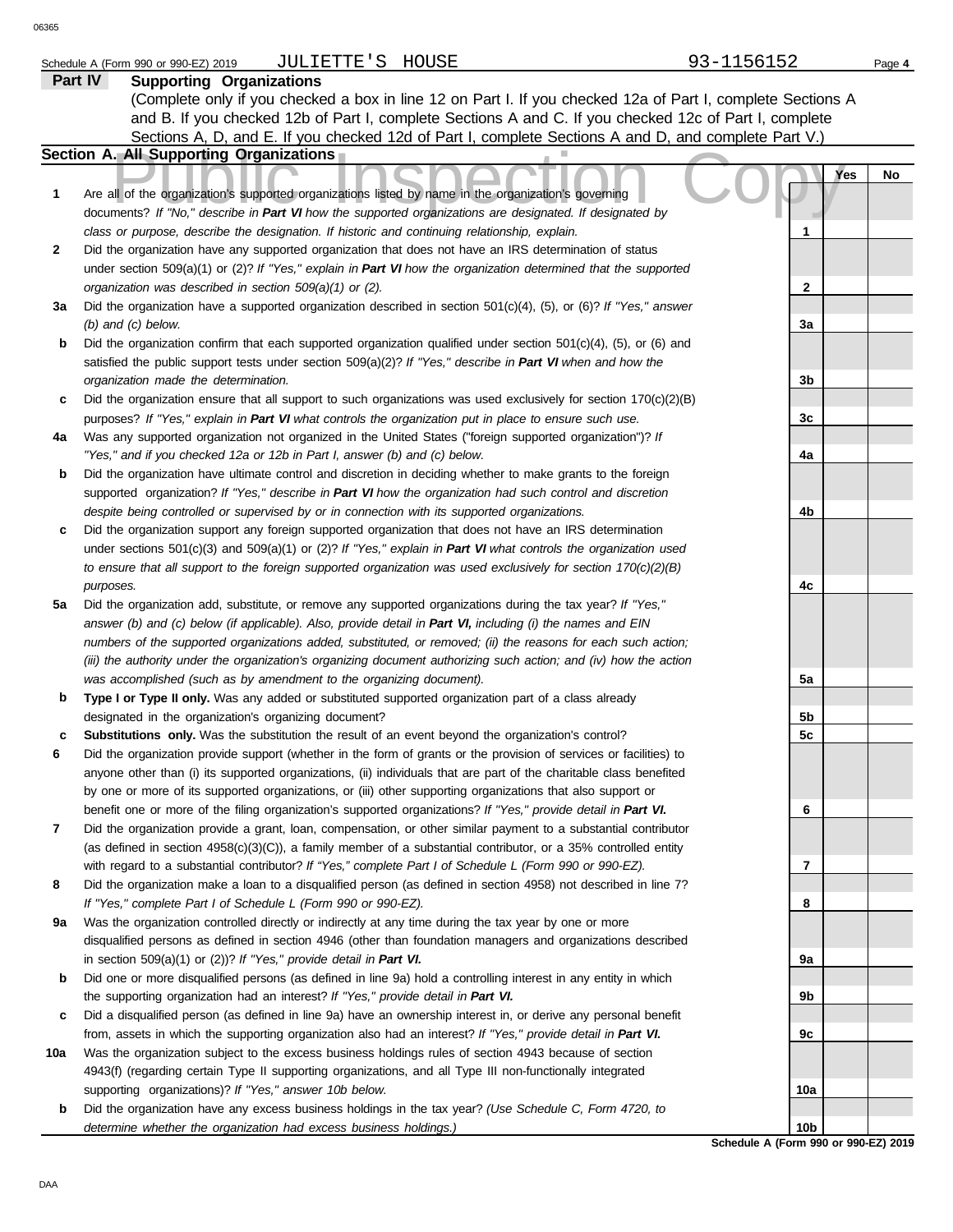| ມວວວ |                                                                                                                                   |                 |     |     |        |
|------|-----------------------------------------------------------------------------------------------------------------------------------|-----------------|-----|-----|--------|
|      | JULIETTE'S HOUSE<br>Schedule A (Form 990 or 990-EZ) 2019                                                                          | 93-1156152      |     |     | Page 5 |
|      | Part IV<br><b>Supporting Organizations (continued)</b>                                                                            |                 |     |     |        |
|      |                                                                                                                                   |                 |     | Yes | No     |
| 11   | Has the organization accepted a gift or contribution from any of the following persons?                                           |                 |     |     |        |
| a    | A person who directly or indirectly controls, either alone or together with persons described in (b) and (c)                      |                 |     |     |        |
|      | below, the governing body of a supported organization?                                                                            | 11a             |     |     |        |
| b    | A family member of a person described in (a) above?                                                                               | 11 <sub>b</sub> |     |     |        |
| c    | A 35% controlled entity of a person described in (a) or (b) above? If "Yes" to a, b, or c, provide detail in Part VI              | 11c             |     |     |        |
|      | <b>Section B. Type I Supporting Organizations</b>                                                                                 |                 |     |     |        |
|      |                                                                                                                                   |                 | Yes |     | No     |
| 1    | Did the directors, trustees, or membership of one or more supported organizations have the power to                               |                 |     |     |        |
|      | regularly appoint or elect at least a majority of the organization's directors or trustees at all times during the                |                 |     |     |        |
|      | tax year? If "No," describe in Part VI how the supported organization(s) effectively operated, supervised, or                     |                 |     |     |        |
|      | controlled the organization's activities. If the organization had more than one supported organization,                           |                 |     |     |        |
|      | describe how the powers to appoint and/or remove directors or trustees were allocated among the supported                         |                 |     |     |        |
|      | organizations and what conditions or restrictions, if any, applied to such powers during the tax year.                            | 1               |     |     |        |
| 2    | Did the organization operate for the benefit of any supported organization other than the supported                               |                 |     |     |        |
|      | organization(s) that operated, supervised, or controlled the supporting organization? If "Yes," explain in Part                   |                 |     |     |        |
|      | VI how providing such benefit carried out the purposes of the supported organization(s) that operated,                            |                 |     |     |        |
|      | supervised, or controlled the supporting organization.                                                                            | $\mathbf{2}$    |     |     |        |
|      | Section C. Type II Supporting Organizations                                                                                       |                 |     |     |        |
|      |                                                                                                                                   |                 | Yes |     | No     |
| 1    | Were a majority of the organization's directors or trustees during the tax year also a majority of the directors                  |                 |     |     |        |
|      | or trustees of each of the organization's supported organization(s)? If "No," describe in Part VI how control                     |                 |     |     |        |
|      | or management of the supporting organization was vested in the same persons that controlled or managed                            |                 |     |     |        |
|      | the supported organization(s).                                                                                                    | 1               |     |     |        |
|      | Section D. All Type III Supporting Organizations                                                                                  |                 |     |     |        |
|      |                                                                                                                                   |                 | Yes |     | No     |
| 1    | Did the organization provide to each of its supported organizations, by the last day of the fifth month of the                    |                 |     |     |        |
|      | organization's tax year, (i) a written notice describing the type and amount of support provided during the prior tax             |                 |     |     |        |
|      | year, (ii) a copy of the Form 990 that was most recently filed as of the date of notification, and (iii) copies of the            |                 |     |     |        |
|      | organization's governing documents in effect on the date of notification, to the extent not previously provided?                  | 1               |     |     |        |
| 2    | Were any of the organization's officers, directors, or trustees either (i) appointed or elected by the supported                  |                 |     |     |        |
|      | organization(s) or (ii) serving on the governing body of a supported organization? If "No," explain in Part VI how                |                 |     |     |        |
|      | the organization maintained a close and continuous working relationship with the supported organization(s).                       | 2               |     |     |        |
| 3    | By reason of the relationship described in (2), did the organization's supported organizations have a                             |                 |     |     |        |
|      | significant voice in the organization's investment policies and in directing the use of the organization's                        |                 |     |     |        |
|      | income or assets at all times during the tax year? If "Yes," describe in Part VI the role the organization's                      |                 |     |     |        |
|      | supported organizations played in this regard.                                                                                    | 3               |     |     |        |
|      | Section E. Type III Functionally-Integrated Supporting Organizations                                                              |                 |     |     |        |
| 1    | Check the box next to the method that the organization used to satisfy the Integral Part Test during the year (see instructions). |                 |     |     |        |
| a    | The organization satisfied the Activities Test. Complete line 2 below.                                                            |                 |     |     |        |
| b    | The organization is the parent of each of its supported organizations. Complete line 3 below.                                     |                 |     |     |        |
| C    | The organization supported a governmental entity. Describe in Part VI how you supported a government entity (see instructions).   |                 |     |     |        |
|      |                                                                                                                                   |                 |     |     |        |
| 2    | Activities Test. Answer (a) and (b) below.                                                                                        |                 | Yes |     | No     |
| а    | Did substantially all of the organization's activities during the tax year directly further the exempt purposes of                |                 |     |     |        |
|      | the supported organization(s) to which the organization was responsive? If "Yes," then in Part VI identify                        |                 |     |     |        |
|      | those supported organizations and explain how these activities directly furthered their exempt purposes,                          |                 |     |     |        |
|      | how the organization was responsive to those supported organizations, and how the organization determined                         |                 |     |     |        |
|      | that these activities constituted substantially all of its activities.                                                            | 2a              |     |     |        |
| b    | Did the activities described in (a) constitute activities that, but for the organization's involvement, one or more               |                 |     |     |        |
|      | of the organization's supported organization(s) would have been engaged in? If "Yes," explain in Part VI the                      |                 |     |     |        |

**3** Parent of Supported Organizations. *Answer (a) and (b) below.*

*activities but for the organization's involvement.*

**a** Did the organization have the power to regularly appoint or elect a majority of the officers, directors, or trustees of each of the supported organizations? *Provide details in Part VI.*

*reasons for the organization's position that its supported organization(s) would have engaged in these* 

**b** Did the organization exercise a substantial degree of direction over the policies, programs, and activities of each of its supported organizations? *If "Yes," describe in Part VI the role played by the organization in this regard.*

DAA **Schedule A (Form 990 or 990-EZ) 2019 3b**

**2b**

**3a**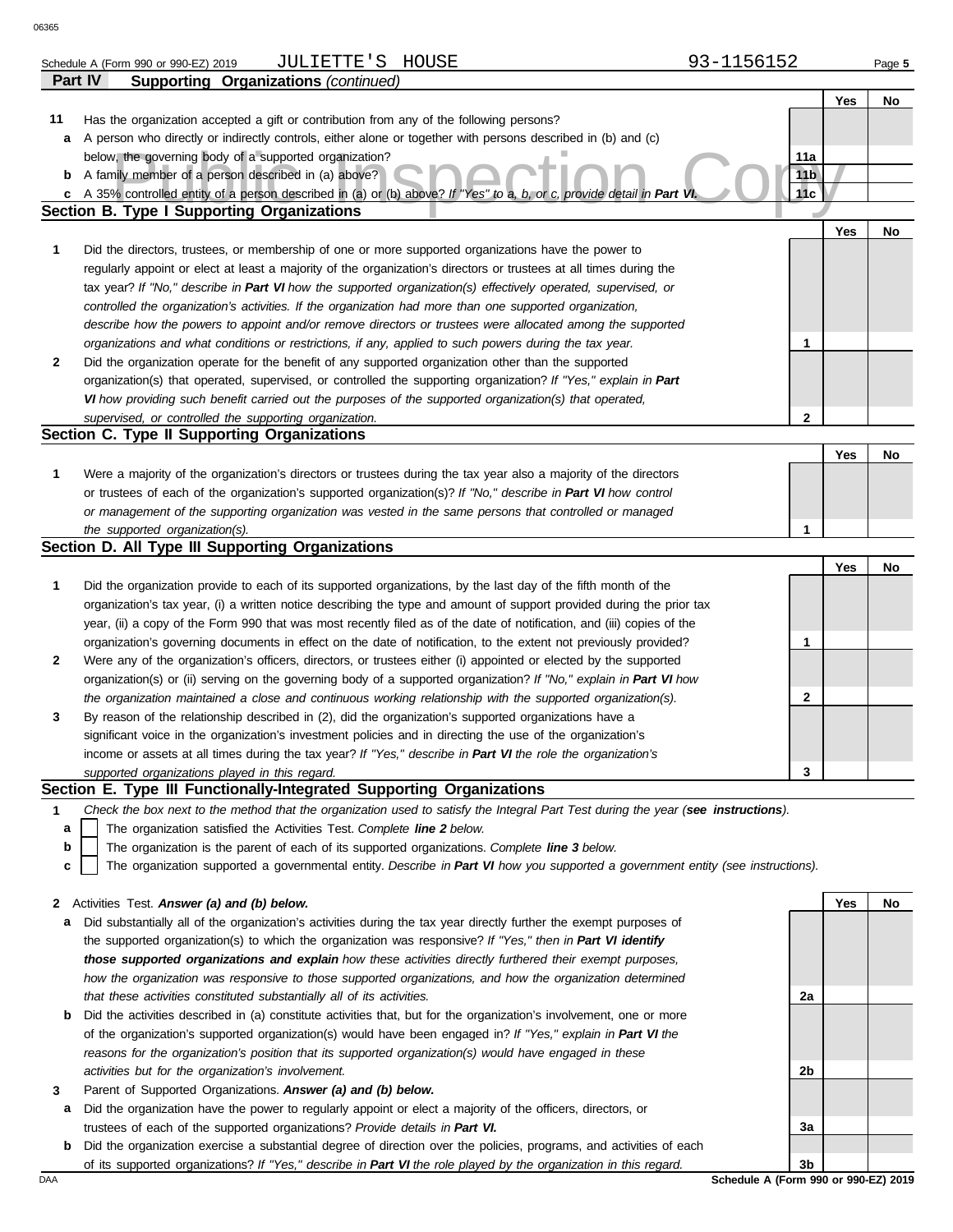| Schedule A (Form 990 or 990-EZ) 2019 | TUL<br>LETTE '<br>. . | HOUSE | $\sim$ $-$<br><b>LIDOLDZ</b> | Page 6 |
|--------------------------------------|-----------------------|-------|------------------------------|--------|
|--------------------------------------|-----------------------|-------|------------------------------|--------|

| Part V<br>Type III Non-Functionally Integrated 509(a)(3) Supporting Organizations                                                     |                         |                |                                |  |  |  |  |  |
|---------------------------------------------------------------------------------------------------------------------------------------|-------------------------|----------------|--------------------------------|--|--|--|--|--|
| Check here if the organization satisfied the Integral Part Test as a qualifying trust on Nov. 20, 1970 (explain in Part VI). See<br>1 |                         |                |                                |  |  |  |  |  |
| instructions. All other Type III non-functionally integrated supporting organizations must complete Sections A through E.             |                         |                |                                |  |  |  |  |  |
| Section A - Adjusted Net Income                                                                                                       |                         | (A) Prior Year | (B) Current Year               |  |  |  |  |  |
|                                                                                                                                       |                         |                | (optional)                     |  |  |  |  |  |
| Net short-term capital gain<br>1                                                                                                      | 1                       |                |                                |  |  |  |  |  |
| $\mathbf{2}$<br>Recoveries of prior-year distributions                                                                                | $\overline{\mathbf{c}}$ |                |                                |  |  |  |  |  |
| 3<br>Other gross income (see instructions)                                                                                            | 3                       |                |                                |  |  |  |  |  |
| Add lines 1 through 3.<br>4                                                                                                           | 4                       |                |                                |  |  |  |  |  |
| 5<br>Depreciation and depletion                                                                                                       | 5                       |                |                                |  |  |  |  |  |
| Portion of operating expenses paid or incurred for production or<br>6                                                                 |                         |                |                                |  |  |  |  |  |
| collection of gross income or for management, conservation, or                                                                        |                         |                |                                |  |  |  |  |  |
| maintenance of property held for production of income (see instructions)                                                              | 6                       |                |                                |  |  |  |  |  |
| 7<br>Other expenses (see instructions)                                                                                                | $\overline{7}$          |                |                                |  |  |  |  |  |
| 8<br><b>Adjusted Net Income</b> (subtract lines 5, 6, and 7 from line 4)                                                              | 8                       |                |                                |  |  |  |  |  |
| Section B - Minimum Asset Amount                                                                                                      |                         | (A) Prior Year | (B) Current Year<br>(optional) |  |  |  |  |  |
| Aggregate fair market value of all non-exempt-use assets (see<br>1                                                                    |                         |                |                                |  |  |  |  |  |
| instructions for short tax year or assets held for part of year):                                                                     |                         |                |                                |  |  |  |  |  |
| Average monthly value of securities<br>a                                                                                              | 1a                      |                |                                |  |  |  |  |  |
| <b>b</b> Average monthly cash balances                                                                                                | 1b                      |                |                                |  |  |  |  |  |
| <b>c</b> Fair market value of other non-exempt-use assets                                                                             | 1 <sub>c</sub>          |                |                                |  |  |  |  |  |
| <b>Total</b> (add lines 1a, 1b, and 1c)<br>d                                                                                          | 1 <sub>d</sub>          |                |                                |  |  |  |  |  |
| <b>Discount</b> claimed for blockage or other<br>е                                                                                    |                         |                |                                |  |  |  |  |  |
| factors (explain in detail in Part VI):                                                                                               |                         |                |                                |  |  |  |  |  |
| $\mathbf{2}$<br>Acquisition indebtedness applicable to non-exempt-use assets                                                          | $\mathbf{2}$            |                |                                |  |  |  |  |  |
| Subtract line 2 from line 1d.<br>3                                                                                                    | 3                       |                |                                |  |  |  |  |  |
| 4<br>Cash deemed held for exempt use. Enter 1-1/2% of line 3 (for greater amount,                                                     |                         |                |                                |  |  |  |  |  |
| see instructions).                                                                                                                    | 4                       |                |                                |  |  |  |  |  |
| 5<br>Net value of non-exempt-use assets (subtract line 4 from line 3)                                                                 | 5                       |                |                                |  |  |  |  |  |
| 6<br>Multiply line 5 by .035.                                                                                                         | 6                       |                |                                |  |  |  |  |  |
| 7<br>Recoveries of prior-year distributions                                                                                           | $\overline{7}$          |                |                                |  |  |  |  |  |
| 8<br>Minimum Asset Amount (add line 7 to line 6)                                                                                      | 8                       |                |                                |  |  |  |  |  |
| Section C - Distributable Amount                                                                                                      |                         |                | <b>Current Year</b>            |  |  |  |  |  |
| Adjusted net income for prior year (from Section A, line 8, Column A)<br>1                                                            | 1                       |                |                                |  |  |  |  |  |
| Enter 85% of line 1.<br>$\mathbf{2}$                                                                                                  | $\overline{2}$          |                |                                |  |  |  |  |  |
| Minimum asset amount for prior year (from Section B, line 8, Column A)<br>3                                                           | 3                       |                |                                |  |  |  |  |  |
| 4<br>Enter greater of line 2 or line 3.                                                                                               | 4                       |                |                                |  |  |  |  |  |
| 5<br>Income tax imposed in prior year                                                                                                 | 5                       |                |                                |  |  |  |  |  |
| 6<br><b>Distributable Amount.</b> Subtract line 5 from line 4, unless subject to                                                      |                         |                |                                |  |  |  |  |  |
| emergency temporary reduction (see instructions).                                                                                     | 6                       |                |                                |  |  |  |  |  |

**7** | Check here if the current year is the organization's first as a non-functionally integrated Type III supporting organization (see instructions).

**Schedule A (Form 990 or 990-EZ) 2019**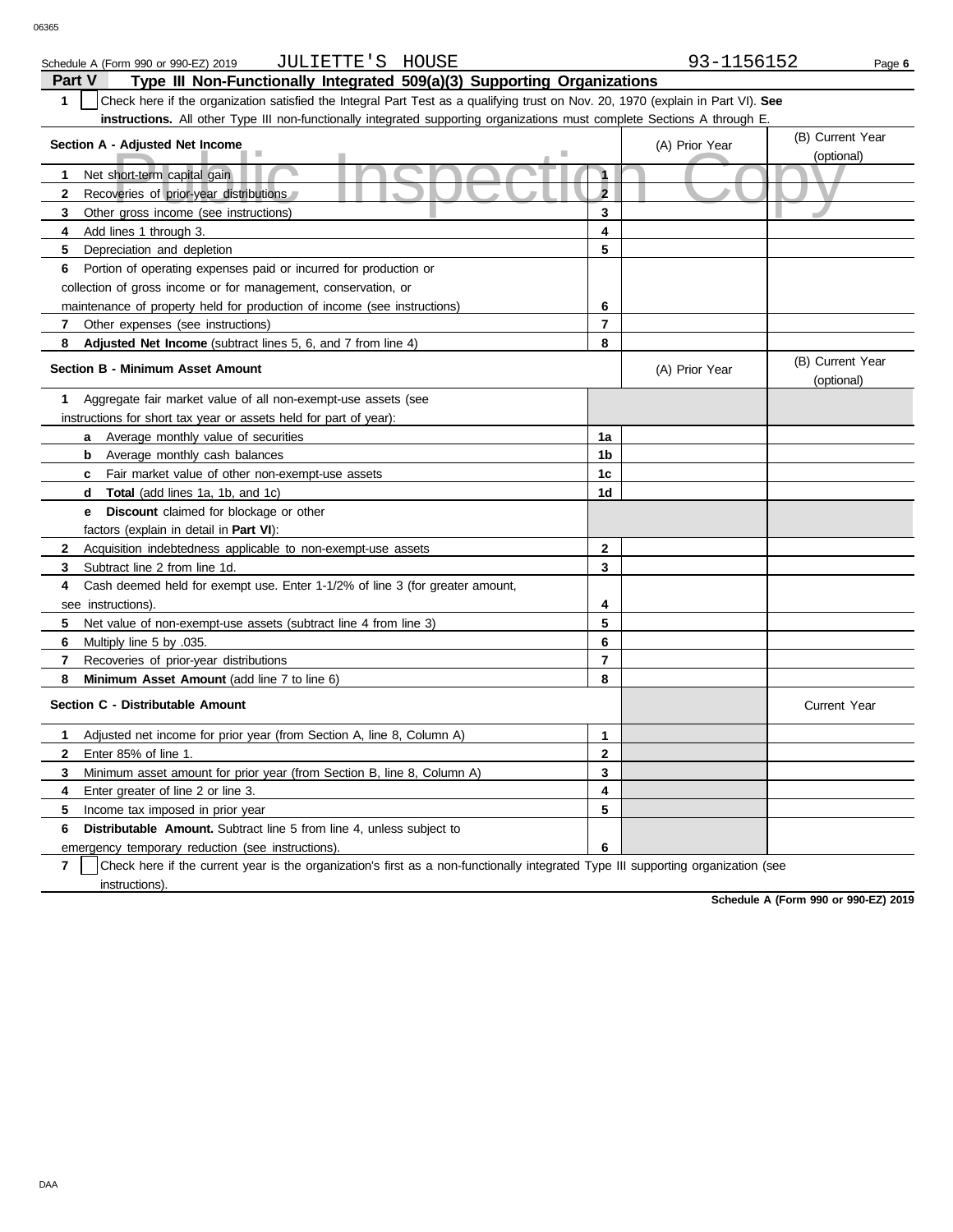### unts paid to perform activity that directly furthers exempt purposes of supported<br>nizations, in excess of income from activity<br>nistrative expenses paid to accomplish exempt purposes of supported organizations<br>unts paid to **Part V Type III Non-Functionally Integrated 509(a)(3) Supporting Organizations** *(continued)* **Section D - Distributions Current Year 1 2 3 4 5 6 7 8 9 10** Amounts paid to supported organizations to accomplish exempt purposes Amounts paid to perform activity that directly furthers exempt purposes of supported organizations, in excess of income from activity Administrative expenses paid to accomplish exempt purposes of supported organizations Amounts paid to acquire exempt-use assets Qualified set-aside amounts (prior IRS approval required) Other distributions (describe in **Part VI**). See instructions. **Total annual distributions.** Add lines 1 through 6. Distributions to attentive supported organizations to which the organization is responsive (provide details in **Part VI**). See instructions. Distributable amount for 2019 from Section C, line 6 Line 8 amount divided by line 9 amount **Section E - Distribution Allocations** (see instructions) **Excess Distributions (i) (ii) Underdistributions Pre-2019 (iii) Distributable Amount for 2019 8 7 6 5 4 3 2 1 a** From 2014 . . . . . . . . . . . . . . . . . . . . . . . . . . . . . . . . . . **b** From 2015 . . . . . . . . . . . . . . . . . . . . . . . . . . . . . . . . . . **c** From 2016 . . . . . . . . . . . . . . . . . . . . . . . . . . . . . . . . . . **d** From 2017 . . . . . . . . . . . . . . . . . . . . . . . . . . . . . . . . . . . **e** From 2018 . . . . . . . . . . . . . . . . . . . . . . . . . . . . . . . . . . . **f Total** of lines 3a through e **g** Applied to underdistributions of prior years **h** Applied to 2019 distributable amount **i** Carryover from 2014 not applied (see instructions) **j** Remainder. Subtract lines 3g, 3h, and 3i from 3f. **a** Applied to underdistributions of prior years **b** Applied to 2019 distributable amount **c** Remainder. Subtract lines 4a and 4b from 4. **a** Excess from 2015 . . . . . . . . . . . . . . . . . . . . . . . . . . **b** Excess from 2016 . . . . . . . . . . . . . . . . . . . . . . . . . . **c** Excess from 2017 . . . . . . . . . . . . . . . . . . . . . . . . . . . **d** Excess from 2018 . . . . . . . . . . . . . . . . . . . . . . . . . . . Distributable amount for 2019 from Section C, line 6 Underdistributions, if any, for years prior to 2019 (reasonable cause required-explain in **Part VI**). See Excess distributions carryover, if any, to 2019 Distributions for 2019 from Section D, line 7: \$ Remaining underdistributions for years prior to 2019, if any. Subtract lines 3g and 4a from line 2. For result greater than zero, explain in **Part VI**. See instructions. Remaining underdistributions for 2019. Subtract lines 3h and 4b from line 1. For result greater than zero, explain in **Part VI**. See instructions. **Excess distributions carryover to 2020.** Add lines 3j and 4c. Breakdown of line 7: instructions.

**Schedule A (Form 990 or 990-EZ) 2019**

**e** Excess from 2019 . . . . . . . . . . . . . . . . . . . . . . . . . . .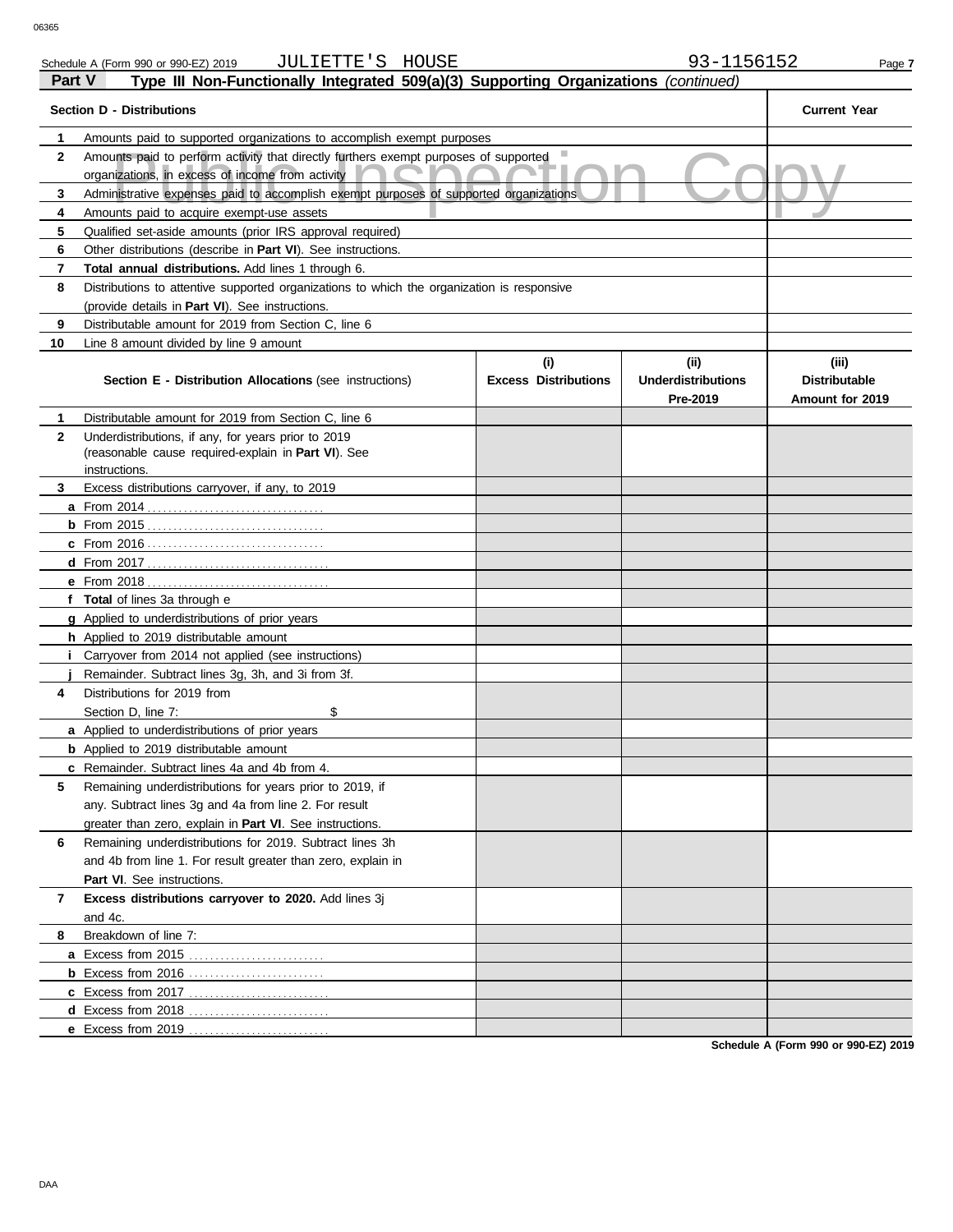|         | Schedule A (Form 990 or 990-EZ) 2019                                                           | JULIETTE'S HOUSE |  | 93-1156152                                                                                                                                                                                                                                     | Page 8 |
|---------|------------------------------------------------------------------------------------------------|------------------|--|------------------------------------------------------------------------------------------------------------------------------------------------------------------------------------------------------------------------------------------------|--------|
| Part VI |                                                                                                |                  |  | Supplemental Information. Provide the explanations required by Part II, line 10; Part II, line 17a or 17b; Part<br>III, line 12; Part IV, Section A, lines 1, 2, 3b, 3c, 4b, 4c, 5a, 6, 9a, 9b, 9c, 11a, 11b, and 11c; Part IV, Section        |        |
|         | lines 2, 5, and 6. Also complete this part for any additional information. (See instructions.) |                  |  | B, lines 1 and 2; Part IV, Section C, line 1; Part IV, Section D, lines 2 and 3; Part IV, Section E, lines 1c, 2a, 2b,<br>3a, and 3b; Part V, line 1; Part V, Section B, line 1e; Part V, Section D, lines 5, 6, and 8; and Part V, Section E, |        |
|         |                                                                                                |                  |  |                                                                                                                                                                                                                                                |        |
|         |                                                                                                |                  |  |                                                                                                                                                                                                                                                |        |
|         |                                                                                                |                  |  |                                                                                                                                                                                                                                                |        |
|         |                                                                                                |                  |  |                                                                                                                                                                                                                                                |        |
|         |                                                                                                |                  |  |                                                                                                                                                                                                                                                |        |
|         |                                                                                                |                  |  |                                                                                                                                                                                                                                                |        |
|         |                                                                                                |                  |  |                                                                                                                                                                                                                                                |        |
|         |                                                                                                |                  |  |                                                                                                                                                                                                                                                |        |
|         |                                                                                                |                  |  |                                                                                                                                                                                                                                                |        |
|         |                                                                                                |                  |  |                                                                                                                                                                                                                                                |        |
|         |                                                                                                |                  |  |                                                                                                                                                                                                                                                |        |
|         |                                                                                                |                  |  |                                                                                                                                                                                                                                                |        |
|         |                                                                                                |                  |  |                                                                                                                                                                                                                                                |        |
|         |                                                                                                |                  |  |                                                                                                                                                                                                                                                |        |
|         |                                                                                                |                  |  |                                                                                                                                                                                                                                                |        |
|         |                                                                                                |                  |  |                                                                                                                                                                                                                                                |        |
|         |                                                                                                |                  |  |                                                                                                                                                                                                                                                |        |
|         |                                                                                                |                  |  |                                                                                                                                                                                                                                                |        |
|         |                                                                                                |                  |  |                                                                                                                                                                                                                                                |        |
|         |                                                                                                |                  |  |                                                                                                                                                                                                                                                |        |
|         |                                                                                                |                  |  |                                                                                                                                                                                                                                                |        |
|         |                                                                                                |                  |  |                                                                                                                                                                                                                                                |        |
|         |                                                                                                |                  |  |                                                                                                                                                                                                                                                |        |
|         |                                                                                                |                  |  |                                                                                                                                                                                                                                                |        |
|         |                                                                                                |                  |  |                                                                                                                                                                                                                                                |        |
|         |                                                                                                |                  |  |                                                                                                                                                                                                                                                |        |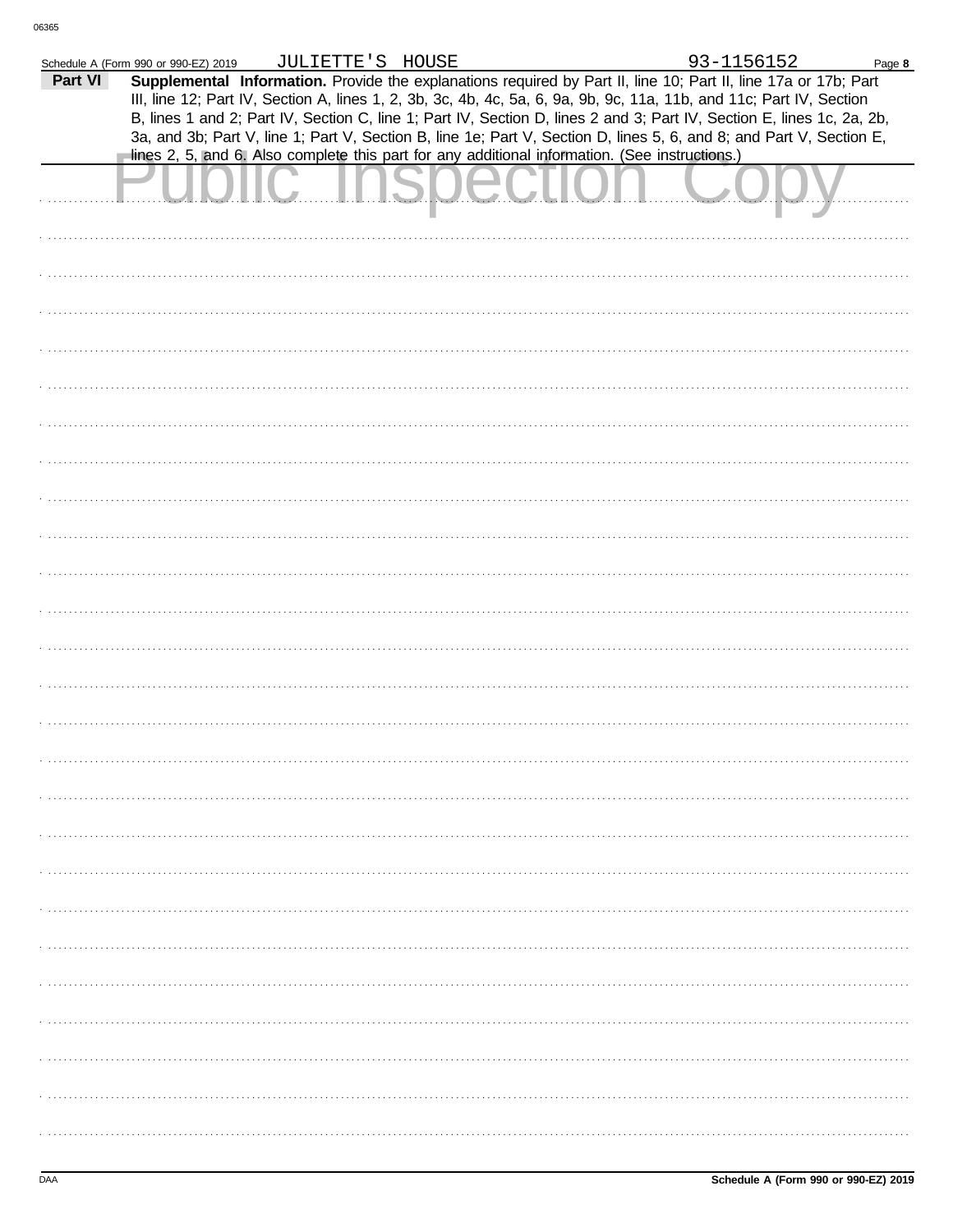| <b>Schedule B</b><br>(Form 990, 990-EZ,                              | <b>Schedule of Contributors</b>                                                                               | OMB No. 1545-0047 |                                |  |  |  |
|----------------------------------------------------------------------|---------------------------------------------------------------------------------------------------------------|-------------------|--------------------------------|--|--|--|
| or 990-PF)<br>Department of the Treasury<br>Internal Revenue Service | u Attach to Form 990, Form 990-EZ, or Form 990-PF.<br>u Go to www.irs.gov/Form990 for the latest information. |                   |                                |  |  |  |
| Name of the organization                                             |                                                                                                               |                   | Employer identification number |  |  |  |
| <b>JULIETTE'</b><br>.S                                               | HOUSE                                                                                                         | 93-1156152        |                                |  |  |  |
| Organization type (check one):                                       |                                                                                                               |                   |                                |  |  |  |
| Filers of:                                                           | Section:                                                                                                      |                   |                                |  |  |  |
| Form 990 or 990-EZ                                                   | X<br>) (enter number) organization<br>501(c)<br>3.                                                            |                   |                                |  |  |  |
|                                                                      | 4947(a)(1) nonexempt charitable trust not treated as a private foundation                                     |                   |                                |  |  |  |
|                                                                      | 527 political organization                                                                                    |                   |                                |  |  |  |
| Form 990-PF                                                          | 501(c)(3) exempt private foundation                                                                           |                   |                                |  |  |  |
|                                                                      | 4947(a)(1) nonexempt charitable trust treated as a private foundation                                         |                   |                                |  |  |  |
|                                                                      | $501(c)(3)$ taxable private foundation                                                                        |                   |                                |  |  |  |

Check if your organization is covered by the **General Rule** or a **Special Rule. Note:** Only a section 501(c)(7), (8), or (10) organization can check boxes for both the General Rule and a Special Rule. See instructions.

## **General Rule**

06365

For an organization filing Form 990, 990-EZ, or 990-PF that received, during the year, contributions totaling \$5,000 or more (in money or property) from any one contributor. Complete Parts I and II. See instructions for determining a contributor's total contributions.

### **Special Rules**

| $X$ For an organization described in section 501(c)(3) filing Form 990 or 990-EZ that met the 33 <sup>1</sup> /3% support test of the |
|---------------------------------------------------------------------------------------------------------------------------------------|
| regulations under sections 509(a)(1) and 170(b)(1)(A)(vi), that checked Schedule A (Form 990 or 990-EZ), Part II, line                |
| 13, 16a, or 16b, and that received from any one contributor, during the year, total contributions of the greater of (1)               |
| \$5,000; or (2) 2% of the amount on (i) Form 990, Part VIII, line 1h; or (ii) Form 990-EZ, line 1. Complete Parts I and II.           |

literary, or educational purposes, or for the prevention of cruelty to children or animals. Complete Parts I (entering For an organization described in section  $501(c)(7)$ ,  $(8)$ , or  $(10)$  filing Form 990 or 990-EZ that received from any one contributor, during the year, total contributions of more than \$1,000 *exclusively* for religious, charitable, scientific, "N/A" in column (b) instead of the contributor name and address), II, and III.

For an organization described in section 501(c)(7), (8), or (10) filing Form 990 or 990-EZ that received from any one contributor, during the year, contributions *exclusively* for religious, charitable, etc., purposes, but no such contributions totaled more than \$1,000. If this box is checked, enter here the total contributions that were received during the year for an *exclusively* religious, charitable, etc., purpose. Don't complete any of the parts unless the **General Rule** applies to this organization because it received *nonexclusively* religious, charitable, etc., contributions totaling \$5,000 or more during the year . . . . . . . . . . . . . . . . . . . . . . . . . . . . . . . . . . . . . . . . . . . . . . . . . . . . . . . . . . . . . . . . . . . . . . . . . . . . . . . .

990-EZ, or 990-PF), but it **must** answer "No" on Part IV, line 2, of its Form 990; or check the box on line H of its Form 990-EZ or on its Form 990-PF, Part I, line 2, to certify that it doesn't meet the filing requirements of Schedule B (Form 990, 990-EZ, or 990-PF). **Caution:** An organization that isn't covered by the General Rule and/or the Special Rules doesn't file Schedule B (Form 990,

**For Paperwork Reduction Act Notice, see the instructions for Form 990, 990-EZ, or 990-PF.**

 $\blacktriangleright$   $\$\,$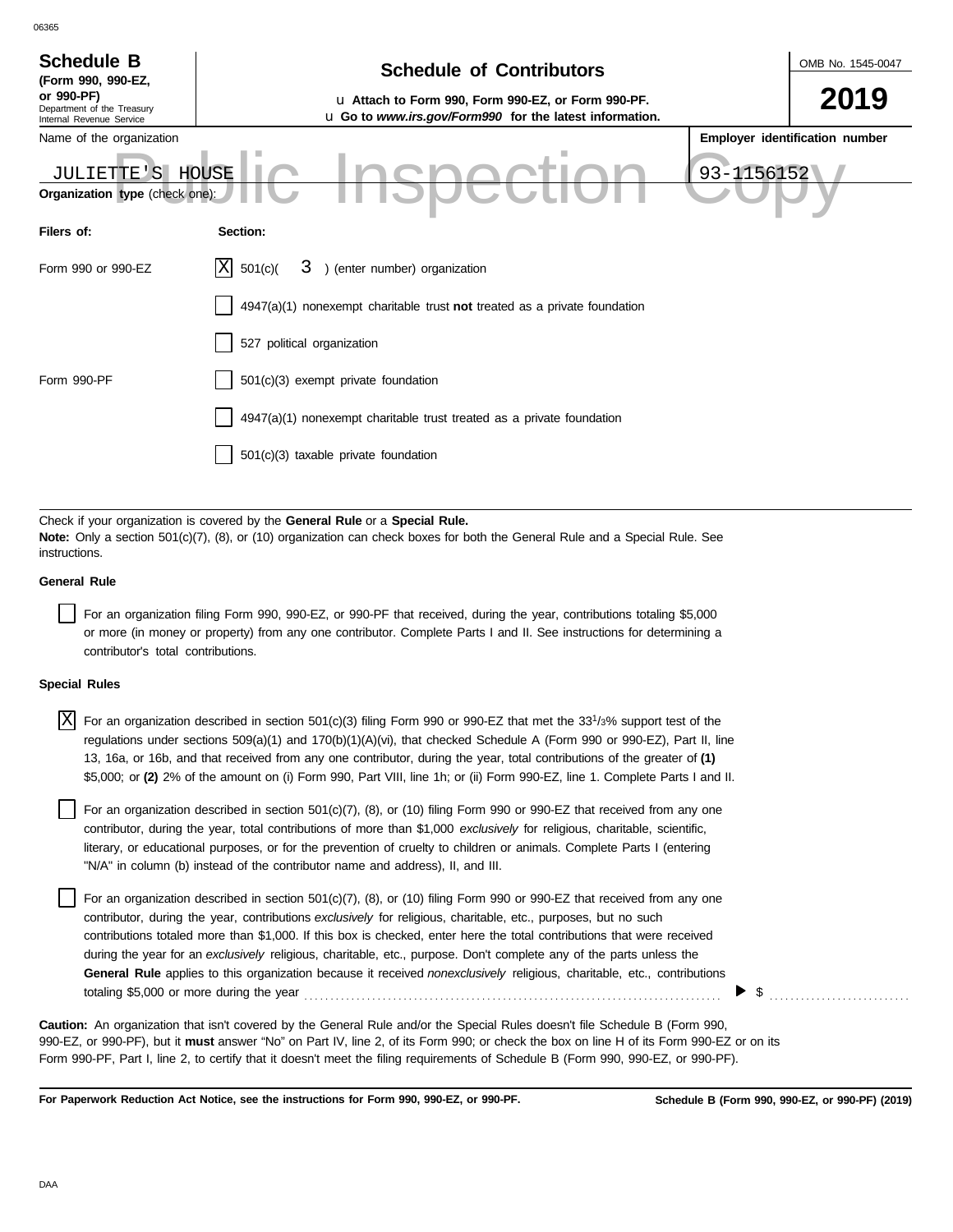Schedule B (Form 990, 990-EZ, or 990-PF) (2019)

| Name of organization    | JULIETTE'S<br>HOUSE                                                                            |                                                              | Employer identification number<br>93-1156152                                                                         |
|-------------------------|------------------------------------------------------------------------------------------------|--------------------------------------------------------------|----------------------------------------------------------------------------------------------------------------------|
| Part I                  | Contributors (see instructions). Use duplicate copies of Part I if additional space is needed. |                                                              |                                                                                                                      |
| (a)<br>No.<br>$1$       | (b)<br>Name, address, and ZIP + 4                                                              | (c)<br><b>Total contributions</b><br>95,106<br>$\frac{1}{2}$ | (d)<br>Type of contribution<br>X<br>Person<br>Payroll<br>Noncash<br>(Complete Part II for<br>noncash contributions.) |
| (a)<br>No.              | (b)<br>Name, address, and ZIP + 4                                                              | (c)<br><b>Total contributions</b>                            | (d)<br>Type of contribution                                                                                          |
| $2_{\ldots}$            |                                                                                                | 158,822<br>$\frac{1}{2}$                                     | Χ<br>Person<br>Payroll<br>Noncash<br>(Complete Part II for<br>noncash contributions.)                                |
| (a)<br>No.              | (b)<br>Name, address, and ZIP + 4                                                              | (c)<br><b>Total contributions</b>                            | (d)<br>Type of contribution                                                                                          |
| $\mathfrak{Z}_{\ldots}$ |                                                                                                | 116,769<br>$\frac{1}{2}$                                     | Χ<br>Person<br>Payroll<br>Noncash<br>(Complete Part II for<br>noncash contributions.)                                |
| (a)<br>No.              | (b)<br>Name, address, and ZIP + 4                                                              | (c)<br><b>Total contributions</b>                            | (d)<br>Type of contribution                                                                                          |
| $\frac{4}{1}$           |                                                                                                | 32,500<br>$\ddot{\text{S}}$                                  | Χ<br>Person<br>Payroll<br><b>Noncash</b><br>(Complete Part II for<br>noncash contributions.)                         |
| (a)<br>No.              | (b)<br>Name, address, and ZIP + 4                                                              | (c)<br><b>Total contributions</b>                            | (d)<br>Type of contribution                                                                                          |
| $\overline{5}$ .        |                                                                                                | 138,000<br>\$                                                | Χ<br>Person<br>Payroll<br>Noncash<br>(Complete Part II for<br>noncash contributions.)                                |
| (a)<br>No.              | (b)<br>Name, address, and ZIP + 4                                                              | (c)<br><b>Total contributions</b>                            | (d)<br>Type of contribution                                                                                          |
| 6                       |                                                                                                | 60,000<br>\$                                                 | Χ<br>Person<br>Payroll<br>Noncash                                                                                    |

. . . . . . . . . . . . . . . . . . . . . . . . . . . . . . . . . . . . . . . . . . . . . . . . . . . . . . . . . . . . . . . . . . . . . . . . . . . . .

(Complete Part II for noncash contributions.)

Page **2**

PAGE 1 OF 1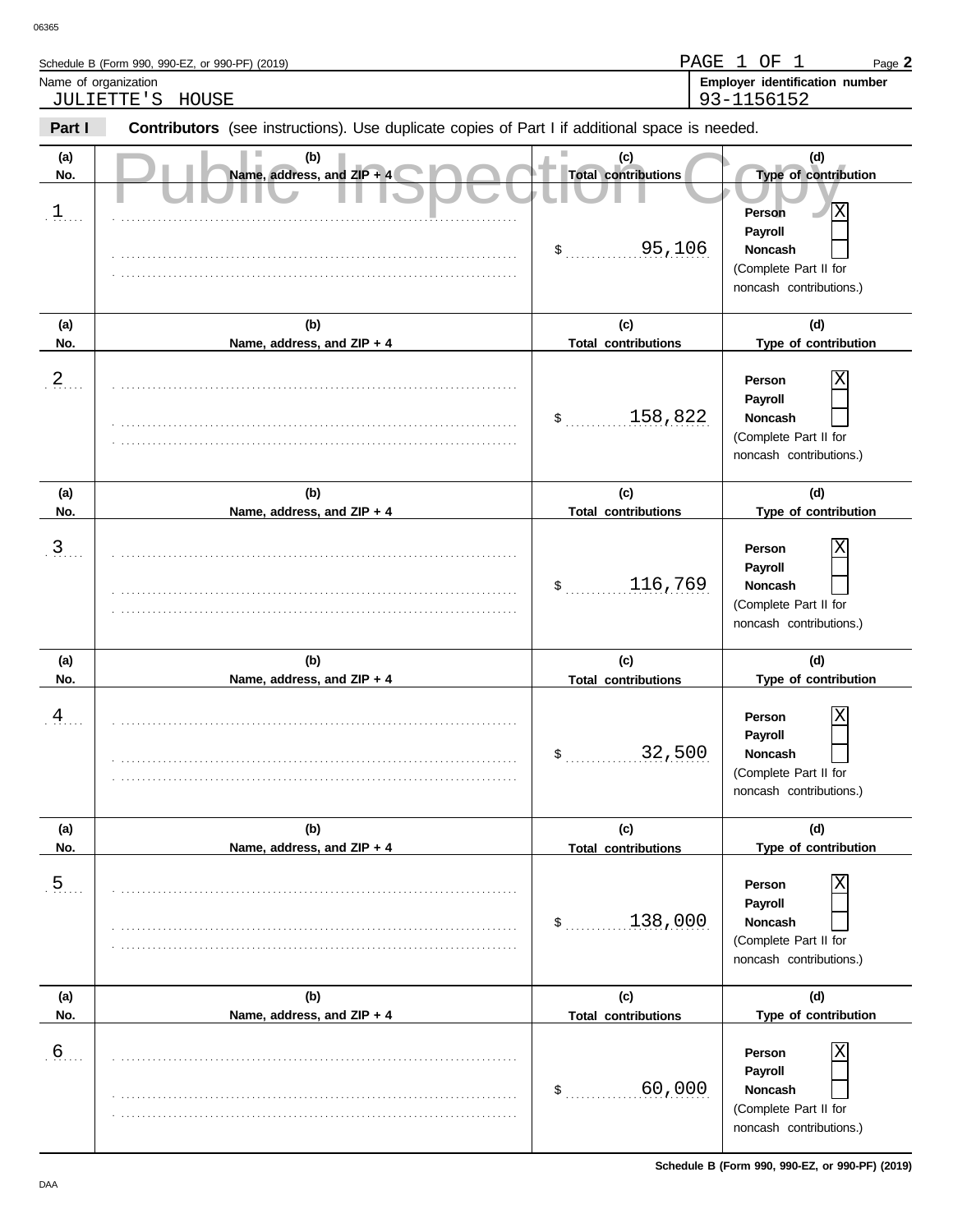| <b>SCHEDULE D</b><br>(Form 990)<br>Department of the Treasury<br>Internal Revenue Service | <b>Supplemental Financial Statements</b><br>u Complete if the organization answered "Yes" on Form 990,<br>Part IV, line 6, 7, 8, 9, 10, 11a, 11b, 11c, 11d, 11e, 11f, 12a, or 12b.                                                                                                                                | u Attach to Form 990.                                                      |                                                                                                      |    | OMB No. 1545-0047<br><b>Open to Public</b><br><b>Inspection</b> |
|-------------------------------------------------------------------------------------------|-------------------------------------------------------------------------------------------------------------------------------------------------------------------------------------------------------------------------------------------------------------------------------------------------------------------|----------------------------------------------------------------------------|------------------------------------------------------------------------------------------------------|----|-----------------------------------------------------------------|
| Name of the organization                                                                  | <b>u</b> Go to <i>www.irs.gov/Form990</i> for instructions and the latest information.                                                                                                                                                                                                                            |                                                                            |                                                                                                      |    | Employer identification number                                  |
|                                                                                           |                                                                                                                                                                                                                                                                                                                   |                                                                            |                                                                                                      |    |                                                                 |
| JULIETTE'S HOUSE<br>Part I                                                                | Organizations Maintaining Donor Advised Funds or Other Similar Funds or Accounts.<br>Complete if the organization answered "Yes" on Form 990, Part IV, line 6.                                                                                                                                                    |                                                                            |                                                                                                      |    | 93-1156152                                                      |
|                                                                                           |                                                                                                                                                                                                                                                                                                                   |                                                                            | (a) Donor advised funds                                                                              |    | (b) Funds and other accounts                                    |
| Total number at end of year<br>1                                                          |                                                                                                                                                                                                                                                                                                                   |                                                                            |                                                                                                      |    |                                                                 |
| 2                                                                                         |                                                                                                                                                                                                                                                                                                                   |                                                                            |                                                                                                      |    |                                                                 |
| 3                                                                                         |                                                                                                                                                                                                                                                                                                                   | the control of the control of the control of the control of the control of |                                                                                                      |    |                                                                 |
| 4                                                                                         |                                                                                                                                                                                                                                                                                                                   |                                                                            |                                                                                                      |    |                                                                 |
| 5                                                                                         | Did the organization inform all donors and donor advisors in writing that the assets held in donor advised                                                                                                                                                                                                        |                                                                            |                                                                                                      |    |                                                                 |
|                                                                                           |                                                                                                                                                                                                                                                                                                                   |                                                                            |                                                                                                      |    | Yes<br>No                                                       |
| 6                                                                                         | Did the organization inform all grantees, donors, and donor advisors in writing that grant funds can be used                                                                                                                                                                                                      |                                                                            |                                                                                                      |    |                                                                 |
|                                                                                           | only for charitable purposes and not for the benefit of the donor or donor advisor, or for any other purpose                                                                                                                                                                                                      |                                                                            |                                                                                                      |    |                                                                 |
| conferring impermissible private benefit?<br>Part II                                      | <b>Conservation Easements.</b>                                                                                                                                                                                                                                                                                    |                                                                            |                                                                                                      |    | Yes<br>No                                                       |
|                                                                                           | Complete if the organization answered "Yes" on Form 990, Part IV, line 7.                                                                                                                                                                                                                                         |                                                                            |                                                                                                      |    |                                                                 |
| 1.                                                                                        | Purpose(s) of conservation easements held by the organization (check all that apply).                                                                                                                                                                                                                             |                                                                            |                                                                                                      |    |                                                                 |
| Protection of natural habitat<br>Preservation of open space                               | Preservation of land for public use (for example, recreation or education)                                                                                                                                                                                                                                        |                                                                            | Preservation of a historically important land area<br>Preservation of a certified historic structure |    |                                                                 |
| 2                                                                                         | Complete lines 2a through 2d if the organization held a qualified conservation contribution in the form of a conservation                                                                                                                                                                                         |                                                                            |                                                                                                      |    |                                                                 |
| easement on the last day of the tax year.                                                 |                                                                                                                                                                                                                                                                                                                   |                                                                            |                                                                                                      |    | Held at the End of the Tax Year                                 |
| а                                                                                         |                                                                                                                                                                                                                                                                                                                   |                                                                            |                                                                                                      | 2a |                                                                 |
| b                                                                                         |                                                                                                                                                                                                                                                                                                                   |                                                                            |                                                                                                      | 2b |                                                                 |
| c                                                                                         | Number of conservation easements on a certified historic structure included in (a) [[[[[ [ [ a]]]                                                                                                                                                                                                                 |                                                                            |                                                                                                      | 2c |                                                                 |
| d                                                                                         | Number of conservation easements included in (c) acquired after 7/25/06, and not on a                                                                                                                                                                                                                             |                                                                            |                                                                                                      |    |                                                                 |
|                                                                                           | historic structure listed in the National Register                                                                                                                                                                                                                                                                |                                                                            |                                                                                                      | 2d |                                                                 |
| 3                                                                                         | Number of conservation easements modified, transferred, released, extinguished, or terminated by the organization during the                                                                                                                                                                                      |                                                                            |                                                                                                      |    |                                                                 |
| tax year $\mathbf{u}$                                                                     |                                                                                                                                                                                                                                                                                                                   |                                                                            |                                                                                                      |    |                                                                 |
| 4                                                                                         | Number of states where property subject to conservation easement is located u                                                                                                                                                                                                                                     |                                                                            |                                                                                                      |    |                                                                 |
| 5                                                                                         | Does the organization have a written policy regarding the periodic monitoring, inspection, handling of                                                                                                                                                                                                            |                                                                            |                                                                                                      |    | Yes $\boxed{\phantom{a}}$<br>No                                 |
| 6                                                                                         | Staff and volunteer hours devoted to monitoring, inspecting, handling of violations, and enforcing conservation easements during the year                                                                                                                                                                         |                                                                            |                                                                                                      |    |                                                                 |
|                                                                                           |                                                                                                                                                                                                                                                                                                                   |                                                                            |                                                                                                      |    |                                                                 |
| $\mathbf{u}$ <sub></sub><br>7                                                             | Amount of expenses incurred in monitoring, inspecting, handling of violations, and enforcing conservation easements during the year                                                                                                                                                                               |                                                                            |                                                                                                      |    |                                                                 |
|                                                                                           |                                                                                                                                                                                                                                                                                                                   |                                                                            |                                                                                                      |    |                                                                 |
| 8                                                                                         | Does each conservation easement reported on line 2(d) above satisfy the requirements of section 170(h)(4)(B)(i)                                                                                                                                                                                                   |                                                                            |                                                                                                      |    |                                                                 |
|                                                                                           |                                                                                                                                                                                                                                                                                                                   |                                                                            |                                                                                                      |    | Yes<br>No                                                       |
| 9                                                                                         | In Part XIII, describe how the organization reports conservation easements in its revenue and expense statement and<br>balance sheet, and include, if applicable, the text of the footnote to the organization's financial statements that describes the<br>organization's accounting for conservation easements. |                                                                            |                                                                                                      |    |                                                                 |
| Part III                                                                                  | Organizations Maintaining Collections of Art, Historical Treasures, or Other Similar Assets.<br>Complete if the organization answered "Yes" on Form 990, Part IV, line 8.                                                                                                                                         |                                                                            |                                                                                                      |    |                                                                 |
|                                                                                           | 1a If the organization elected, as permitted under FASB ASC 958, not to report in its revenue statement and balance sheet works                                                                                                                                                                                   |                                                                            |                                                                                                      |    |                                                                 |
|                                                                                           | of art, historical treasures, or other similar assets held for public exhibition, education, or research in furtherance of public                                                                                                                                                                                 |                                                                            |                                                                                                      |    |                                                                 |
|                                                                                           | service, provide in Part XIII the text of the footnote to its financial statements that describes these items.                                                                                                                                                                                                    |                                                                            |                                                                                                      |    |                                                                 |
| b                                                                                         | If the organization elected, as permitted under FASB ASC 958, to report in its revenue statement and balance sheet works of                                                                                                                                                                                       |                                                                            |                                                                                                      |    |                                                                 |
|                                                                                           | art, historical treasures, or other similar assets held for public exhibition, education, or research in furtherance of public service,                                                                                                                                                                           |                                                                            |                                                                                                      |    |                                                                 |
|                                                                                           | provide the following amounts relating to these items:                                                                                                                                                                                                                                                            |                                                                            |                                                                                                      |    |                                                                 |
| (i)                                                                                       |                                                                                                                                                                                                                                                                                                                   |                                                                            |                                                                                                      |    | $\mathbf{u}$ \$                                                 |
|                                                                                           |                                                                                                                                                                                                                                                                                                                   |                                                                            |                                                                                                      |    | <b>u</b> \$                                                     |
| 2                                                                                         | If the organization received or held works of art, historical treasures, or other similar assets for financial gain, provide the                                                                                                                                                                                  |                                                                            |                                                                                                      |    |                                                                 |
|                                                                                           | following amounts required to be reported under FASB ASC 958 relating to these items:                                                                                                                                                                                                                             |                                                                            |                                                                                                      |    |                                                                 |
| a                                                                                         |                                                                                                                                                                                                                                                                                                                   |                                                                            |                                                                                                      |    | $u \text{ }$                                                    |
|                                                                                           |                                                                                                                                                                                                                                                                                                                   |                                                                            |                                                                                                      |    |                                                                 |
|                                                                                           | For Paperwork Reduction Act Notice, see the Instructions for Form 990.                                                                                                                                                                                                                                            |                                                                            |                                                                                                      |    | Schedule D (Form 990) 2019                                      |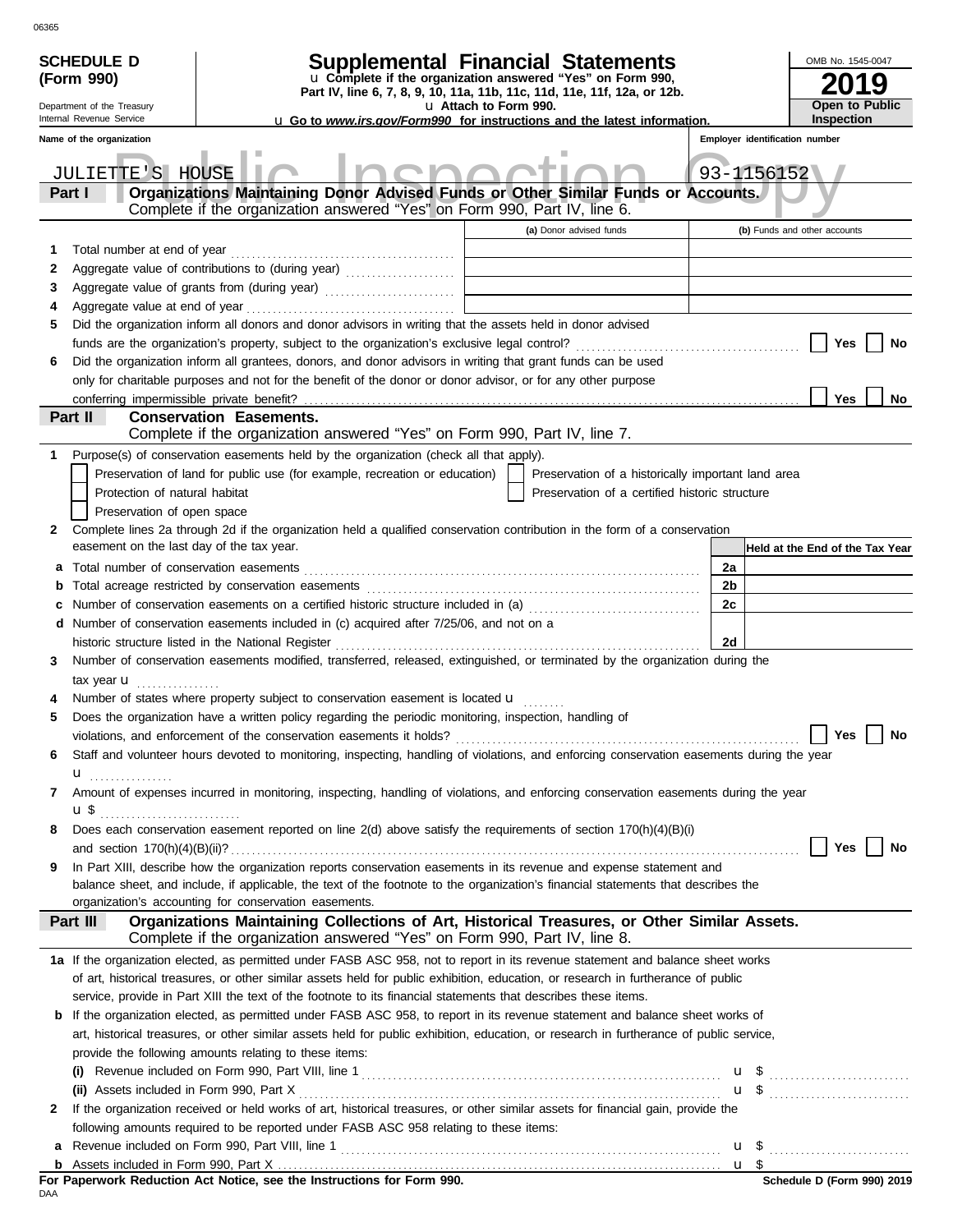|   | Schedule D (Form 990) 2019 JULIETTE'S HOUSE                                                                                                                                                                                                                                                              |                         |                          |                      | 93-1156152      |                      |                |                     | Page 2   |  |
|---|----------------------------------------------------------------------------------------------------------------------------------------------------------------------------------------------------------------------------------------------------------------------------------------------------------|-------------------------|--------------------------|----------------------|-----------------|----------------------|----------------|---------------------|----------|--|
|   | Organizations Maintaining Collections of Art, Historical Treasures, or Other Similar Assets (continued)<br>Part III                                                                                                                                                                                      |                         |                          |                      |                 |                      |                |                     |          |  |
| 3 | Using the organization's acquisition, accession, and other records, check any of the following that make significant use of its<br>collection items (check all that apply):                                                                                                                              |                         |                          |                      |                 |                      |                |                     |          |  |
| a | Public exhibition                                                                                                                                                                                                                                                                                        | d                       | Loan or exchange program |                      |                 |                      |                |                     |          |  |
| b | Scholarly research                                                                                                                                                                                                                                                                                       | е                       | Other $\frac{1}{2}$      | أنستستعيض والمتعارفة |                 |                      |                |                     |          |  |
| c | Preservation for future generations                                                                                                                                                                                                                                                                      |                         |                          |                      |                 |                      |                |                     |          |  |
| 4 | Provide a description of the organization's collections and explain how they further the organization's exempt purpose in Part                                                                                                                                                                           |                         |                          |                      |                 |                      |                |                     |          |  |
|   | XIII.                                                                                                                                                                                                                                                                                                    |                         |                          |                      |                 |                      |                |                     |          |  |
| 5 | During the year, did the organization solicit or receive donations of art, historical treasures, or other similar                                                                                                                                                                                        |                         |                          |                      |                 |                      |                |                     |          |  |
|   |                                                                                                                                                                                                                                                                                                          |                         |                          |                      |                 |                      |                | <b>Yes</b>          | No       |  |
|   | Part IV<br><b>Escrow and Custodial Arrangements.</b>                                                                                                                                                                                                                                                     |                         |                          |                      |                 |                      |                |                     |          |  |
|   | Complete if the organization answered "Yes" on Form 990, Part IV, line 9, or reported an amount on Form                                                                                                                                                                                                  |                         |                          |                      |                 |                      |                |                     |          |  |
|   | 990, Part X, line 21.                                                                                                                                                                                                                                                                                    |                         |                          |                      |                 |                      |                |                     |          |  |
|   | 1a Is the organization an agent, trustee, custodian or other intermediary for contributions or other assets not                                                                                                                                                                                          |                         |                          |                      |                 |                      |                |                     |          |  |
|   |                                                                                                                                                                                                                                                                                                          |                         |                          |                      |                 |                      |                | Yes                 | No       |  |
|   | <b>b</b> If "Yes," explain the arrangement in Part XIII and complete the following table:                                                                                                                                                                                                                |                         |                          |                      |                 |                      | Amount         |                     |          |  |
|   |                                                                                                                                                                                                                                                                                                          |                         |                          |                      |                 |                      |                |                     |          |  |
|   | c Beginning balance <b>contract to the contract of the contract of the contract of the contract of the contract of the contract of the contract of the contract of the contract of the contract of the contract of the contract </b>                                                                     |                         |                          |                      |                 | 1c<br>1d             |                |                     |          |  |
|   |                                                                                                                                                                                                                                                                                                          |                         |                          |                      |                 | 1е                   |                |                     |          |  |
|   |                                                                                                                                                                                                                                                                                                          |                         |                          |                      |                 | 1f                   |                |                     |          |  |
|   |                                                                                                                                                                                                                                                                                                          |                         |                          |                      |                 |                      |                | <b>Yes</b>          | No       |  |
|   |                                                                                                                                                                                                                                                                                                          |                         |                          |                      |                 |                      |                |                     |          |  |
|   | Part V<br><b>Endowment Funds.</b>                                                                                                                                                                                                                                                                        |                         |                          |                      |                 |                      |                |                     |          |  |
|   | Complete if the organization answered "Yes" on Form 990, Part IV, line 10.                                                                                                                                                                                                                               |                         |                          |                      |                 |                      |                |                     |          |  |
|   |                                                                                                                                                                                                                                                                                                          | (a) Current year        | (b) Prior year           | (c) Two years back   |                 | (d) Three years back |                | (e) Four years back |          |  |
|   | 1a Beginning of year balance                                                                                                                                                                                                                                                                             | 10,666                  | 10,032                   |                      |                 | 70,536               |                |                     | 73,049   |  |
|   | <b>b</b> Contributions <b>contributions</b>                                                                                                                                                                                                                                                              |                         |                          |                      | 10,000          |                      |                |                     |          |  |
|   | c Net investment earnings, gains, and                                                                                                                                                                                                                                                                    |                         |                          |                      |                 |                      |                |                     |          |  |
|   | losses                                                                                                                                                                                                                                                                                                   | 337                     | 634                      |                      | 32              |                      |                |                     | $-1,927$ |  |
|   | d Grants or scholarships                                                                                                                                                                                                                                                                                 |                         |                          |                      |                 |                      |                |                     |          |  |
|   | e Other expenditures for facilities and                                                                                                                                                                                                                                                                  |                         |                          |                      |                 |                      |                |                     |          |  |
|   | $\mathsf{programs}$ [[1] $\mathsf{m}$ [1] $\mathsf{m}$ [1] $\mathsf{m}$ [1] $\mathsf{m}$ [1] $\mathsf{m}$ [1] $\mathsf{m}$ [1] $\mathsf{m}$ [1] $\mathsf{m}$ [1] $\mathsf{m}$ [1] $\mathsf{m}$ [1] $\mathsf{m}$ [1] $\mathsf{m}$ [1] $\mathsf{m}$ [1] $\mathsf{m}$ [1] $\mathsf{m}$ [1] $\mathsf{m}$ [1] |                         |                          |                      |                 | 70,536               |                |                     |          |  |
|   | f Administrative expenses                                                                                                                                                                                                                                                                                |                         |                          |                      |                 |                      |                |                     | 586      |  |
|   |                                                                                                                                                                                                                                                                                                          | 11,003                  | 10,666                   |                      | 10,032          |                      |                |                     | 70,536   |  |
|   | 2 Provide the estimated percentage of the current year end balance (line 1g, column (a)) held as:                                                                                                                                                                                                        |                         |                          |                      |                 |                      |                |                     |          |  |
|   | <b>a</b> Board designated or quasi-endowment $\mathbf{u}$ 100.00 %                                                                                                                                                                                                                                       |                         |                          |                      |                 |                      |                |                     |          |  |
|   | Permanent endowment <b>u</b> %                                                                                                                                                                                                                                                                           |                         |                          |                      |                 |                      |                |                     |          |  |
|   | c Term endowment <b>u</b> %                                                                                                                                                                                                                                                                              |                         |                          |                      |                 |                      |                |                     |          |  |
|   | The percentages on lines 2a, 2b, and 2c should equal 100%.                                                                                                                                                                                                                                               |                         |                          |                      |                 |                      |                |                     |          |  |
|   | 3a Are there endowment funds not in the possession of the organization that are held and administered for the                                                                                                                                                                                            |                         |                          |                      |                 |                      |                |                     |          |  |
|   | organization by:                                                                                                                                                                                                                                                                                         |                         |                          |                      |                 |                      |                | Yes                 | No.      |  |
|   |                                                                                                                                                                                                                                                                                                          |                         |                          |                      |                 |                      | 3a(i)          | $\mathbf X$         |          |  |
|   | (ii) Related organizations <b>constants</b> and constant of the constant of the constant of the constant of the constant of the constant of the constant of the constant of the constant of the constant of the constant of the con                                                                      |                         |                          |                      |                 |                      | 3a(ii)         |                     | Χ        |  |
|   |                                                                                                                                                                                                                                                                                                          |                         |                          |                      |                 |                      | 3b             |                     |          |  |
|   | Describe in Part XIII the intended uses of the organization's endowment funds.                                                                                                                                                                                                                           |                         |                          |                      |                 |                      |                |                     |          |  |
|   | Part VI<br>Land, Buildings, and Equipment.                                                                                                                                                                                                                                                               |                         |                          |                      |                 |                      |                |                     |          |  |
|   | Complete if the organization answered "Yes" on Form 990, Part IV, line 11a. See Form 990, Part X, line 10.                                                                                                                                                                                               |                         |                          |                      |                 |                      |                |                     |          |  |
|   | Description of property                                                                                                                                                                                                                                                                                  | (a) Cost or other basis | (b) Cost or other basis  |                      | (c) Accumulated |                      | (d) Book value |                     |          |  |
|   |                                                                                                                                                                                                                                                                                                          | (investment)            | (other)                  |                      | depreciation    |                      |                |                     |          |  |
|   |                                                                                                                                                                                                                                                                                                          |                         |                          | 235,000              |                 |                      |                |                     | 235,000  |  |
|   |                                                                                                                                                                                                                                                                                                          |                         |                          | 465,157              |                 | 248,490              |                |                     | 216,667  |  |
|   | c Leasehold improvements                                                                                                                                                                                                                                                                                 |                         |                          |                      |                 |                      |                |                     |          |  |
|   |                                                                                                                                                                                                                                                                                                          |                         |                          | 130,955              |                 | 94,966               |                |                     | 35,989   |  |
|   | e Other                                                                                                                                                                                                                                                                                                  |                         |                          |                      |                 |                      |                |                     | 487,656  |  |
|   |                                                                                                                                                                                                                                                                                                          |                         |                          |                      |                 | $\mathbf u$          |                |                     |          |  |

**Schedule D (Form 990) 2019**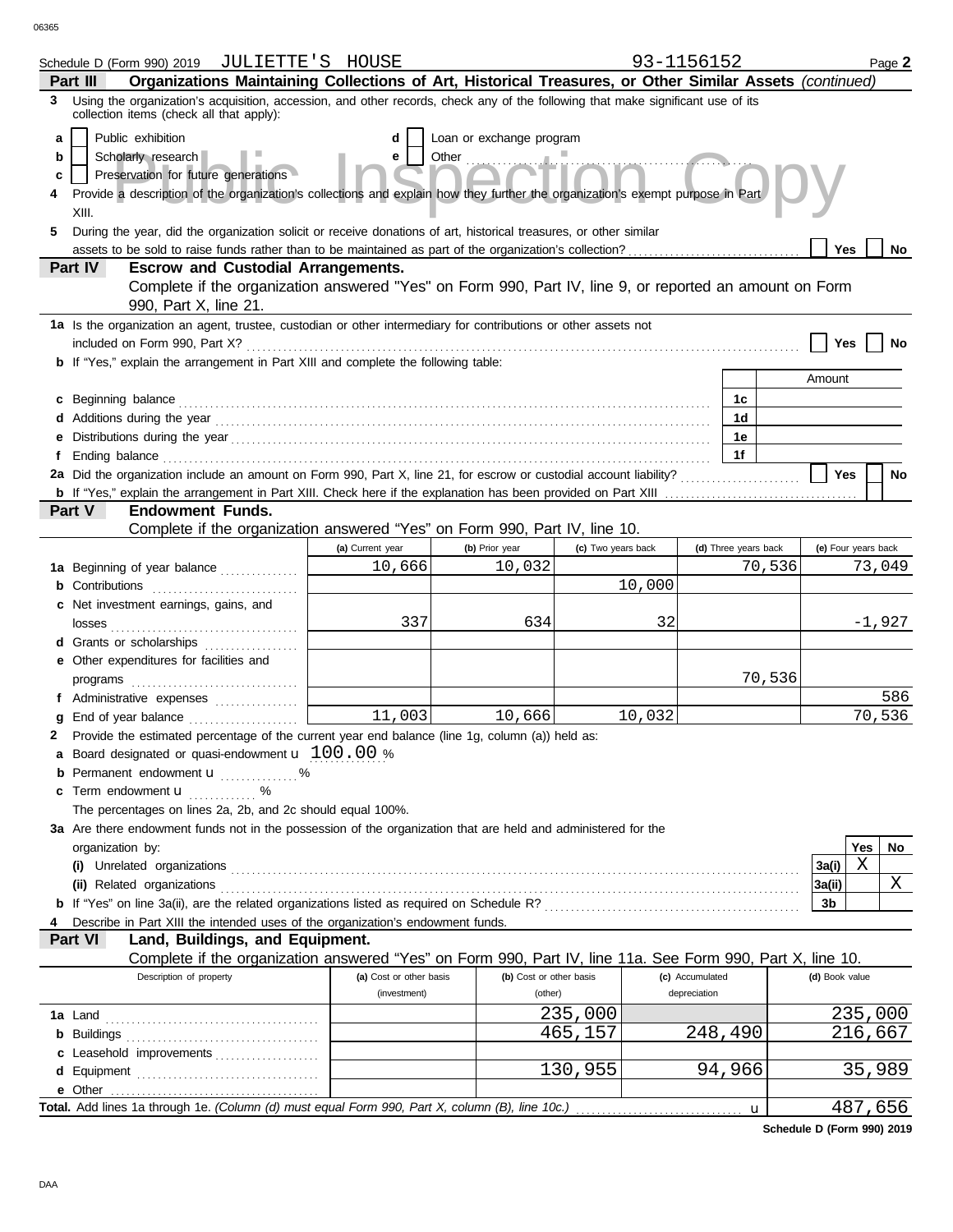| Schedule D (Form 990) 2019 | JULIETTE'S HOUSE                                                                                                               |                | 93-1156152                                                   | Page 3         |
|----------------------------|--------------------------------------------------------------------------------------------------------------------------------|----------------|--------------------------------------------------------------|----------------|
| Part VII                   | <b>Investments - Other Securities.</b>                                                                                         |                |                                                              |                |
|                            | Complete if the organization answered "Yes" on Form 990, Part IV, line 11b. See Form 990, Part X, line 12.                     |                |                                                              |                |
|                            | (a) Description of security or category                                                                                        | (b) Book value | (c) Method of valuation:                                     |                |
|                            | (including name of security)                                                                                                   |                | Cost or end-of-year market value                             |                |
| (1) Financial derivatives  |                                                                                                                                | Ш              |                                                              |                |
|                            | (2) Closely held equity interests                                                                                              |                |                                                              |                |
| $(3)$ Other                |                                                                                                                                |                |                                                              |                |
| (A)                        |                                                                                                                                |                |                                                              |                |
| (B)                        |                                                                                                                                |                |                                                              |                |
|                            | $\overline{c}$ (C)                                                                                                             |                |                                                              |                |
|                            |                                                                                                                                |                |                                                              |                |
|                            |                                                                                                                                |                |                                                              |                |
| $\langle F \rangle$        |                                                                                                                                |                |                                                              |                |
| (G)                        |                                                                                                                                |                |                                                              |                |
| (H)                        |                                                                                                                                |                |                                                              |                |
|                            | Total. (Column (b) must equal Form 990, Part X, col. (B) line 12.)<br>u                                                        |                |                                                              |                |
| Part VIII                  | Investments - Program Related.                                                                                                 |                |                                                              |                |
|                            | Complete if the organization answered "Yes" on Form 990, Part IV, line 11c. See Form 990, Part X, line 13.                     |                |                                                              |                |
|                            | (a) Description of investment                                                                                                  | (b) Book value | (c) Method of valuation:<br>Cost or end-of-year market value |                |
|                            |                                                                                                                                |                |                                                              |                |
| (1)                        |                                                                                                                                |                |                                                              |                |
| (2)                        |                                                                                                                                |                |                                                              |                |
| (3)<br>(4)                 |                                                                                                                                |                |                                                              |                |
| (5)                        |                                                                                                                                |                |                                                              |                |
| (6)                        |                                                                                                                                |                |                                                              |                |
| (7)                        |                                                                                                                                |                |                                                              |                |
| (8)                        |                                                                                                                                |                |                                                              |                |
| (9)                        |                                                                                                                                |                |                                                              |                |
|                            | Total. (Column (b) must equal Form 990, Part X, col. (B) line 13.)<br>u                                                        |                |                                                              |                |
| Part IX                    | Other Assets.                                                                                                                  |                |                                                              |                |
|                            | Complete if the organization answered "Yes" on Form 990, Part IV, line 11d. See Form 990, Part X, line 15.                     |                |                                                              |                |
|                            | (a) Description                                                                                                                |                |                                                              | (b) Book value |
| (1)                        |                                                                                                                                |                |                                                              |                |
| (2)                        |                                                                                                                                |                |                                                              |                |
| (3)                        |                                                                                                                                |                |                                                              |                |
| (4)                        |                                                                                                                                |                |                                                              |                |
| (5)                        |                                                                                                                                |                |                                                              |                |
| (6)                        |                                                                                                                                |                |                                                              |                |
| (7)                        |                                                                                                                                |                |                                                              |                |
| (8)                        |                                                                                                                                |                |                                                              |                |
| (9)                        |                                                                                                                                |                |                                                              |                |
|                            | Total. (Column (b) must equal Form 990, Part X, col. (B) line 15.)                                                             |                | u                                                            |                |
| Part X                     | Other Liabilities.<br>Complete if the organization answered "Yes" on Form 990, Part IV, line 11e or 11f. See Form 990, Part X, |                |                                                              |                |
|                            | line 25.                                                                                                                       |                |                                                              |                |
|                            | (a) Description of liability                                                                                                   |                |                                                              | (b) Book value |
| 1.<br>(1)                  | Federal income taxes                                                                                                           |                |                                                              |                |
|                            |                                                                                                                                |                |                                                              |                |
| (2)<br>(3)                 |                                                                                                                                |                |                                                              |                |
| (4)                        |                                                                                                                                |                |                                                              |                |
| (5)                        |                                                                                                                                |                |                                                              |                |
| (6)                        |                                                                                                                                |                |                                                              |                |
| (7)                        |                                                                                                                                |                |                                                              |                |
| (8)                        |                                                                                                                                |                |                                                              |                |
| (9)                        |                                                                                                                                |                |                                                              |                |
|                            | Total. (Column (b) must equal Form 990, Part X, col. (B) line 25.)                                                             |                | u                                                            |                |

DAA

Liability for uncertain tax positions. In Part XIII, provide the text of the footnote to the organization's financial statements that reports the **2.** organization's liability for uncertain tax positions under FASB ASC 740. Check here if the text of the footnote has been provided in Part XIII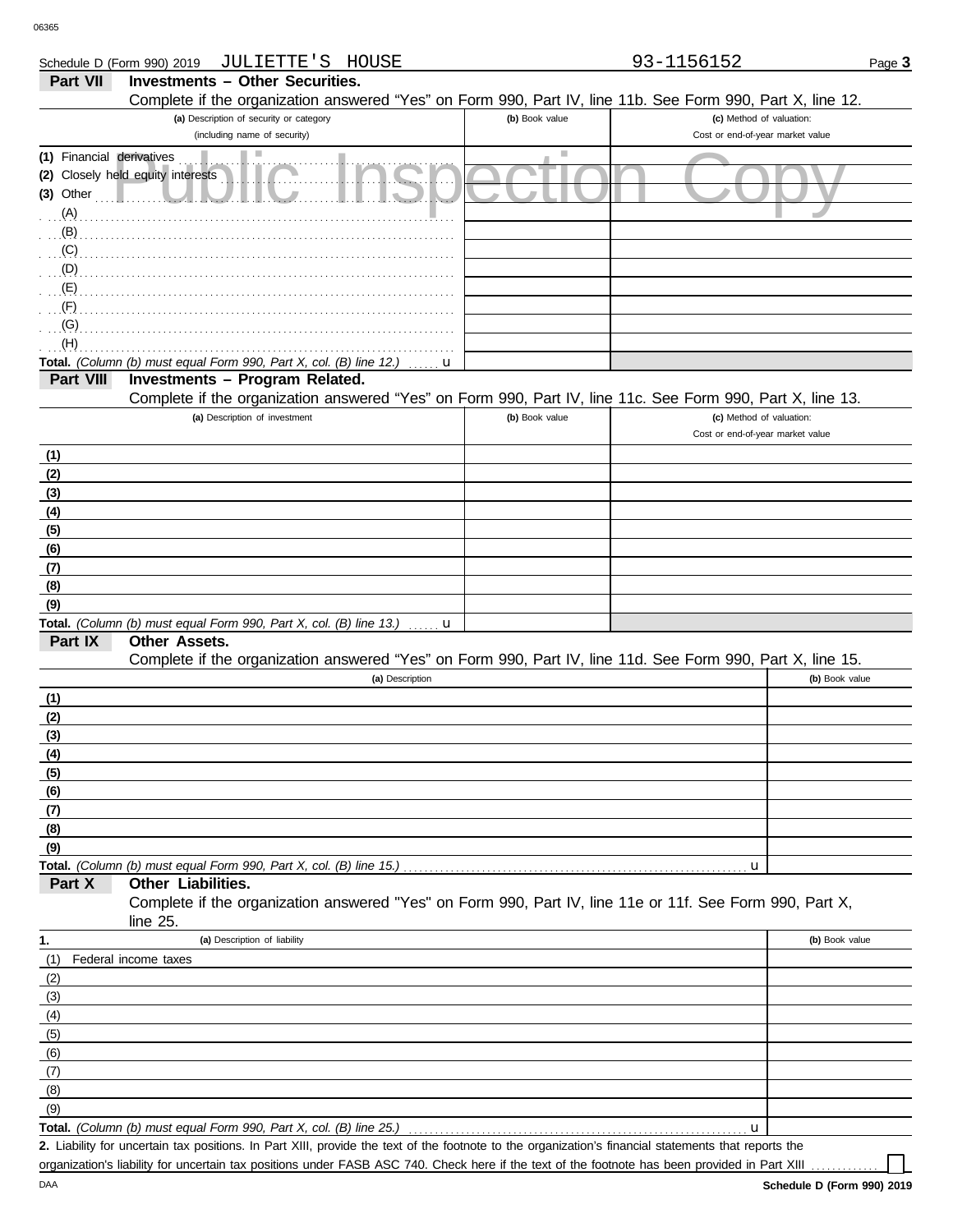|    | Schedule D (Form 990) 2019 JULIETTE'S HOUSE                                                                                                                                                                                   |                | 93-1156152 |             | Page 4                    |
|----|-------------------------------------------------------------------------------------------------------------------------------------------------------------------------------------------------------------------------------|----------------|------------|-------------|---------------------------|
|    | Reconciliation of Revenue per Audited Financial Statements With Revenue per Return.<br>Part XI                                                                                                                                |                |            |             |                           |
|    | Complete if the organization answered "Yes" on Form 990, Part IV, line 12a.                                                                                                                                                   |                |            |             |                           |
| 1  |                                                                                                                                                                                                                               |                |            | 1           | 1,316,316                 |
| 2  | Amounts included on line 1 but not on Form 990, Part VIII, line 12:                                                                                                                                                           |                |            |             |                           |
| а  | Net unrealized gains (losses) on investments                                                                                                                                                                                  | 2a             | 201        |             |                           |
|    | Donated services and use of facilities                                                                                                                                                                                        | 2 <sub>b</sub> |            |             |                           |
| c  | Recoveries of prior year grants <b>All Manual Prior Contract Contract Prior</b>                                                                                                                                               | 2 <sub>c</sub> |            |             |                           |
| d  |                                                                                                                                                                                                                               | 2d             | 22,895     |             |                           |
| е  |                                                                                                                                                                                                                               |                |            | 2e          | 23,096                    |
|    | Add lines 2a through 2d [11] Add [12] Add [16] Add lines 2a through 2d [12] Add lines 2a through 2d [12] Add [12] Add [12] Add [12] Add [12] Add [12] Add [12] Add [12] Add [12] Add [12] Add [12] Add [12] Add [12] Add [12] |                |            | 3           | $\overline{1,293,220}$    |
| 3  |                                                                                                                                                                                                                               |                |            |             |                           |
|    | Amounts included on Form 990, Part VIII, line 12, but not on line 1:                                                                                                                                                          |                |            |             |                           |
| а  |                                                                                                                                                                                                                               | 4a             |            |             |                           |
| b  |                                                                                                                                                                                                                               | 4b             |            |             |                           |
|    | Add lines 4a and 4b                                                                                                                                                                                                           |                |            | 4c          |                           |
|    |                                                                                                                                                                                                                               |                |            | 5           | 1,293,220                 |
|    | Part XII<br>Reconciliation of Expenses per Audited Financial Statements With Expenses per Return.                                                                                                                             |                |            |             |                           |
|    | Complete if the organization answered "Yes" on Form 990, Part IV, line 12a.                                                                                                                                                   |                |            |             |                           |
| 1  | Total expenses and losses per audited financial statements                                                                                                                                                                    |                |            | $\mathbf 1$ | 1,103,010                 |
| 2  | Amounts included on line 1 but not on Form 990, Part IX, line 25:                                                                                                                                                             |                |            |             |                           |
| а  |                                                                                                                                                                                                                               | 2a             |            |             |                           |
| b  |                                                                                                                                                                                                                               | 2 <sub>b</sub> |            |             |                           |
|    | Other losses                                                                                                                                                                                                                  | 2c             |            |             |                           |
| d  |                                                                                                                                                                                                                               | 2d             | 22,895     |             |                           |
| е  |                                                                                                                                                                                                                               |                |            | 2e          | 22,895                    |
| 3  |                                                                                                                                                                                                                               |                |            | 3           | $\overline{1}$ , 080, 115 |
|    | Amounts included on Form 990, Part IX, line 25, but not on line 1:                                                                                                                                                            |                |            |             |                           |
|    |                                                                                                                                                                                                                               |                |            |             |                           |
| а  | Investment expenses not included on Form 990, Part VIII, line 7b [                                                                                                                                                            | 4a             |            |             |                           |
| b  |                                                                                                                                                                                                                               | 4b             |            |             |                           |
|    |                                                                                                                                                                                                                               |                |            |             |                           |
|    | Add lines 4a and 4b                                                                                                                                                                                                           |                |            | 4c          |                           |
| 5. |                                                                                                                                                                                                                               |                |            | 5           | 1,080,115                 |
|    | Part XIII Supplemental Information.                                                                                                                                                                                           |                |            |             |                           |
|    | Provide the descriptions required for Part II, lines 3, 5, and 9; Part III, lines 1a and 4; Part IV, lines 1b and 2b; Part V, line 4; Part X, line                                                                            |                |            |             |                           |
|    | 2; Part XI, lines 2d and 4b; and Part XII, lines 2d and 4b. Also complete this part to provide any additional information.                                                                                                    |                |            |             |                           |
|    | PART XI, LINE 2D - REVENUE AMOUNTS INCLUDED IN FINANCIALS - OTHER                                                                                                                                                             |                |            |             |                           |
|    |                                                                                                                                                                                                                               |                |            |             |                           |
|    | FUNDRAISING EXPENSES<br>DIRECT                                                                                                                                                                                                |                |            |             | 22,895                    |
|    |                                                                                                                                                                                                                               |                |            |             |                           |
|    |                                                                                                                                                                                                                               |                |            |             |                           |
|    |                                                                                                                                                                                                                               |                |            |             |                           |
|    |                                                                                                                                                                                                                               |                |            |             |                           |
|    | PART XII, LINE 2D - EXPENSE AMOUNTS INCLUDED IN FINANCIALS - OTHER                                                                                                                                                            |                |            |             |                           |
|    |                                                                                                                                                                                                                               |                |            |             |                           |
|    | DIRECT FUNDRAISING EXPENSES                                                                                                                                                                                                   |                |            |             | 22,895                    |
|    |                                                                                                                                                                                                                               |                |            |             |                           |
|    |                                                                                                                                                                                                                               |                |            |             |                           |
|    |                                                                                                                                                                                                                               |                |            |             |                           |
|    |                                                                                                                                                                                                                               |                |            |             |                           |
|    |                                                                                                                                                                                                                               |                |            |             |                           |
|    |                                                                                                                                                                                                                               |                |            |             |                           |
|    |                                                                                                                                                                                                                               |                |            |             |                           |
|    |                                                                                                                                                                                                                               |                |            |             |                           |
|    |                                                                                                                                                                                                                               |                |            |             |                           |
|    |                                                                                                                                                                                                                               |                |            |             |                           |
|    |                                                                                                                                                                                                                               |                |            |             |                           |
|    |                                                                                                                                                                                                                               |                |            |             |                           |
|    |                                                                                                                                                                                                                               |                |            |             |                           |
|    |                                                                                                                                                                                                                               |                |            |             |                           |
|    |                                                                                                                                                                                                                               |                |            |             |                           |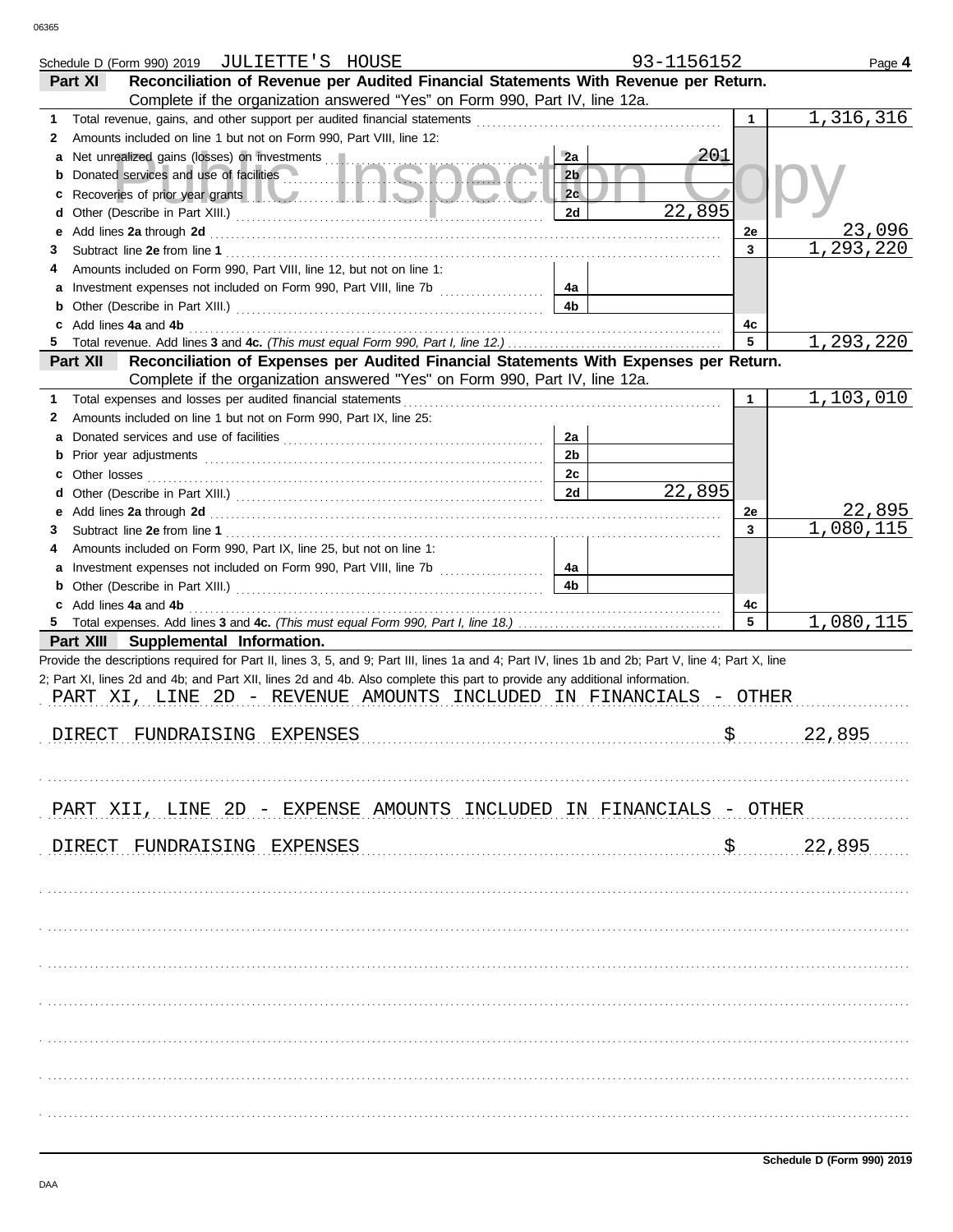Schedule D (Form 990) 2019 JULIETTE'S HOUSE

Part XIII Supplemental Information (continued)

| <b>Public Inspection Copy</b> |
|-------------------------------|
|                               |
|                               |
|                               |
|                               |
|                               |
|                               |
|                               |
|                               |
|                               |
|                               |
|                               |
|                               |
|                               |
|                               |
|                               |
|                               |
|                               |
|                               |
|                               |
|                               |
|                               |
|                               |
|                               |
|                               |
|                               |
|                               |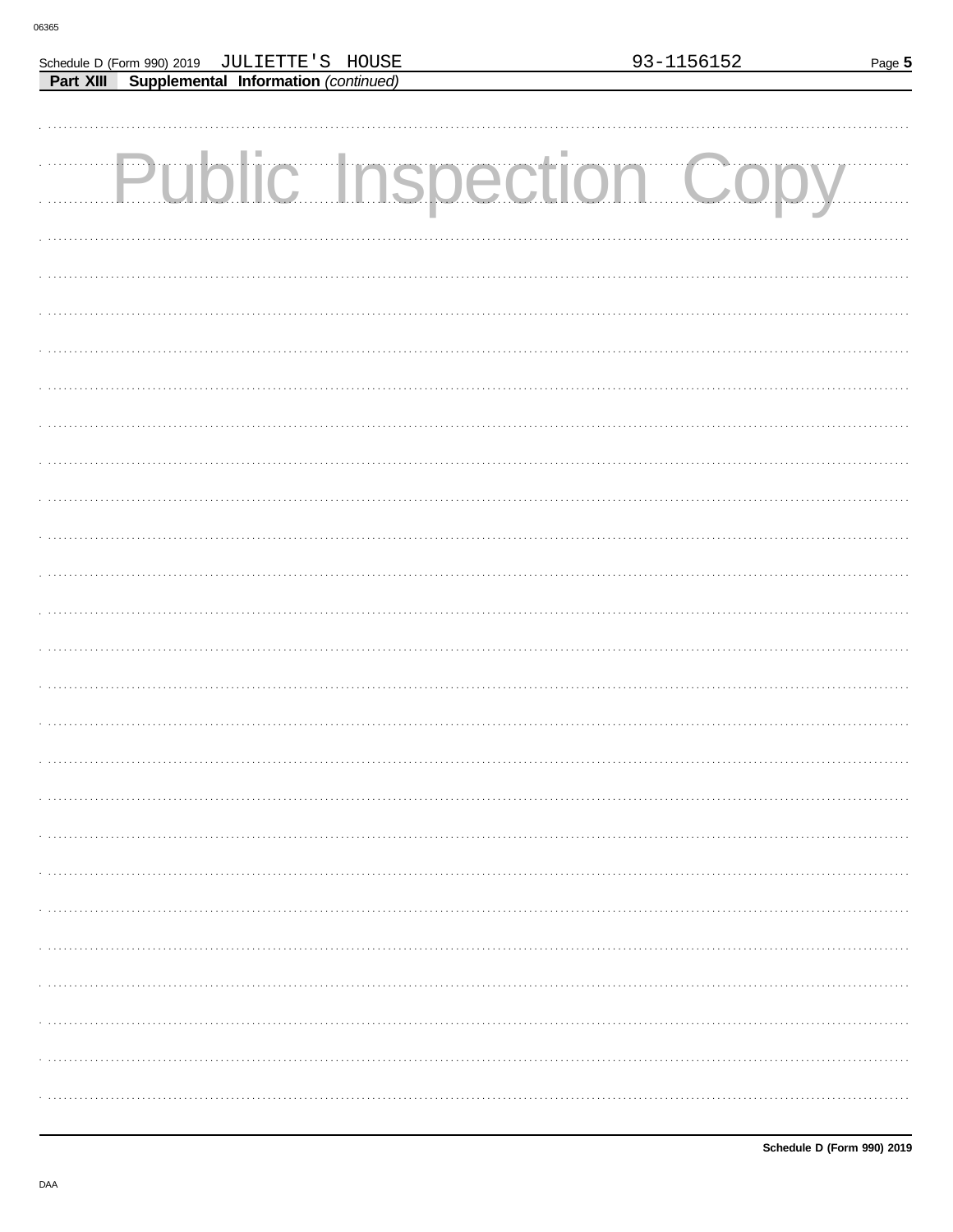| <b>SCHEDULE G</b>                                      | Supplemental Information Regarding Fundraising or Gaming Activities<br>Complete if the organization answered "Yes" on Form 990, Part IV, line 17, 18, or 19, or if the                     |                                       |     |                                |                                                                                 |                                          | OMB No. 1545-0047                |
|--------------------------------------------------------|--------------------------------------------------------------------------------------------------------------------------------------------------------------------------------------------|---------------------------------------|-----|--------------------------------|---------------------------------------------------------------------------------|------------------------------------------|----------------------------------|
| (Form 990 or 990-EZ)                                   |                                                                                                                                                                                            |                                       |     |                                | organization entered more than \$15,000 on Form 990-EZ, line 6a.                |                                          |                                  |
| Department of the Treasury<br>Internal Revenue Service |                                                                                                                                                                                            | LI Attach to Form 990 or Form 990-EZ. |     |                                | <b>u</b> Go to www.irs.gov/Form990 for instructions and the latest information. |                                          | Open to Public<br>Inspection     |
| Name of the organization                               |                                                                                                                                                                                            |                                       |     |                                |                                                                                 | Employer identification number           |                                  |
|                                                        | JULIETTE'S HOUSE                                                                                                                                                                           |                                       |     |                                |                                                                                 | 93-1156152                               |                                  |
| Part I                                                 | Fundraising Activities. Complete if the organization answered "Yes" on Form 990, Part IV, line 17.<br>Form 990-EZ filers are not required to complete this part.                           |                                       |     |                                |                                                                                 |                                          |                                  |
| 1                                                      | Indicate whether the organization raised funds through any of the following activities. Check all that apply.                                                                              |                                       |     |                                |                                                                                 |                                          |                                  |
| Mail solicitations<br>a                                |                                                                                                                                                                                            | e                                     |     |                                | Solicitation of non-government grants                                           |                                          |                                  |
| Internet and email solicitations<br>b                  |                                                                                                                                                                                            | f                                     |     |                                | Solicitation of government grants                                               |                                          |                                  |
| Phone solicitations<br>c                               |                                                                                                                                                                                            | Special fundraising events<br>g       |     |                                |                                                                                 |                                          |                                  |
| In-person solicitations<br>d                           |                                                                                                                                                                                            |                                       |     |                                |                                                                                 |                                          |                                  |
|                                                        | 2a Did the organization have a written or oral agreement with any individual (including officers, directors, trustees,                                                                     |                                       |     |                                |                                                                                 |                                          |                                  |
|                                                        | or key employees listed in Form 990, Part VII) or entity in connection with professional fundraising services?                                                                             |                                       |     |                                |                                                                                 |                                          | Yes<br>No                        |
|                                                        | b If "Yes," list the 10 highest paid individuals or entities (fundraisers) pursuant to agreements under which the fundraiser is to be<br>compensated at least \$5,000 by the organization. |                                       |     |                                |                                                                                 |                                          |                                  |
|                                                        |                                                                                                                                                                                            |                                       |     | (iii) Did fund-<br>raiser have |                                                                                 | (v) Amount paid to                       | (vi) Amount paid to              |
|                                                        | (i) Name and address of individual<br>or entity (fundraiser)                                                                                                                               | (ii) Activity                         |     | custody or<br>control of       | (iv) Gross receipts<br>from activity                                            | (or retained by)<br>fundraiser listed in | (or retained by)<br>organization |
|                                                        |                                                                                                                                                                                            |                                       |     | contributions?                 |                                                                                 | col. (i)                                 |                                  |
|                                                        |                                                                                                                                                                                            |                                       | Yes | No                             |                                                                                 |                                          |                                  |
| 1                                                      |                                                                                                                                                                                            |                                       |     |                                |                                                                                 |                                          |                                  |
| $\mathbf{2}$                                           |                                                                                                                                                                                            |                                       |     |                                |                                                                                 |                                          |                                  |
|                                                        |                                                                                                                                                                                            |                                       |     |                                |                                                                                 |                                          |                                  |
|                                                        |                                                                                                                                                                                            |                                       |     |                                |                                                                                 |                                          |                                  |
| 3                                                      |                                                                                                                                                                                            |                                       |     |                                |                                                                                 |                                          |                                  |
|                                                        |                                                                                                                                                                                            |                                       |     |                                |                                                                                 |                                          |                                  |
| 4                                                      |                                                                                                                                                                                            |                                       |     |                                |                                                                                 |                                          |                                  |
|                                                        |                                                                                                                                                                                            |                                       |     |                                |                                                                                 |                                          |                                  |
| 5                                                      |                                                                                                                                                                                            |                                       |     |                                |                                                                                 |                                          |                                  |
|                                                        |                                                                                                                                                                                            |                                       |     |                                |                                                                                 |                                          |                                  |
|                                                        |                                                                                                                                                                                            |                                       |     |                                |                                                                                 |                                          |                                  |
|                                                        |                                                                                                                                                                                            |                                       |     |                                |                                                                                 |                                          |                                  |
|                                                        |                                                                                                                                                                                            |                                       |     |                                |                                                                                 |                                          |                                  |
| 7                                                      |                                                                                                                                                                                            |                                       |     |                                |                                                                                 |                                          |                                  |
|                                                        |                                                                                                                                                                                            |                                       |     |                                |                                                                                 |                                          |                                  |
| 8                                                      |                                                                                                                                                                                            |                                       |     |                                |                                                                                 |                                          |                                  |
|                                                        |                                                                                                                                                                                            |                                       |     |                                |                                                                                 |                                          |                                  |
|                                                        |                                                                                                                                                                                            |                                       |     |                                |                                                                                 |                                          |                                  |
| 9                                                      |                                                                                                                                                                                            |                                       |     |                                |                                                                                 |                                          |                                  |
|                                                        |                                                                                                                                                                                            |                                       |     |                                |                                                                                 |                                          |                                  |
| 10                                                     |                                                                                                                                                                                            |                                       |     |                                |                                                                                 |                                          |                                  |
|                                                        |                                                                                                                                                                                            |                                       |     |                                |                                                                                 |                                          |                                  |
|                                                        |                                                                                                                                                                                            |                                       |     |                                |                                                                                 |                                          |                                  |
| Total<br>3                                             | List all states in which the organization is registered or licensed to solicit contributions or has been notified it is exempt from                                                        |                                       |     |                                |                                                                                 |                                          |                                  |
| registration or licensing.                             |                                                                                                                                                                                            |                                       |     |                                |                                                                                 |                                          |                                  |
|                                                        |                                                                                                                                                                                            |                                       |     |                                |                                                                                 |                                          |                                  |
|                                                        |                                                                                                                                                                                            |                                       |     |                                |                                                                                 |                                          |                                  |
|                                                        |                                                                                                                                                                                            |                                       |     |                                |                                                                                 |                                          |                                  |
|                                                        |                                                                                                                                                                                            |                                       |     |                                |                                                                                 |                                          |                                  |
|                                                        |                                                                                                                                                                                            |                                       |     |                                |                                                                                 |                                          |                                  |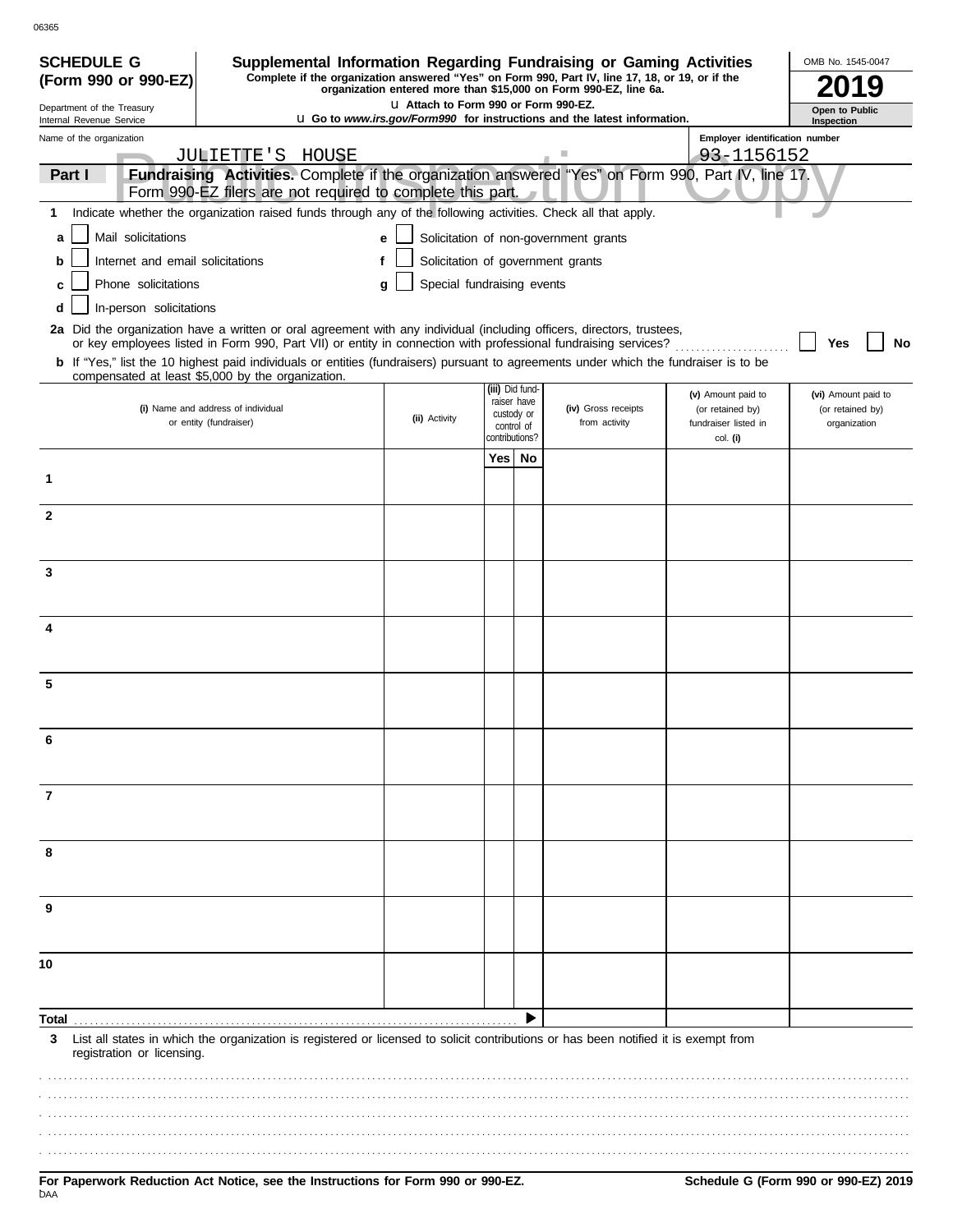#### Schedule G (Form 990 or 990-EZ) 2019 Page **2** JULIETTE'S HOUSE

**Part II Fundraising Events.** Complete if the organization answered "Yes" on Form 990, Part IV, line 18, or reported more gross receipts greater than \$5,000. than \$15,000 of fundraising event contributions and gross income on Form 990-EZ, lines 1 and 6b. List events with

|          |                                  | (a) Event $#1$<br>CELEBRATE 19-20<br>(event type)                                                                                                                                                                              | (b) Event $#2$<br>(event type)                   | (c) Other events<br><b>NONE</b><br>(total number) | (d) Total events<br>(add col. (a) through<br>$col.$ (c)) |
|----------|----------------------------------|--------------------------------------------------------------------------------------------------------------------------------------------------------------------------------------------------------------------------------|--------------------------------------------------|---------------------------------------------------|----------------------------------------------------------|
| Revenue  | 1 Gross receipts                 | 104,293                                                                                                                                                                                                                        |                                                  |                                                   | <u> 104,293</u>                                          |
|          | 2 Less: Contributions            | 76,323                                                                                                                                                                                                                         |                                                  |                                                   | 76,323                                                   |
|          | 3 Gross income (line 1 minus     | 27,970                                                                                                                                                                                                                         |                                                  |                                                   | 27,970                                                   |
|          | 4 Cash prizes                    |                                                                                                                                                                                                                                |                                                  |                                                   |                                                          |
|          | 5 Noncash prizes                 | 1,205                                                                                                                                                                                                                          |                                                  |                                                   | 1,205                                                    |
|          | 6 Rent/facility costs            | 2,958                                                                                                                                                                                                                          |                                                  |                                                   | 2,958                                                    |
| Expenses | 7 Food and beverages             | <u>12,974</u>                                                                                                                                                                                                                  |                                                  |                                                   | <u> 12,974</u>                                           |
| Direct   | 8 Entertainment                  | 2,000                                                                                                                                                                                                                          |                                                  |                                                   | 2,000                                                    |
|          | 9 Other direct expenses          | 3,758                                                                                                                                                                                                                          |                                                  |                                                   | 3,758                                                    |
|          |                                  |                                                                                                                                                                                                                                |                                                  |                                                   | $\frac{22,895}{5,075}$                                   |
|          | Part III                         | Gaming. Complete if the organization answered "Yes" on Form 990, Part IV, line 19, or reported more than                                                                                                                       |                                                  |                                                   |                                                          |
|          |                                  | \$15,000 on Form 990-EZ, line 6a.<br>(a) Bingo                                                                                                                                                                                 | (b) Pull tabs/instant<br>bingo/progressive bingo | (c) Other gaming                                  | (d) Total gaming (add<br>col. (a) through col. (c))      |
| Revenue  |                                  |                                                                                                                                                                                                                                |                                                  |                                                   |                                                          |
|          | 1 Gross revenue<br>2 Cash prizes |                                                                                                                                                                                                                                |                                                  |                                                   |                                                          |
| Expenses | 3 Noncash prizes                 |                                                                                                                                                                                                                                |                                                  |                                                   |                                                          |
| Direct   | 4 Rent/facility costs            |                                                                                                                                                                                                                                |                                                  |                                                   |                                                          |
|          | 5 Other direct expenses          |                                                                                                                                                                                                                                |                                                  |                                                   |                                                          |
|          |                                  | Yes 9%                                                                                                                                                                                                                         | %<br><b>Yes</b>                                  | %<br><b>Yes</b>                                   |                                                          |
|          | 6 Volunteer labor                | No                                                                                                                                                                                                                             | No                                               | No                                                |                                                          |
|          |                                  |                                                                                                                                                                                                                                |                                                  |                                                   |                                                          |
| 9        | b If "No," explain:              | Enter the state(s) in which the organization conducts gaming activities: [11] content to conduct the state(s) in which the organization conducts gaming activities: [11] content to conduct the state (s) in the state (s) and |                                                  |                                                   | Yes<br>No                                                |
|          | b If "Yes," explain:             |                                                                                                                                                                                                                                |                                                  |                                                   | Yes<br>No                                                |
|          |                                  |                                                                                                                                                                                                                                |                                                  |                                                   |                                                          |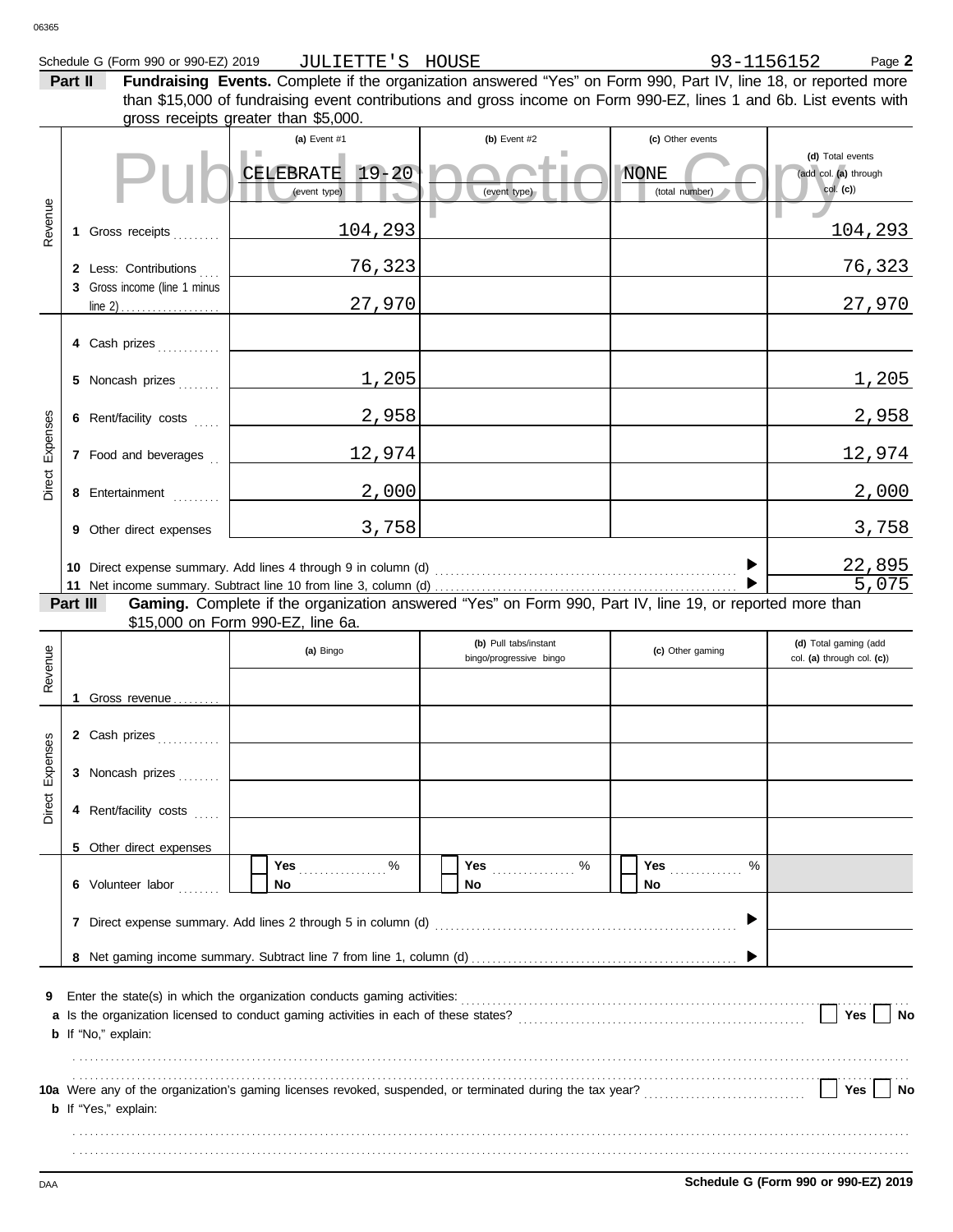|         | Schedule G (Form 990 or 990-EZ) 2019 JULIETTE'S HOUSE                                                                           | 93-1156152             |            | Page 3 |
|---------|---------------------------------------------------------------------------------------------------------------------------------|------------------------|------------|--------|
| 11      |                                                                                                                                 |                        | Yes        | No     |
| 12      | Is the organization a grantor, beneficiary or trustee of a trust, or a member of a partnership or other entity                  |                        |            |        |
|         |                                                                                                                                 |                        | <b>Yes</b> | No     |
| 13      | Indicate the percentage of gaming activity conducted in:                                                                        |                        |            |        |
| a       |                                                                                                                                 | 13a<br>13 <sub>b</sub> |            | %<br>% |
| b<br>14 | Enter the name and address of the person who prepares the organization's gaming/special events books and                        |                        |            |        |
|         | records:                                                                                                                        |                        |            |        |
|         |                                                                                                                                 |                        |            |        |
|         | Address <b>u</b>                                                                                                                |                        |            |        |
| 15a     | Does the organization have a contract with a third party from whom the organization receives gaming<br>revenue?                 |                        | Yes        | No     |
| b       |                                                                                                                                 |                        |            |        |
|         |                                                                                                                                 |                        |            |        |
|         | If "Yes," enter name and address of the third party:                                                                            |                        |            |        |
|         |                                                                                                                                 |                        |            |        |
|         |                                                                                                                                 |                        |            |        |
|         |                                                                                                                                 |                        |            |        |
|         | Address <b>u</b>                                                                                                                |                        |            |        |
| 16      | Gaming manager information:                                                                                                     |                        |            |        |
|         |                                                                                                                                 |                        |            |        |
|         |                                                                                                                                 |                        |            |        |
|         |                                                                                                                                 |                        |            |        |
|         |                                                                                                                                 |                        |            |        |
|         | Description of services provided <b>u</b> electron control and the control of services provided <b>u</b>                        |                        |            |        |
|         | Director/officer<br>Employee<br>Independent contractor                                                                          |                        |            |        |
| 17      | Mandatory distributions:                                                                                                        |                        |            |        |
|         | Is the organization required under state law to make charitable distributions from the gaming proceeds to                       |                        |            |        |
|         | retain the state gaming license?                                                                                                |                        | Yes        | No     |
|         | Enter the amount of distributions required under state law to be distributed to other exempt organizations or                   |                        |            |        |
|         | spent in the organization's own exempt activities during the tax year $\mathbf{u}$ \$                                           |                        |            |        |
|         | Supplemental Information. Provide the explanations required by Part I, line 2b, columns (iii) and (v); and<br>Part IV           |                        |            |        |
|         | Part III, lines 9, 9b, 10b, 15b, 15c, 16, and 17b, as applicable. Also provide any additional information.<br>See instructions. |                        |            |        |
|         |                                                                                                                                 |                        |            |        |
|         |                                                                                                                                 |                        |            |        |
|         |                                                                                                                                 |                        |            |        |
|         |                                                                                                                                 |                        |            |        |
|         |                                                                                                                                 |                        |            |        |
|         |                                                                                                                                 |                        |            |        |
|         |                                                                                                                                 |                        |            |        |
|         |                                                                                                                                 |                        |            |        |
|         |                                                                                                                                 |                        |            |        |
|         |                                                                                                                                 |                        |            |        |
|         |                                                                                                                                 |                        |            |        |
|         |                                                                                                                                 |                        |            |        |

Schedule G (Form 990 or 990-EZ) 2019